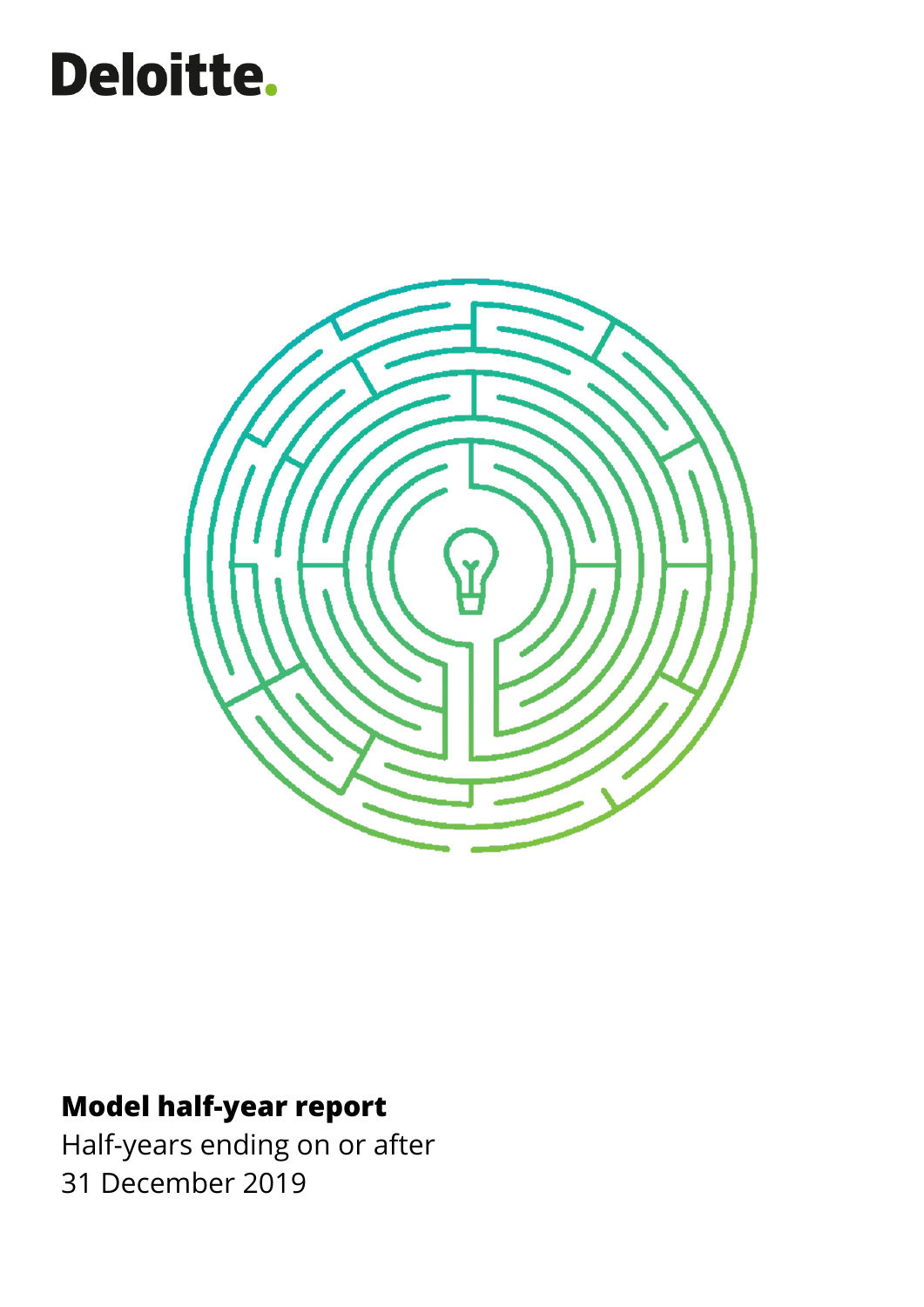# Table of contents

| About the model half-year report                                                     | $\overline{2}$ |
|--------------------------------------------------------------------------------------|----------------|
| Directors' report                                                                    | 5              |
| Auditor's independence declaration                                                   | 9              |
| Independent auditor's report                                                         | 11             |
| Directors' declaration                                                               | 13             |
| Index to the consolidated financial statements                                       | 14             |
| Condensed consolidated statement of profit or loss and other<br>comprehensive income | 15             |
| Condensed consolidated statement of financial position                               | 23             |
| Condensed consolidated statement of changes in equity                                | 25             |
| Condensed consolidated statement of cash flows                                       | 26             |
| Notes to the consolidated financial statements                                       | 28             |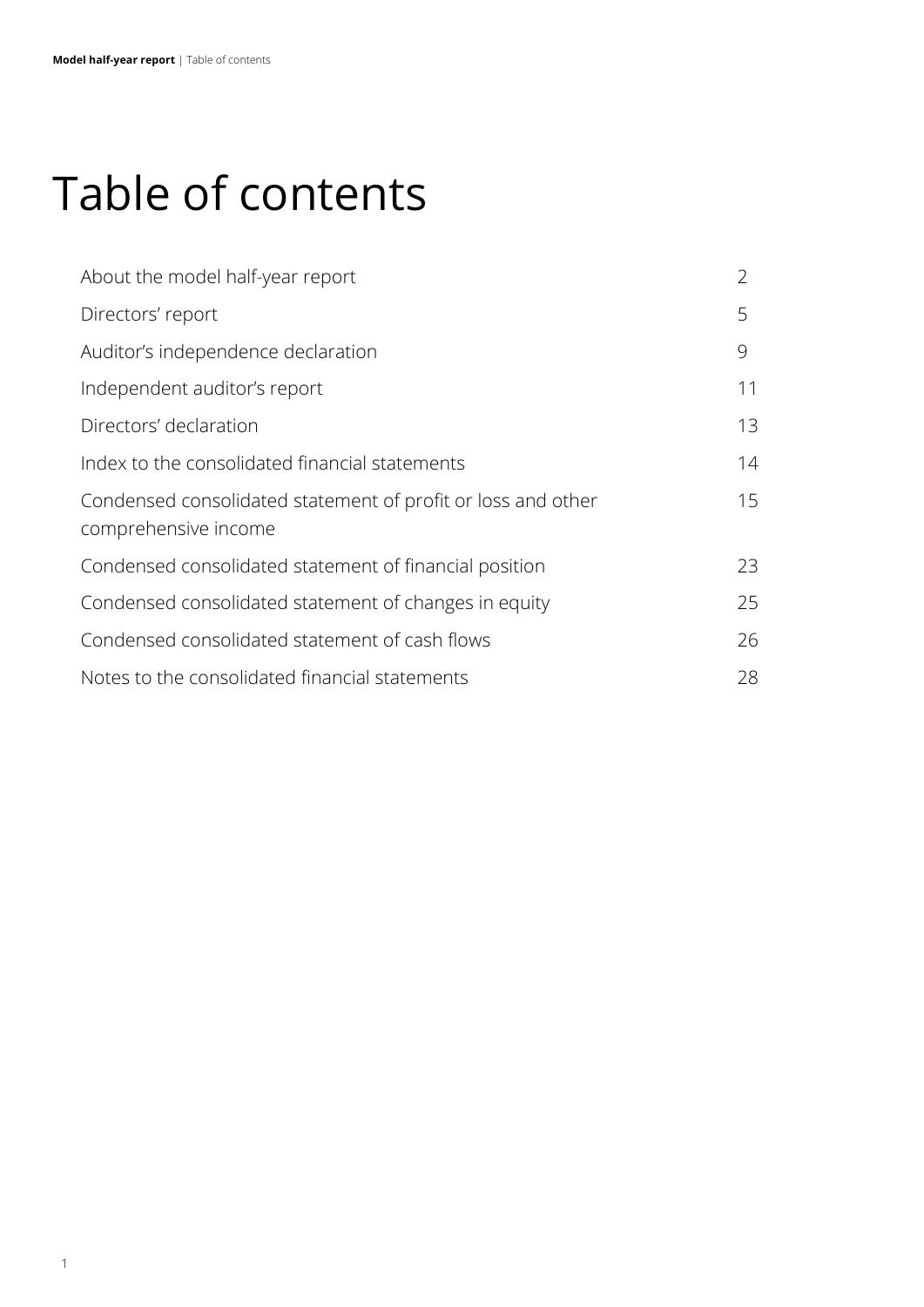# <span id="page-2-0"></span>About the model half-year report

# **Deloitte** *Australian financial reporting guide*

This model half-year report should be used together with the Deloitte *Australian financial reporting guide* (the 'Guide'). The Guide provides a roadmap to financial reporting requirements and links to the various editions of the model financial reports. It also includes a comprehensive summary of key changes in financial reporting.



# **Purpose and basis of preparation**

This model half-year report has been developed by Deloitte Touche Tohmatsu to assist users with the preparation of **half-year reports** for a **consolidated entity** in accordance with:

- Provisions of the *Corporations Act 2001*
- Australian Accounting Standard AASB 134 *Interim Financial Reporting*
- Other requirements and guidelines current as at the date of issue, including Australian Securities Exchange ('ASX') Listing Rules and Australian Securities and Investments Commission ('ASIC') Class Orders/Corporations Instruments, Regulatory Guides and Media Releases.

Where appropriate, this model half-year report also adopts the classification criteria and other guidance contained in AASB 101 *Presentation of Financial Statements*.

# **Limitations**

This model half-year report is not designed to meet specific needs of specialised industries and not-for-profit entities. Rather, it is intended to meet the needs of the vast majority of entities in complying with the half-year reporting requirements of the *Corporations Act 2001*. Inquiries regarding specialised industries (e.g. life insurance companies, credit unions, etc.) should be directed to an industry specialist at your nearest Deloitte Touche Tohmatsu office.

This model half-year report does not, and cannot be expected to cover all situations that may be encountered in practice. Knowledge of the disclosure provisions of the *Corporations Act 2001*, Australian Accounting Standards and Interpretations are prerequisites for the preparation of financial reports.

This publication is an illustration only and does not represent the only manner in which an entity's reporting obligations may be met. Deloitte strongly encourages preparers of financial statements to ensure that disclosures made in their half-year reports are relevant, practical and useful.

# **Tier 1 and Tier 2 reports**

Entities preparing Tier 2 GPFS – Reduced Disclosure Requirements (RDR) are exempt from some of the disclosure requirements set out in AASB 134 *Interim Financial Reporting.* The Accounting Standard sets out disclosure requirements from which Tier 2 entities are exempt by shading the exempted requirements and adding special 'RDR' paragraphs.

These disclosures include the presentation of a third statement of financial position, segmental disclosures, disclosure of compliance with Accounting Standards, disclosures relating to seasonal information and disclosures required by AASB 3 *Business Combinations.* If an entity applying RDR chooses to present these disclosures, they must be prepared in accordance with the relevant Accounting Standards.

The model half-year report includes disclosures that apply to Tier 1 GPFS.

The illustrative disclosures in this publication which are **not** applicable to Tier 2 GPFS have been shaded in grey. Note that this publication illustrates disclosures appropriate for a listed entity preparing Tier 1 GPFS. Where Tier 2 (RDR) GPFS are being prepared for a half-year, other requirements may also need to be adapted to the entity's circumstances, e.g. any ASX Listing Rule requirements would not be relevant. Note that a listed entity preparing half-year financial reports under the *Corporations Act 2001* would not be able to prepare Tier 2 (RDR) GPFS.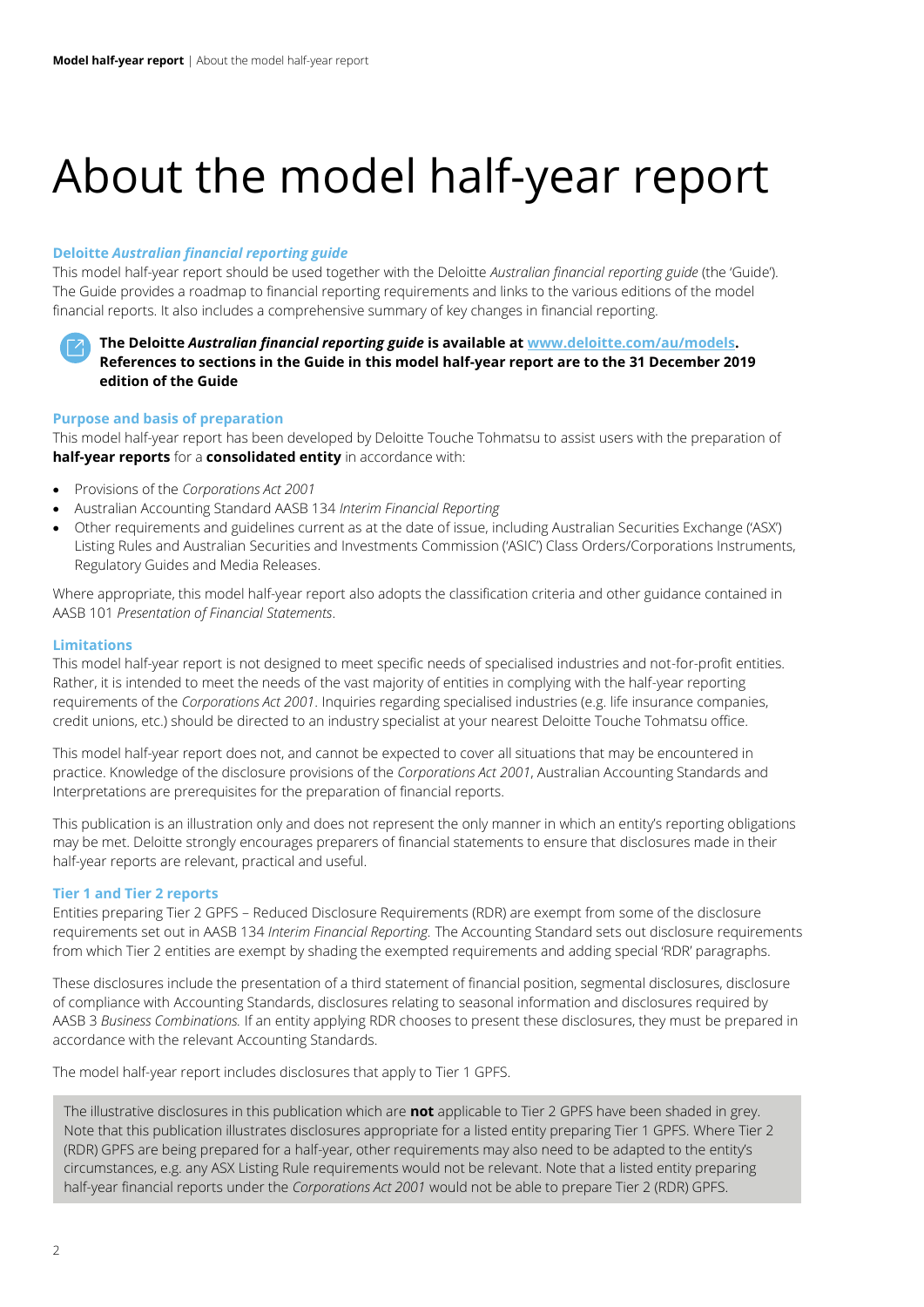# **About GAAP Holdings (Australia) Interim Limited**

GAAP Holdings (Australia) Interim Limited is a **listed for-profit disclosing entity**, and is assumed to have presented financial statements in accordance with Australian Accounting Standards for a number of years. Therefore, it is **not a first-time adopter** of Australian Accounting Standards. AASB 1 *First-time Adoption of Australian Accounting Standards* includes additional disclosure requirements for interim periods covered by an entity's first Australian-Accounting-Standards financial statements – these are not illustrated in this publication.

The interim financial report illustrates the **presentation of a set of condensed financial statements**, as envisaged by AASB 134.8. If a complete set of financial statements is published in the interim financial report, the form and content of those statements should conform to the requirements of AASB 101 *Presentation of Financial Statements* for a complete set of financial statements. It illustrates the first time adoption of AASB 16 *Leases* (effective for reporting periods beginning on or after 1 January 2019) using the full retrospective approach, with restatement of the comparative information.

GAAP Holdings (Australia) Interim Limited's year end is 30 June 2019. Accordingly, it is preparing a half-year report for the half-year ending 31 December 2019.

Note: This publication illustrates the half-year report of a fictional listed company GAAP Holdings (Australia) Interim Limited. Accordingly, users of this publication should not attempt to cross-reference back 'facts' and figures in this model half-year report to the 31 December 2019 *Model Financial Statements*.

# **Source references**

References to the relevant requirements are provided in the left hand column of each page of the model report. Where doubt exists as to the appropriate treatment, examination of the source of the disclosure requirement is recommended.

# **Abbreviations**

Abbreviations used in this illustration are as follows:

| <b>Abbreviation</b> | <b>Meaning</b>                                                                                                                                                                                 |
|---------------------|------------------------------------------------------------------------------------------------------------------------------------------------------------------------------------------------|
| AASB                | Australian Accounting Standards Board, or reference to an Accounting Standard issued by the<br>Australian Accounting Standards Board                                                           |
| <b>ASIC</b>         | Australian Securities and Investments Commission                                                                                                                                               |
| ASIC-CO/ASIC-CI     | Australian Securities and Investments Commission Class Order/Corporations Instrument issued<br>pursuant to s.341(1) of the Corporations Act 2001                                               |
| ASIC-RG             | Australian Securities and Investments Commission Regulatory Guide                                                                                                                              |
| ASX-LR              | Australian Securities Exchange Limited Listing Rule                                                                                                                                            |
| ASX-GN              | Australian Securities Exchange Limited Guidance Note                                                                                                                                           |
| Guide               | The Australian financial reporting guide, available at <b>www.deloitte.com/au/models</b>                                                                                                       |
| <b>GPFS</b>         | General purpose financial statements                                                                                                                                                           |
| <b>IASB</b>         | International Accounting Standards Board                                                                                                                                                       |
| <b>IFRS/IAS</b>     | International Financial Reporting Standard issued by the IASB or its predecessor                                                                                                               |
| <b>IFRIC</b>        | International Financial Reporting Interpretations Committee or its predecessor, or reference to an<br>Interpretation issued by the International Financial Reporting Interpretations Committee |
| Int                 | Interpretation issued by the AASB                                                                                                                                                              |
| Reg                 | Regulation of the Corporations Regulations 2001                                                                                                                                                |
| S.                  | Section of the Corporations Act 2001                                                                                                                                                           |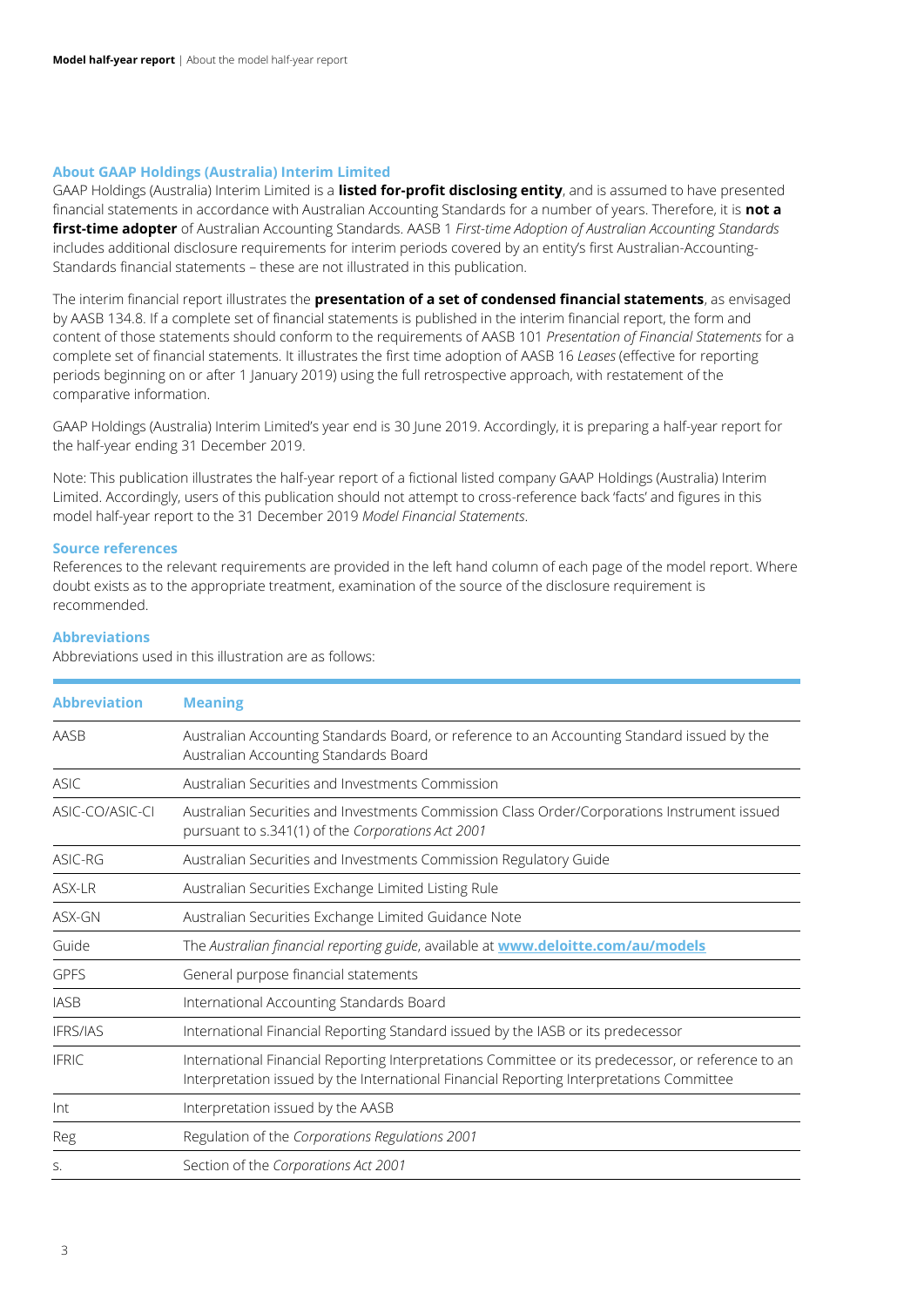# **GAAP Holdings (Australia) Interim Limited**

ACN 123 456 789

Half year report for the half-year ended 31 December 2019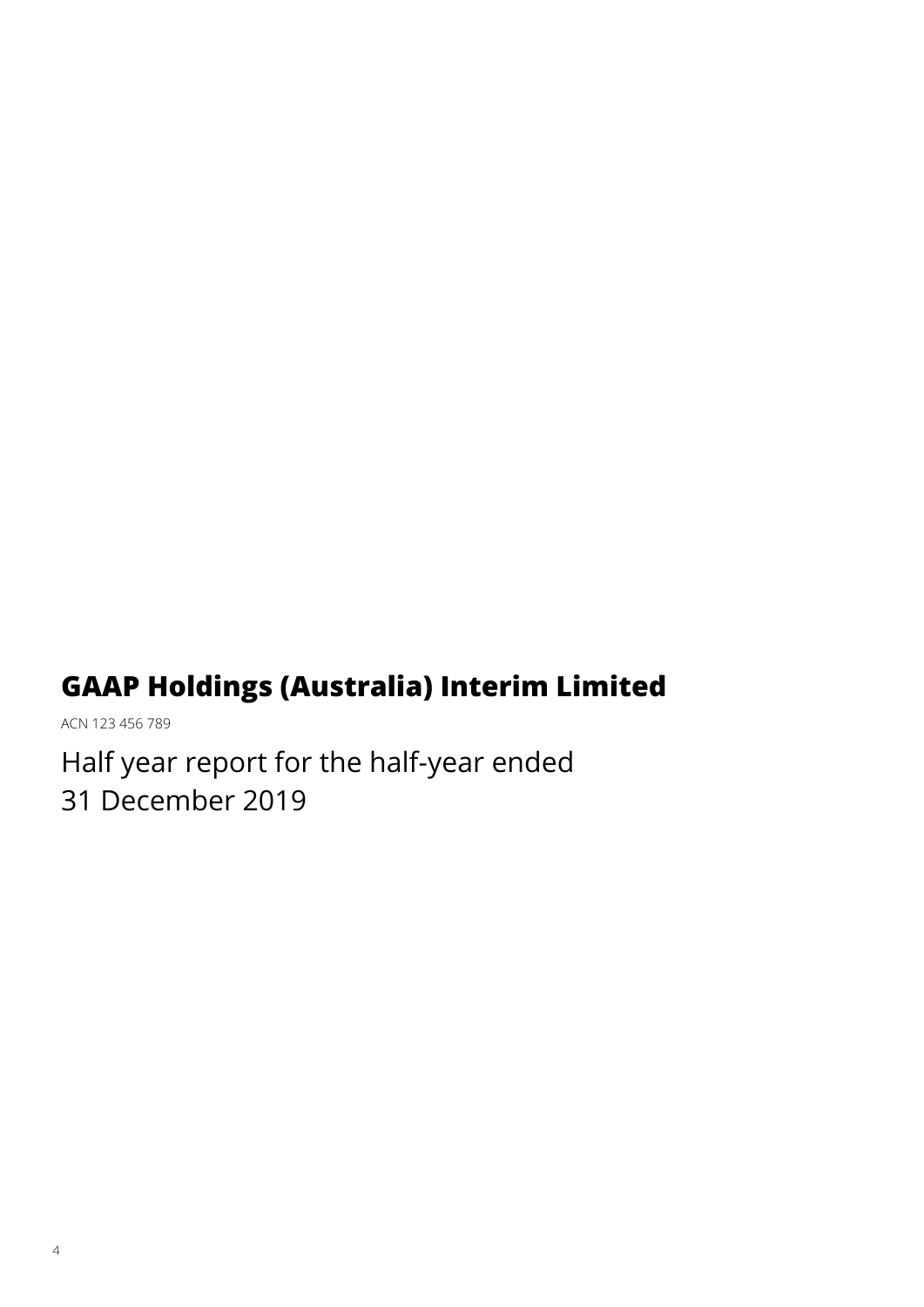# <span id="page-5-0"></span>Directors' report

| <b>Source</b>    |                                                                                                                                                                                                                                                                                                                                                                                                                                                                                                                                                                                                                                                                                                                                                                                                                                                                                                                                                                                                                |  |  |  |  |
|------------------|----------------------------------------------------------------------------------------------------------------------------------------------------------------------------------------------------------------------------------------------------------------------------------------------------------------------------------------------------------------------------------------------------------------------------------------------------------------------------------------------------------------------------------------------------------------------------------------------------------------------------------------------------------------------------------------------------------------------------------------------------------------------------------------------------------------------------------------------------------------------------------------------------------------------------------------------------------------------------------------------------------------|--|--|--|--|
| ASIC-CI 2016/188 | Information required by s.306 may be transferred to a document attached to the directors'<br>report and half-year financial report where a clear cross reference to the pages containing the<br>excluded information exists and certain conditions are satisfied. Where the information is<br>transferred to the half-year financial report it will be subject to audit or review.                                                                                                                                                                                                                                                                                                                                                                                                                                                                                                                                                                                                                             |  |  |  |  |
| s.1308(7)        | Where the directors' report contains information in addition to that required by the<br>Corporations Act 2001, the information will be regarded as part of the directors' report for the<br>purposes of s.1308 'False or misleading statements'.                                                                                                                                                                                                                                                                                                                                                                                                                                                                                                                                                                                                                                                                                                                                                               |  |  |  |  |
|                  | The directors of GAAP Holdings (Australia) Interim Limited submit herewith the financial report<br>of GAAP Holdings (Australia) Interim Limited and its subsidiaries (the Group) for the half-year<br>ended 31 December 2019. In order to comply with the provisions of the Corporations Act 2001,<br>the directors report as follows:                                                                                                                                                                                                                                                                                                                                                                                                                                                                                                                                                                                                                                                                         |  |  |  |  |
| s.306(1)(b)      | The names of the directors of the company during or since the end of the half-year are:                                                                                                                                                                                                                                                                                                                                                                                                                                                                                                                                                                                                                                                                                                                                                                                                                                                                                                                        |  |  |  |  |
|                  | <b>Name</b><br>Mr C.J. Chambers<br>Mr B.M. Stavrinidis<br>Mr W.K. Flinders<br>Mr P.H. Taylor<br>Ms F.R. Ridley<br>Ms L.A. Lochert<br>Mr A.K. Black<br>Ms S.M. Saunders                                                                                                                                                                                                                                                                                                                                                                                                                                                                                                                                                                                                                                                                                                                                                                                                                                         |  |  |  |  |
| s.306(1)(b)      | The above named directors held office during and since the end of the half-year except for:                                                                                                                                                                                                                                                                                                                                                                                                                                                                                                                                                                                                                                                                                                                                                                                                                                                                                                                    |  |  |  |  |
|                  | Mr W.K. Flinders - resigned 19 July 2019<br>$\bullet$                                                                                                                                                                                                                                                                                                                                                                                                                                                                                                                                                                                                                                                                                                                                                                                                                                                                                                                                                          |  |  |  |  |
|                  | Ms S.M. Saunders - appointed 1 August 2019<br>$\bullet$                                                                                                                                                                                                                                                                                                                                                                                                                                                                                                                                                                                                                                                                                                                                                                                                                                                                                                                                                        |  |  |  |  |
|                  | Ms L.A. Lochert - appointed 31 July 2019 and resigned 4 December 2019                                                                                                                                                                                                                                                                                                                                                                                                                                                                                                                                                                                                                                                                                                                                                                                                                                                                                                                                          |  |  |  |  |
| s.306(1)(a)      | <b>Review of operations</b><br>The directors' report must contain a review of the consolidated entity's operations during the<br>half-year and the results of those operations. The Corporations Act 2001 contains no guidance<br>on the contents of this review.                                                                                                                                                                                                                                                                                                                                                                                                                                                                                                                                                                                                                                                                                                                                              |  |  |  |  |
| ASX-GN10         | In preparing this disclosure, entities may wish to refer to ASX Guidance Note 10 'Review of<br>Operations and Activities: Listing Rule 4.10.17' and to the G100's 'Guide to Review of Operations<br>and Financial Condition', providing guidance on the form and content of the consolidated<br>entity's review of operations and the results of those operations, including specific guidance on<br>items which might be appropriately included in such a review.                                                                                                                                                                                                                                                                                                                                                                                                                                                                                                                                             |  |  |  |  |
|                  | It is recommended that the review should provide users, being shareholders, prospective<br>investors and other interested stakeholders, an understanding of the consolidated entity by<br>providing short and long-term analysis of the business as seen through the eyes of the<br>directors. As such, the review should aim to meet the information needs of users of financial<br>reports relating to the current reporting period and also provide them with a basis for forming a<br>view as to likely future performance in the context of the strategies of the consolidated entity<br>for achieving long-term value creation and known trends in performance. This requires that the<br>review contains a discussion of the operations of the period, including an explanation of<br>unusual or infrequent events and transactions, and an analysis of the opportunities and risks<br>facing the consolidated entity, together with the planned approach to managing those<br>opportunities and risks. |  |  |  |  |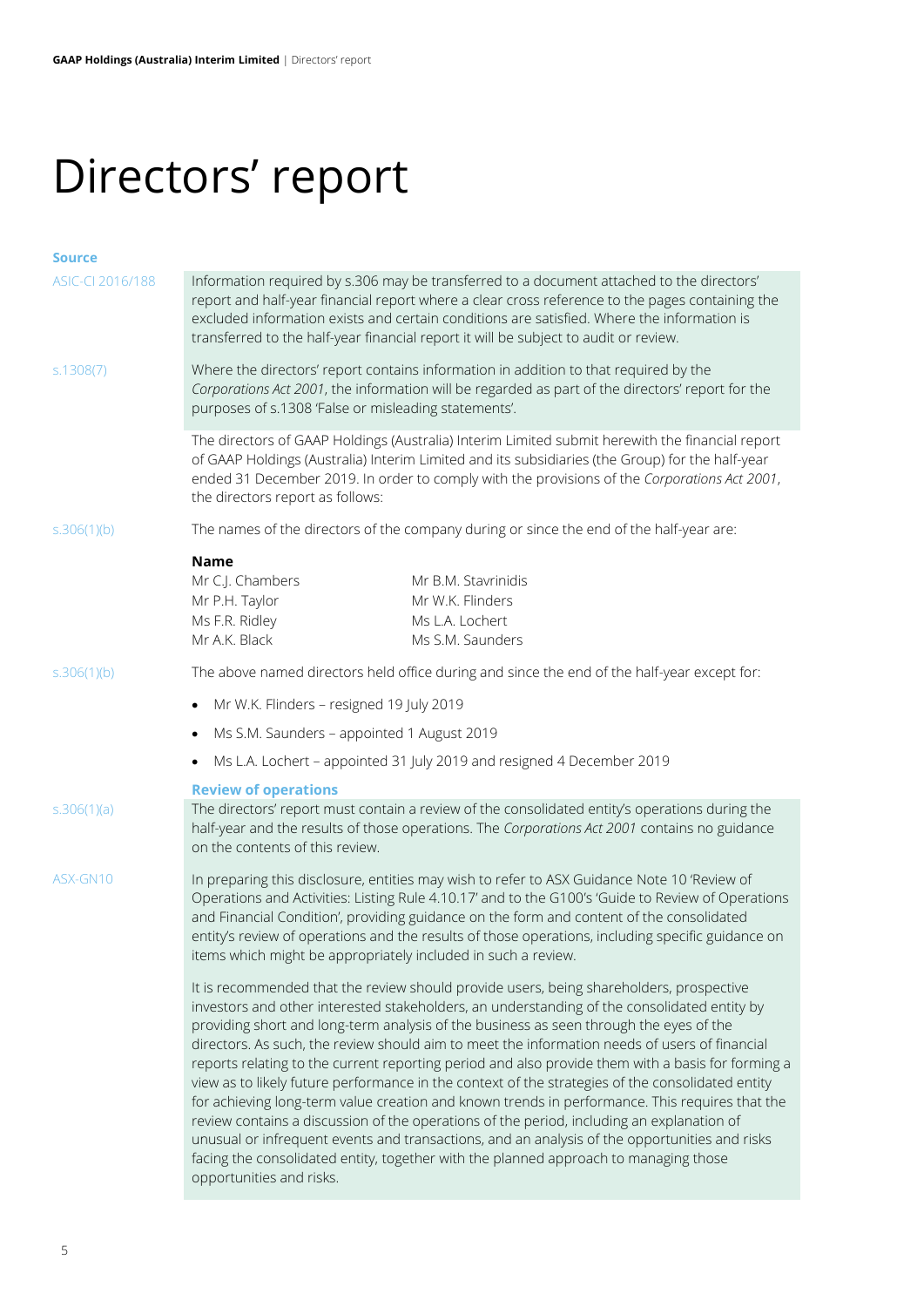Given this context, preparers of annual reports are encouraged to provide:

- An overview of the consolidated entity and its strategy
- A review of operations, considering both short and longer-term value creation in the context of the consolidated entity's strategy
- Information on investments made to enhance future value creating potential
- A review of the consolidated entity's financial condition
- An overview of risk management and governance practices.

This is aimed at anchoring the review in a strategic context of how the consolidated entity is aiming to enhance shareholder value, both in the short and long term. This includes discussion of both financial and non-financial elements of performance, including analysis using relevant financial and non-financial key performance indicators. The latter may include sustainability related indicators.

The recommended contents of the review include:

- Consolidated entity overview and strategy
	- ‒ Explaining the objectives of the consolidated entity and how they are to be achieved
	- ‒ Including a discussion and analysis of key financial and non-financial performance indicators used by management in their assessment of the consolidated entity and its performance (including relevant sustainability performance indicators)
	- ‒ Discussing the main factors and influences that may have a major effect on future results (including potential longer-term effects), whether or not they were significant in the period under review. This may include discussion of market opportunities and risks; competitive advantage; changes in market share or position; economic factors; key customer and other relationships; employee skills and training; environmental, occupational health and safety aspects; significant legal issues; and innovation and technological developments
- Review of operations
	- Discussing the main activities of the consolidated entity, including significant features of operating performance for the period under review. It should cover all aspects of operations, focussing on the consolidated entity as a whole 'through the eyes of the directors'. It should not be boilerplate, and should cover significant aspects of the consolidated entity's performance in the period, financial and non-financial. Consideration should be given to unusual or infrequent events or transactions, including material acquisitions or disposals, major sources of revenues and expenses, and changes in factors which affect the results to enable users to assess the significance of the ongoing and core activities of the consolidated entity to identify the sustainability of performance over the longer-term
	- ‒ Providing the overall return attributable to shareholders in terms of dividends and increases in shareholders' funds, including a commentary on the comparison between the results of the financial year and dividends, both in total and in per share terms, and indicating the directors' overall distribution policy
- Providing information on investments made for future performance, including capital expenditure and other expenditure enhancing future performance potential. This may include marketing and advertising spend to enhance brand loyalty and reputation; staff training and development programmes; quality improvement and health and safety programs; customer relationship management; and expansion of production capacity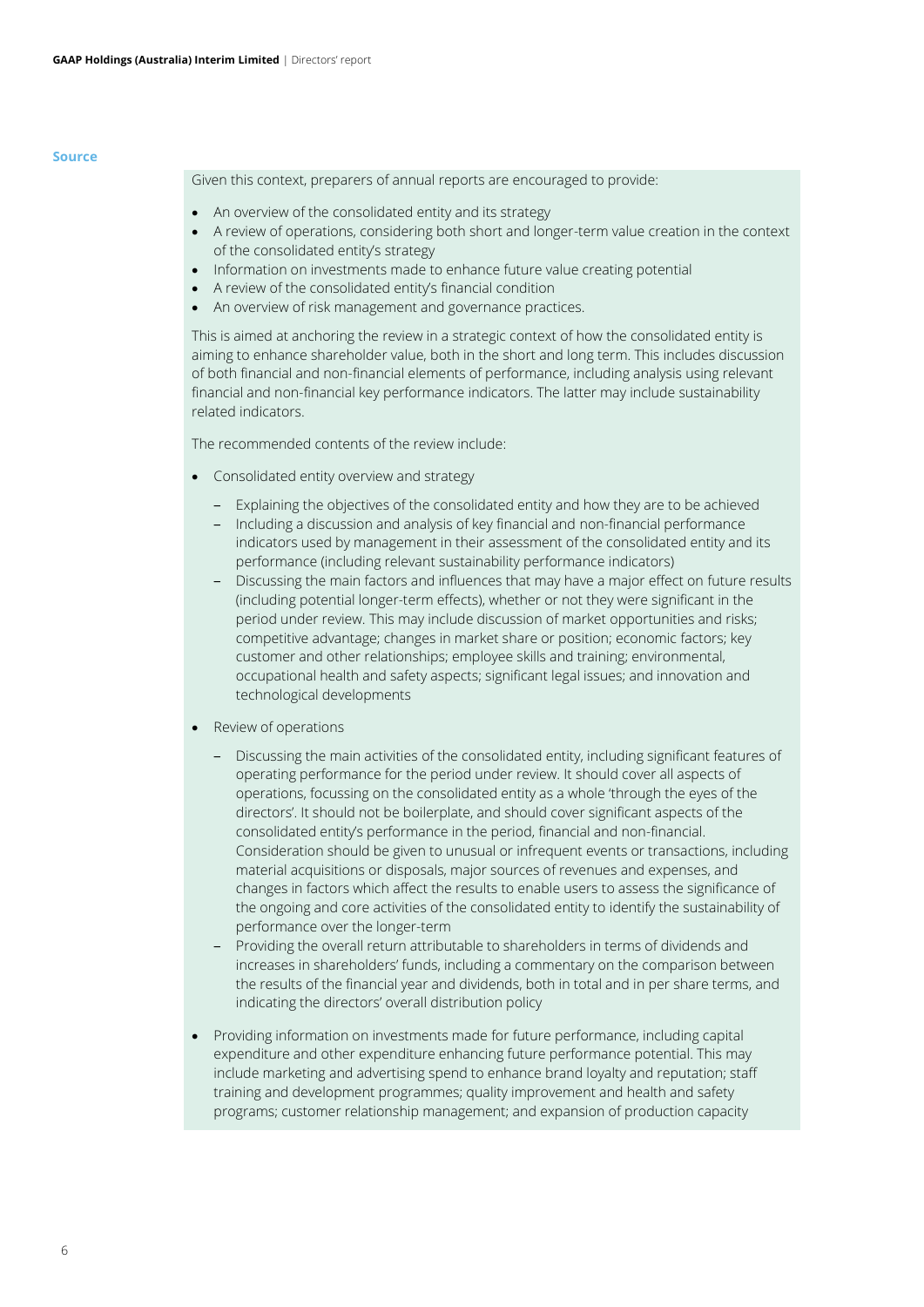| Source             |                                                                                                                                                                                                                                                                                                                                                                                                                                                                                                                                                                                                                                                                                                                                                                                                                                                                                                                                                                                                                                         |
|--------------------|-----------------------------------------------------------------------------------------------------------------------------------------------------------------------------------------------------------------------------------------------------------------------------------------------------------------------------------------------------------------------------------------------------------------------------------------------------------------------------------------------------------------------------------------------------------------------------------------------------------------------------------------------------------------------------------------------------------------------------------------------------------------------------------------------------------------------------------------------------------------------------------------------------------------------------------------------------------------------------------------------------------------------------------------|
|                    | Review of financial conditions                                                                                                                                                                                                                                                                                                                                                                                                                                                                                                                                                                                                                                                                                                                                                                                                                                                                                                                                                                                                          |
|                    | Capital structure of the consolidated entity including capital funding and treasury policies<br>and objectives<br>Cash from operations and other sources of capital<br>Discussion of the liquidity and funding at the end of the period under review, including<br>restrictions on funds transfer, covenants entered into and the maturity profile of<br>borrowings<br>Discussing the resources available to the consolidated entity not reflected in the<br>statement of financial position, for example mineral reserves, key intellectual property<br>(e.g. databases or specific entity competences); market-position; employee competences<br>or resources / skills and their role in creating longer-term value<br>Impact of legislation and other external requirements having a material effect on the<br>financial condition in the reporting period or expected to have a material effect on the<br>financial condition in future periods<br>Risk management and corporate governance practices, including management of both |
|                    | financial and non-financial risks.                                                                                                                                                                                                                                                                                                                                                                                                                                                                                                                                                                                                                                                                                                                                                                                                                                                                                                                                                                                                      |
| <b>ASIC-RG 230</b> | <b>Non-IFRS financial information</b>                                                                                                                                                                                                                                                                                                                                                                                                                                                                                                                                                                                                                                                                                                                                                                                                                                                                                                                                                                                                   |
|                    | If the directors consider it appropriate to include non-IFRS financial information in the operating<br>and financial review (OFR), the directors' report or another document in the annual report, the<br>guidelines in Section D of ASIC Regulatory Guide 230 Disclosing non-IFRS financial information<br>(available at asic.gov.au) should be followed to assist in reducing the risk of non-IFRS financial<br>information being misleading <sup>1</sup> .                                                                                                                                                                                                                                                                                                                                                                                                                                                                                                                                                                           |
|                    | Important considerations include that:                                                                                                                                                                                                                                                                                                                                                                                                                                                                                                                                                                                                                                                                                                                                                                                                                                                                                                                                                                                                  |
|                    | IFRS financial information should be given equal or greater prominence compared to<br>non-IFRS financial information, in particular IFRS profit<br>Non-IFRS information should:                                                                                                                                                                                                                                                                                                                                                                                                                                                                                                                                                                                                                                                                                                                                                                                                                                                         |
|                    | - Be explained and reconciled to IFRS financial information<br>Be calculated consistently from period to period<br>Be unbiased and not used to remove 'bad news'.                                                                                                                                                                                                                                                                                                                                                                                                                                                                                                                                                                                                                                                                                                                                                                                                                                                                       |
|                    | Entities should refer to the complete document when preparing their reports as it provides<br>detailed guidance for presenting non-IFRS financial information.                                                                                                                                                                                                                                                                                                                                                                                                                                                                                                                                                                                                                                                                                                                                                                                                                                                                          |
|                    | A clear statement should be made about whether the non-IFRS information has been audited<br>or reviewed in accordance with Australian Auditing Standards.                                                                                                                                                                                                                                                                                                                                                                                                                                                                                                                                                                                                                                                                                                                                                                                                                                                                               |
| s.306(1A)          | <b>Auditor's independence declaration</b><br>The auditor's independence declaration is included on page 9 of the half-year report.                                                                                                                                                                                                                                                                                                                                                                                                                                                                                                                                                                                                                                                                                                                                                                                                                                                                                                      |
| ASIC-CI 2016/188   | The auditor's declaration under s.307C in relation to the audit or review for the half-year may be<br>transferred from the directors' report into a document which is included with the directors'<br>report and the half-year financial report. The auditor's independence declaration may not be<br>transferred to the half-year financial report. The directors' report must include a prominent<br>cross-reference to the page(s) containing the auditor's declaration.                                                                                                                                                                                                                                                                                                                                                                                                                                                                                                                                                             |

l

<sup>1</sup> Non-IFRS financial information is financial information presented other than in accordance with all relevant Accounting Standards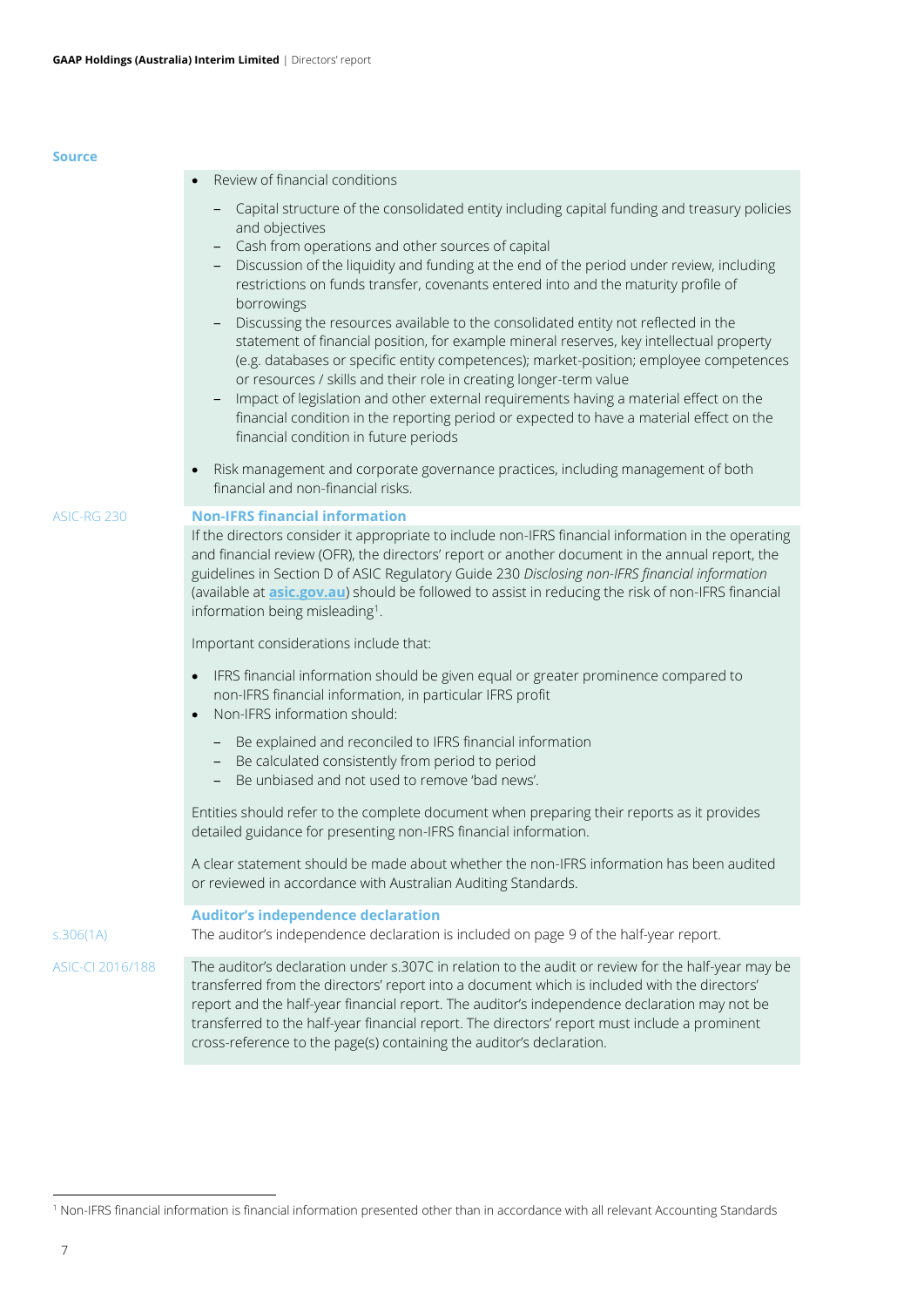|                  | <b>True and fair view</b>                                                                                                                                                                                                                                                                                                                                                                                   |
|------------------|-------------------------------------------------------------------------------------------------------------------------------------------------------------------------------------------------------------------------------------------------------------------------------------------------------------------------------------------------------------------------------------------------------------|
| 5.306(2)         | If the half-year financial report includes additional information in the notes to the condensed<br>consolidated financial statements necessary to give a true and fair view of the financial<br>performance and position of the disclosing entity (including the consolidated entity), the<br>directors' report must also:                                                                                  |
|                  | Set out the directors' reasons for forming the opinion that the inclusion of that additional<br>information was necessary to give a true and fair view required by s.305<br>Specify where that information can be found in the half-year financial report.<br>$\bullet$                                                                                                                                     |
| ASIC-CI 2016/188 | This additional information may not be transferred to the half-year financial report.                                                                                                                                                                                                                                                                                                                       |
| ASIC-CI 2016/191 | <b>Rounding off of amounts</b><br>The company is a company of the kind referred to in ASIC Corporations (Rounding in<br>Financials/Directors' Reports) Instrument 2016/191, dated 24 March 2016, and in accordance with<br>that Corporations Instrument amounts in the directors' report and the half-year financial report<br>are rounded off to the nearest thousand dollars, unless otherwise indicated. |
| ASIC-CI 2016/191 | If the company is of the kind referred to in ASIC Corporations (Rounding in Financials/Directors'<br>Reports) Instrument 2016/191, dated 24 March 2016, and consequently the amounts in the<br>directors' report and the half-year financial report are rounded, that fact must be disclosed in<br>the financial report or the directors' report.                                                           |
| s.306(3)(a)      | Signed in accordance with a resolution of directors made pursuant to s.306(3) of the<br>Corporations Act 2001.                                                                                                                                                                                                                                                                                              |
|                  | On behalf of the Directors                                                                                                                                                                                                                                                                                                                                                                                  |
|                  | (Signature)                                                                                                                                                                                                                                                                                                                                                                                                 |
| s.306(3)(c)      | C.J. Chambers                                                                                                                                                                                                                                                                                                                                                                                               |
|                  | Director                                                                                                                                                                                                                                                                                                                                                                                                    |
| s.306(3)(b)      | Sydney, 17 February 2020                                                                                                                                                                                                                                                                                                                                                                                    |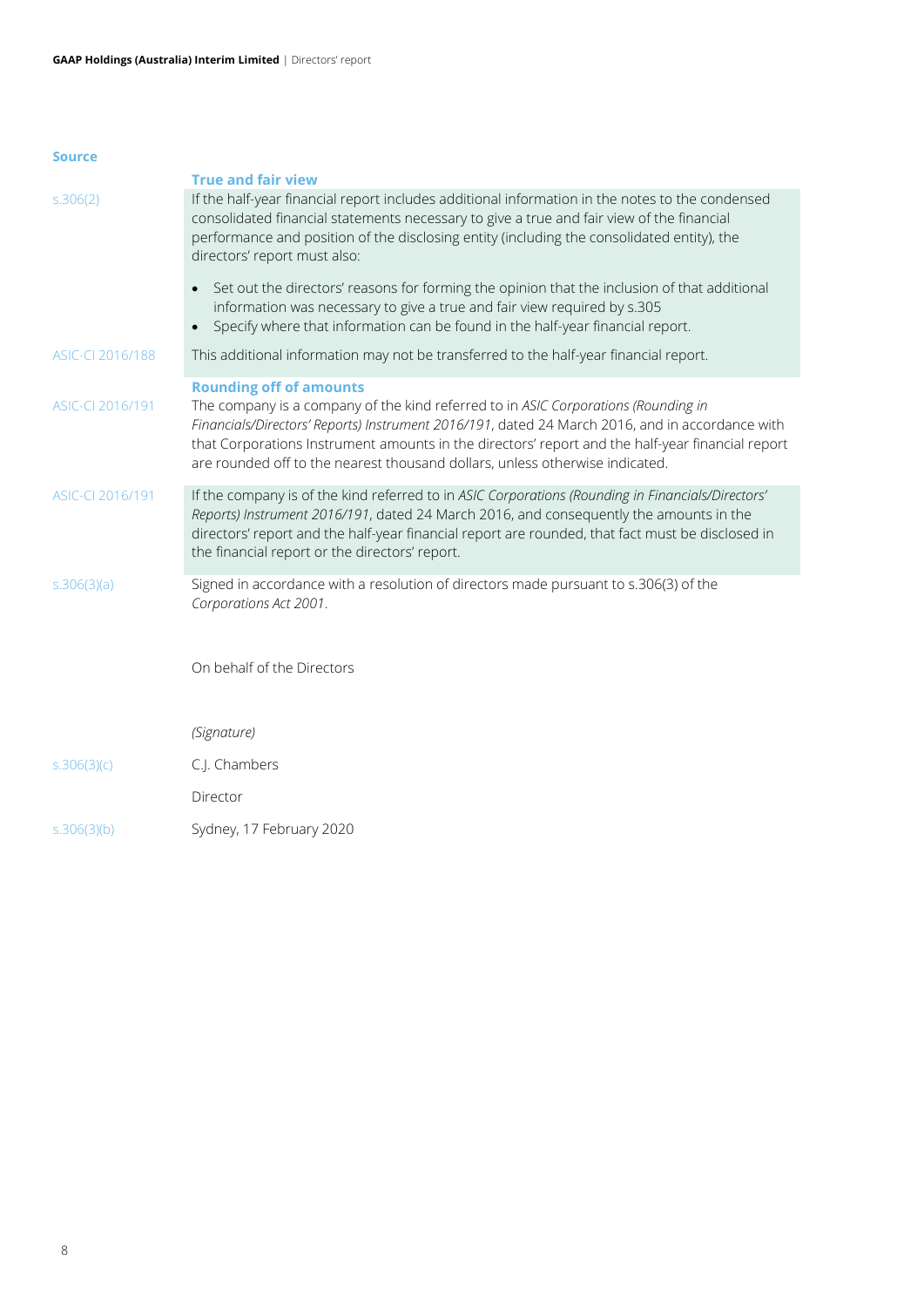# <span id="page-9-0"></span>Auditor's independence declaration

**Source**



Deloitte Touche Tohmatsu ABN 74 490 121 060

Grosvenor Place 225 George Street Sydney NSW 2000 PO Box N250 Grosvenor Place Sydney NSW 1219 Australia

DX: 10307SSE Tel: +61 (0) 2 9322 7000 Fax: +61 (0) 2 9322 7001

The Board of Directors GAAP Holding (Australia) Interim Limited 167 Admin Ave SYDNEY NSW 2000

17 February 2020

Dear Board Members,

# **GAAP Holdings (Australia) Interim Limited**

s.306(1A), s.307C, ASIC-CI 2016/188 In accordance with section 307C of the *Corporations Act 2001*, I am pleased to provide the following declaration of independence to the directors of GAAP Holdings (Australia) Interim Limited.

As lead audit partner for the review of the financial report of GAAP Holdings (Australia) Interim Limited for the half-year ended 31 December 2019, I declare that to the best of my knowledge and belief, there have been no contraventions of:

- (i) the auditor independence requirements of the *Corporations Act 2001* in relation to the review; and
- (ii) any applicable code of professional conduct in relation to the review.

Yours sincerely

DELOITTE TOUCHE TOHMATSU

T.L. Green Partner Chartered Accountants

Liability limited by a scheme approved under Professional Standards Legislation.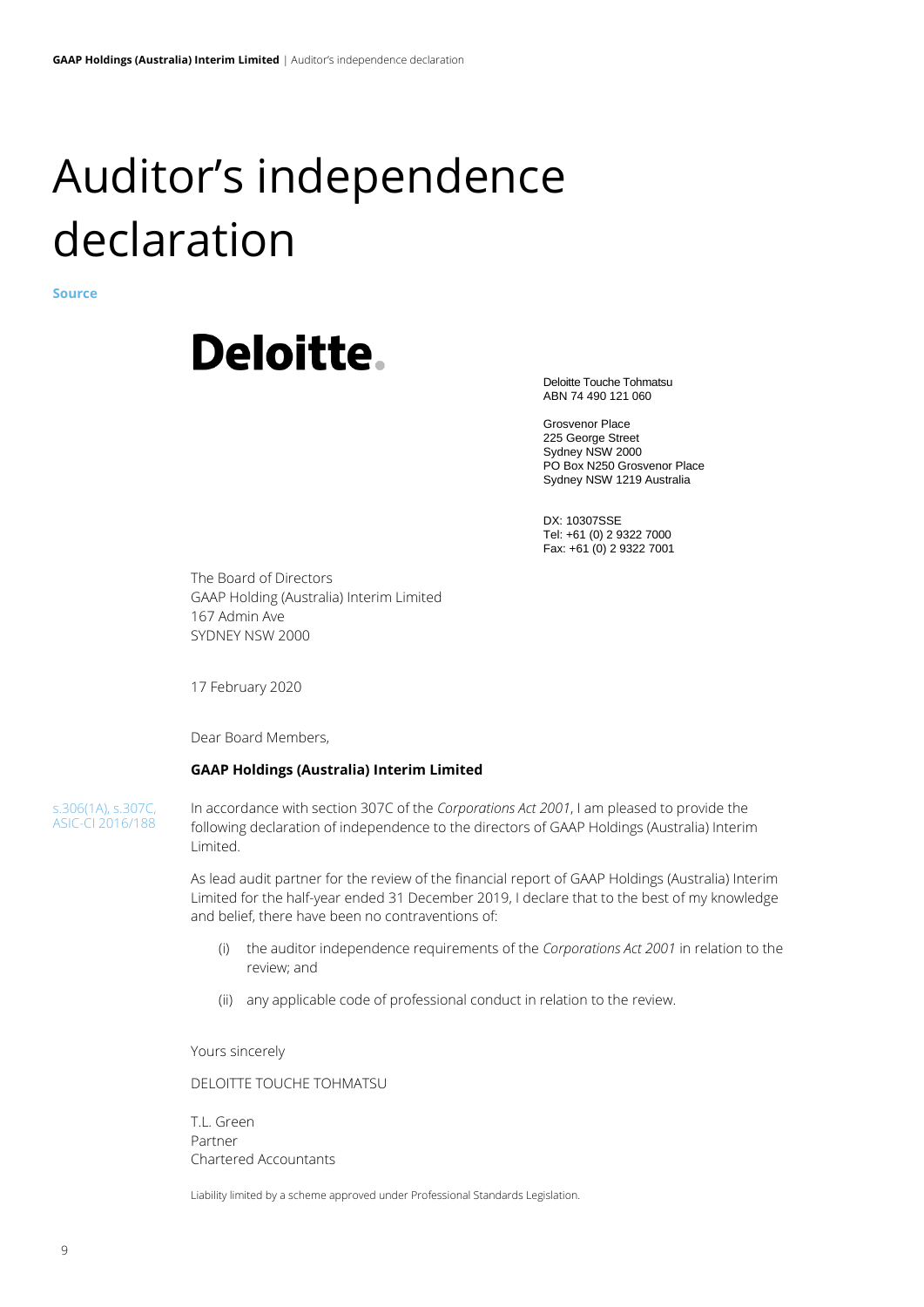# **Sour**

| Source         |                                                                                                                                                                                                                                                                                                                                                                                                                       |
|----------------|-----------------------------------------------------------------------------------------------------------------------------------------------------------------------------------------------------------------------------------------------------------------------------------------------------------------------------------------------------------------------------------------------------------------------|
| s.307C(1), (3) | If an audit firm, audit company or individual auditor conducts an audit or review of the financial<br>report for a half-year, the lead auditor must give the directors of the company, registered<br>scheme or disclosing entity:                                                                                                                                                                                     |
|                | A written declaration that, to the best of the lead auditor's knowledge and belief, there have<br>been:                                                                                                                                                                                                                                                                                                               |
|                | No contraventions of the auditor independence requirements of the Corporations Act<br>2001 in relation to the audit or review, and<br>No contraventions of any applicable code of professional conduct in relation to the audit<br>or review, or                                                                                                                                                                      |
|                | A written declaration that, to the best of the lead auditor's knowledge and belief, the only<br>contraventions of:                                                                                                                                                                                                                                                                                                    |
|                | The auditor independence requirements of the Corporations Act 2001 in relation to the<br>audit or review, or                                                                                                                                                                                                                                                                                                          |
|                | Any applicable code of professional conduct in relation to the audit or review,                                                                                                                                                                                                                                                                                                                                       |
|                | are those contraventions details of which are set out in the declaration.                                                                                                                                                                                                                                                                                                                                             |
| s.307C(5)(a)   | The auditor's independence declaration must be given when the auditor's report is given to the<br>directors of the company, registered scheme or disclosing entity (other than when the<br>conditions in s.307(5A) are satisfied - see below) and must be signed by the person making the<br>declaration.                                                                                                             |
| s.307C(5A)     | A declaration under s.307C(1) or s.307C(3) in relation to a financial report for a half-year satisfies<br>the conditions in this subsection if:                                                                                                                                                                                                                                                                       |
|                | The declaration is given to the directors of the company, registered scheme or disclosing<br>entity before the directors pass a resolution under s.306(3) in relation to the directors'<br>report for the half-year<br>A director signs the directors' report within 7 days after the declaration is given to the                                                                                                     |
|                | directors<br>The auditor's report on the financial report is made within 7 days after the directors' report<br>is signed                                                                                                                                                                                                                                                                                              |
|                | The auditor's report includes either of the following statements:<br>$\bullet$                                                                                                                                                                                                                                                                                                                                        |
|                | - A statement to the effect that the declaration would be in the same terms if it had been<br>given to the directors at the time the auditor's report was made<br>A statement to the effect that circumstances have changed since the declaration was<br>given to the directors, and setting out how the declaration would differ if it had been<br>given to the directors at the time the auditor's report was made. |
| s.307C(5B)     | An individual auditor or lead auditor is not required to give a declaration under s.307(1) and<br>s.307(3) in respect of a contravention if:                                                                                                                                                                                                                                                                          |
|                | The contravention was a contravention by a person of s.324CE(2) or s.324CG(2) (strict<br>liability contravention of specific independence requirements by individual auditor or audit<br>firm), or s.324CF(2) (contravention of independence requirements by members of audit<br>firms), and                                                                                                                          |
|                |                                                                                                                                                                                                                                                                                                                                                                                                                       |

• The person does not commit an offence because of s.324CE (4), s.324CF(4) or s.324CG(4) (quality control system defence).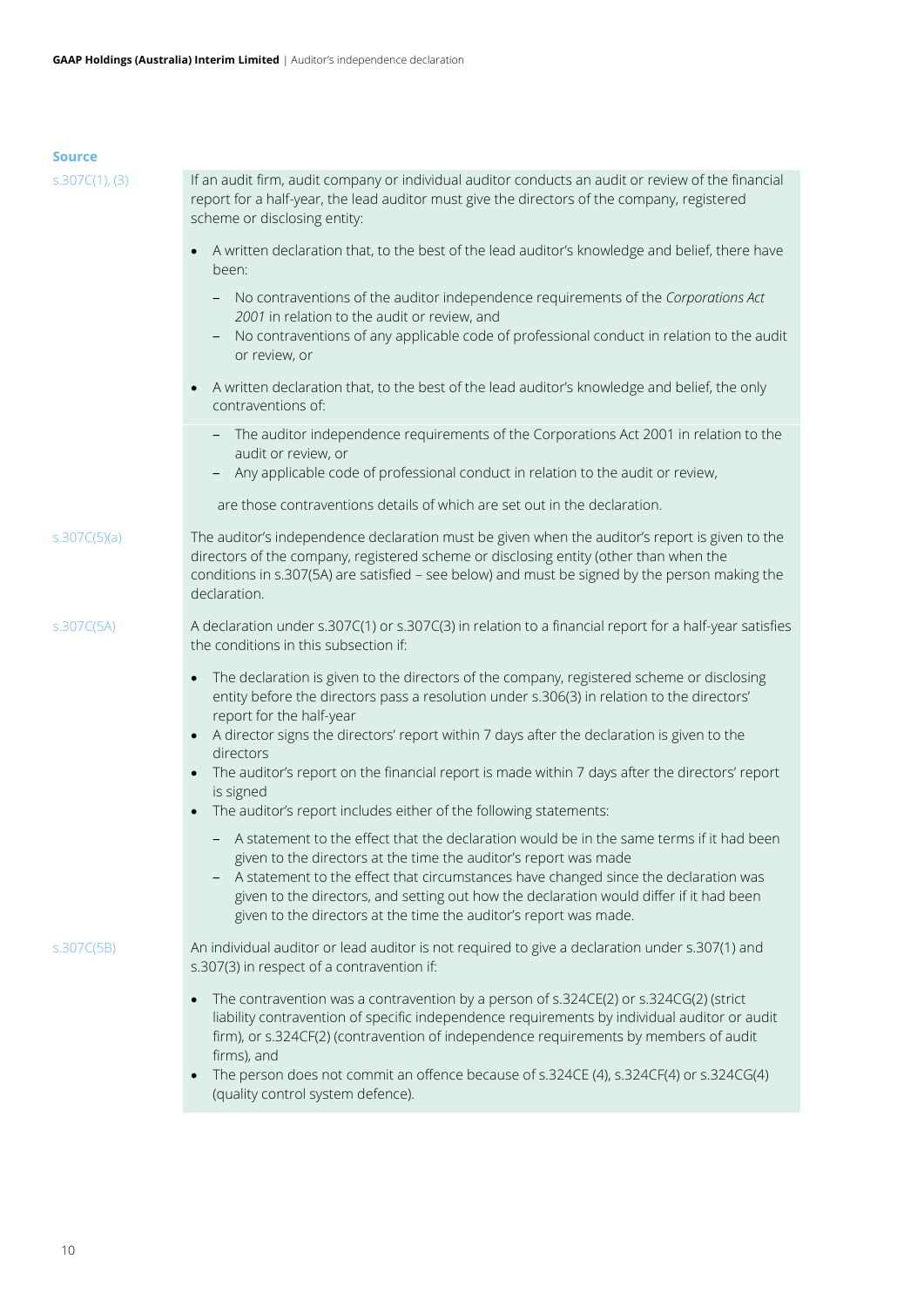$\overline{\phantom{a}}$ 

# <span id="page-11-0"></span>Independent auditor's report

|                        | An independent auditor's report shall be prepared by the auditor<br>in accordance with the Australian Auditing Standards.<br>This publication does not include a model auditor's report.                                                                                                                                                                                                                                                    |
|------------------------|---------------------------------------------------------------------------------------------------------------------------------------------------------------------------------------------------------------------------------------------------------------------------------------------------------------------------------------------------------------------------------------------------------------------------------------------|
|                        |                                                                                                                                                                                                                                                                                                                                                                                                                                             |
| s.309(1)               | <b>Duty to report</b><br>Where the half-year financial report is subject to audit<br>An auditor who audits the financial report for a half-year must report to members on whether<br>the auditor is of the opinion that the financial report is in accordance with this Act, including:                                                                                                                                                     |
|                        | Section 304 (compliance with accounting standards); and<br>Section 305 (true and fair view).                                                                                                                                                                                                                                                                                                                                                |
|                        | If not of that opinion, the auditor's report must say why                                                                                                                                                                                                                                                                                                                                                                                   |
| s.309(2)               | If the auditor is of the opinion that the financial report does not comply with an accounting<br>standard, the auditor's report must, to the extent that it is practicable to do so, quantify the<br>effect that non-compliance has on the financial report. If it is not practicable to quantify the<br>effect fully, the report must say why.                                                                                             |
| s.309(3), s.307(b)-(d) | The auditor's report must describe:                                                                                                                                                                                                                                                                                                                                                                                                         |
|                        | Any defect or irregularity in the financial report; and<br>Any deficiency, failure or shortcoming in respect of the following matters:                                                                                                                                                                                                                                                                                                      |
|                        | - Whether the auditor has been given all information, explanation and assistance<br>necessary for the conduct of the audit<br>Whether the company, registered scheme or disclosing entity has kept financial records<br>sufficient to enable a financial report to be prepared and audited<br>Whether the company, registered scheme or disclosing entity has kept other records<br>and registers as required by the Corporations Act 2001. |
| s.309(4)               | Where the half-year financial report is subject to review<br>An auditor who reviews the financial report for a half-year must report to members on whether<br>the auditor became aware of any matter in the course of the review that makes the auditor<br>believe that the financial report does not comply with Division 2 of Part 2M.3 of the Corporations<br>Act 2001, i.e.:                                                            |
|                        | Section 302 (disclosing entity must prepare half-year financial report and directors' report)<br>Section 303 (contents of half-year report)<br>$\bullet$<br>Section 304 (compliance with accounting standards and regulations)<br>$\bullet$<br>Section 305 (true and fair view)<br>Section 306 (half-year directors' report)                                                                                                                |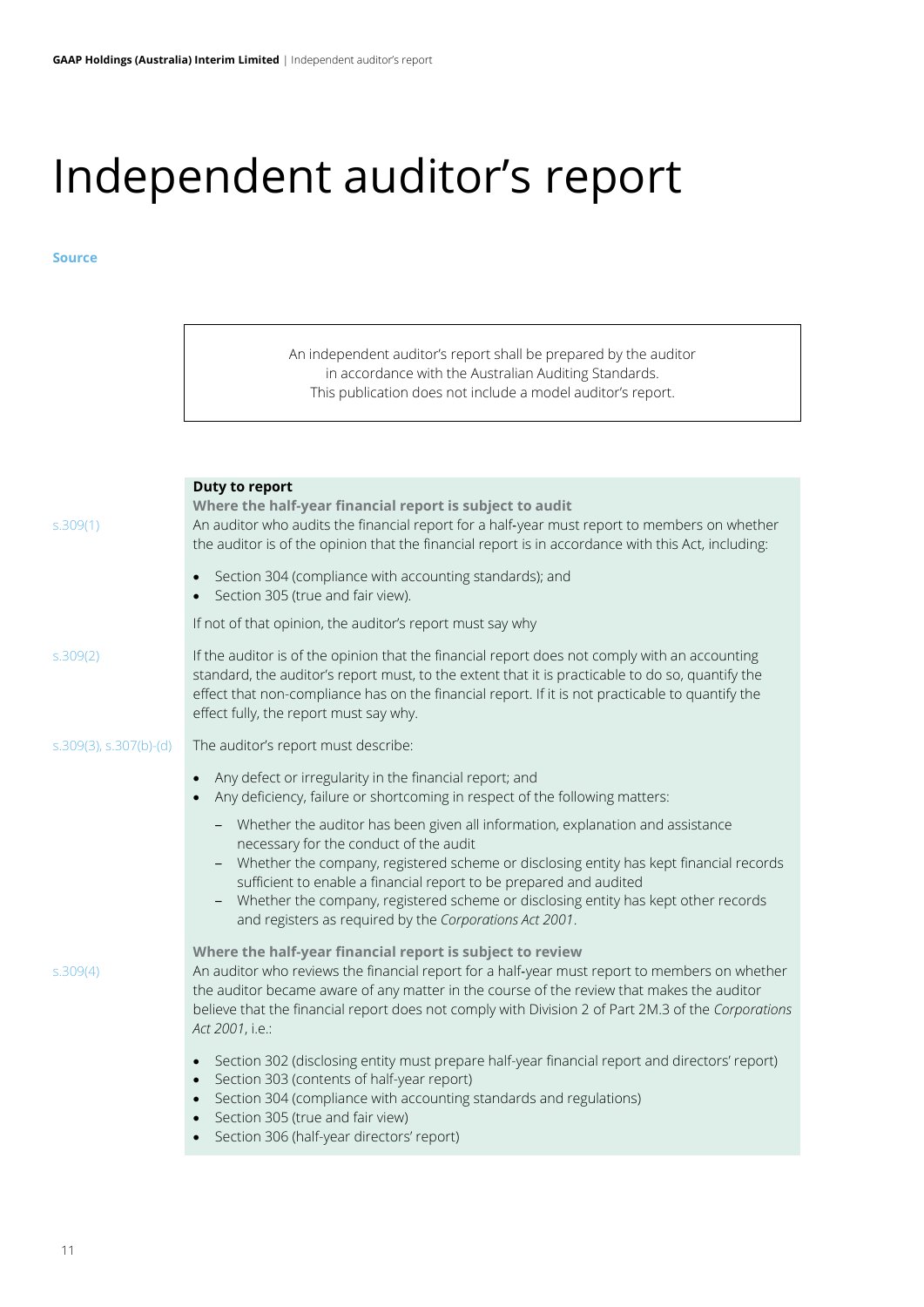s.309(5) The review report must:

- Describe any matter the auditor became aware of in the course of the review that makes the auditor believe that the financial report does not comply with Division 2 of Part 2M.3 of the *Corporations Act 2001* (i.e. the provisions dealing with the half-year financial report and directors' report)
- Say why that matter makes the auditor believe the financial report does not comply with Division 2.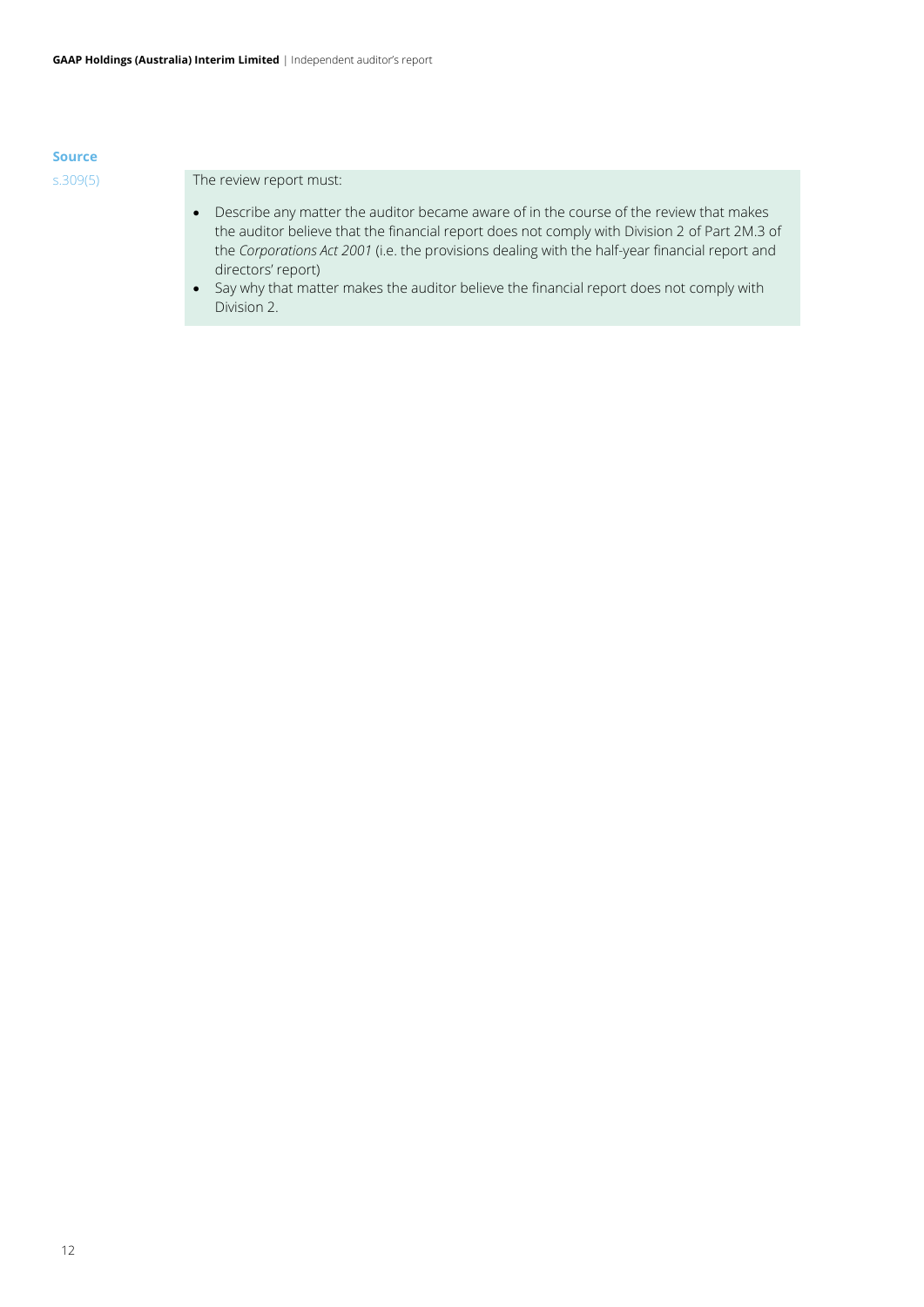# <span id="page-13-0"></span>Directors' declaration

# **Source**

The directors declare that:

| S.303(4)(c) | in the directors' opinion, there are reasonable grounds to believe that the company will be<br>able to pay its debts as and when they become due and payable; and                                                                                                                                     |  |  |  |  |
|-------------|-------------------------------------------------------------------------------------------------------------------------------------------------------------------------------------------------------------------------------------------------------------------------------------------------------|--|--|--|--|
| S.303(4)(d) | in the directors' opinion, the attached financial statements and notes thereto are in<br>(b)<br>accordance with the Corporations Act 2001, including compliance with accounting standards<br>and giving a true and fair view of the financial position and performance of the<br>consolidated entity. |  |  |  |  |
| 5.303(5)    | Signed in accordance with a resolution of the directors made pursuant to s.303(5) of the<br>Corporations Act 2001.                                                                                                                                                                                    |  |  |  |  |
|             | On behalf of the Directors                                                                                                                                                                                                                                                                            |  |  |  |  |
|             |                                                                                                                                                                                                                                                                                                       |  |  |  |  |
|             | (Signature)                                                                                                                                                                                                                                                                                           |  |  |  |  |
| 5.303(5)    | C.J. Chambers                                                                                                                                                                                                                                                                                         |  |  |  |  |

s.303(5) Sydney, 17 February 2020

Director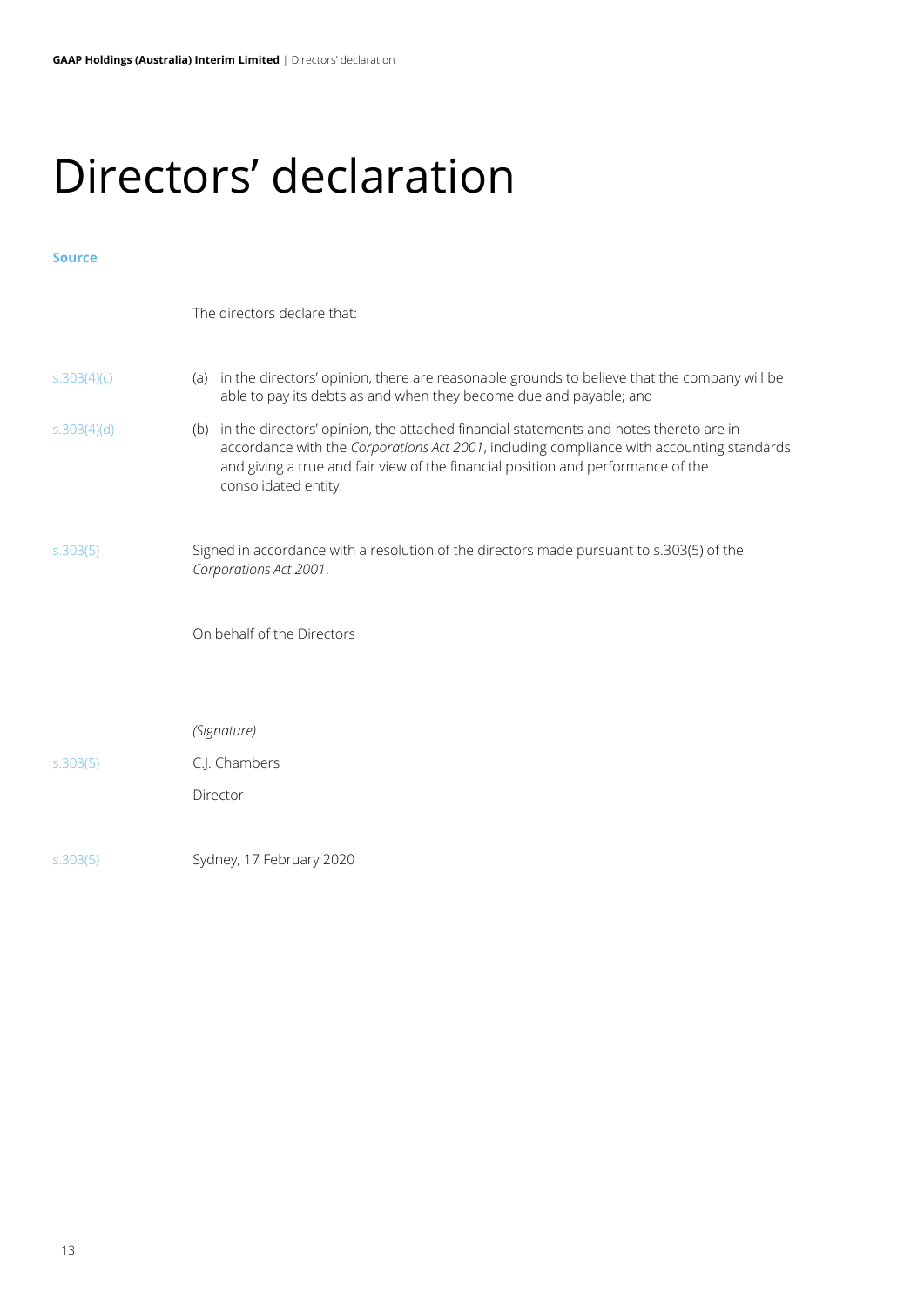# <span id="page-14-0"></span>Index to the consolidated financial statements

|                                                                                       | <b>Page</b> |
|---------------------------------------------------------------------------------------|-------------|
| Condensed consolidated statement of profit or loss and other comprehensive income     |             |
| Alternative 1: Presentation as a single statement, with expenses analysed by function | 15          |
| Alternative 2: Presentation as two statements, with expenses analysed by nature       | 19          |
| Condensed consolidated statement of financial position                                | 23          |
| Condensed consolidated statement of changes in equity                                 | 25          |
| <b>Condensed consolidated statement of cash flows</b>                                 | 26          |
| Notes to the condensed consolidated financial statements                              |             |
| 1. General information                                                                | 28          |
| 2. New and revised Accounting Standards                                               | 28          |
| 3. Significant accounting policies                                                    | 31          |
| 4. Operating segments                                                                 | 34          |
| 5. Revenue                                                                            | 37          |
| 6. Results for the period                                                             | 39          |
| 7. Change in accounting estimates                                                     | 40          |
| 8. Dividends                                                                          | 40          |
| 9. Investments in associates                                                          | 41          |
| 10. Leases (Group as a lessee)                                                        | 41          |
| 11. Goodwill                                                                          | 44          |
| 12. Issues, repurchases and repayments of debt and equity securities                  | 45          |
| 13. Borrowings                                                                        | 45          |
| 14. Lease liabilities                                                                 | 46          |
| 15. Disposal of subsidiaries                                                          | 46          |
| 16. Acquisition of subsidiary                                                         | 48          |
| 17. Key management personnel                                                          | 51          |
| 18. Fair value of financial instruments                                               | 52          |
| 19. Subsequent events                                                                 | 58          |
| 20. Investment entities                                                               | 58          |

**77** 

**For guidance on the format and presentation of the financial statements see section 6.3.1 of the**  *Australian financial reporting guide***, available a[t www.deloitte.com/au/models](https://www2.deloitte.com/au/en/pages/audit/articles/illustrative-financial-reports.html)**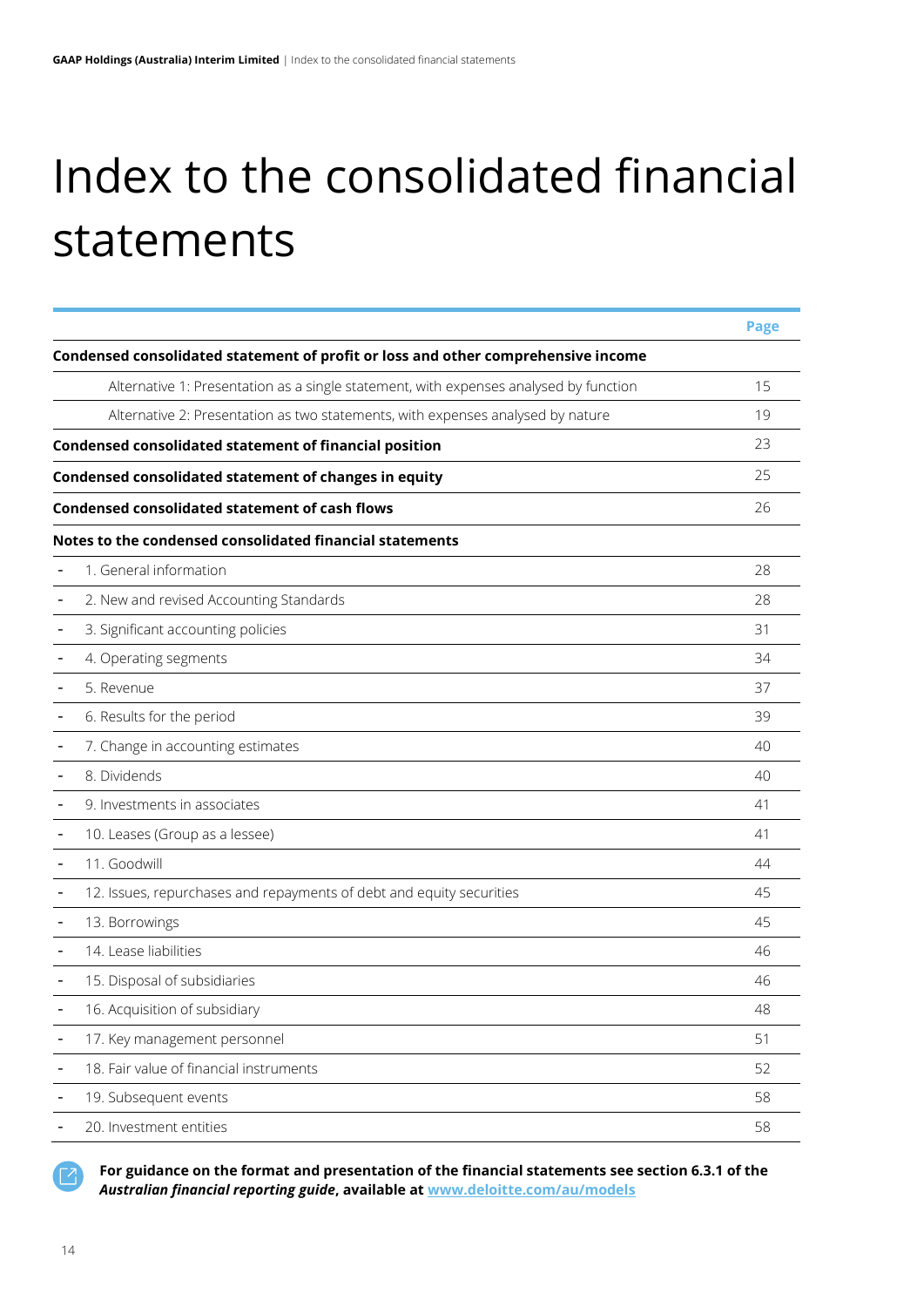# <span id="page-15-0"></span>Condensed consolidated statement of profit or loss and other comprehensive income

for the half-year ended 31 December 2019

**(Alternative 1: Single statement presentation, with expenses analysed by function)**

|                                                                                               |             | Consolidated                |                       |
|-----------------------------------------------------------------------------------------------|-------------|-----------------------------|-----------------------|
|                                                                                               |             | Half-year ended<br>31/12/19 | 31/12/18<br>Restated* |
|                                                                                               | <b>Note</b> | \$'000                      | \$'000                |
| <b>Continuing operations</b>                                                                  |             |                             |                       |
| Revenue                                                                                       | 5           |                             |                       |
| Cost of sales                                                                                 |             |                             |                       |
| <b>Gross profit</b>                                                                           |             |                             |                       |
| Other income                                                                                  |             |                             |                       |
| Distribution costs                                                                            |             |                             |                       |
| Administrative expenses                                                                       |             |                             |                       |
| Other expenses                                                                                |             |                             |                       |
| Share of results of associates                                                                |             |                             |                       |
| Share of results of joint ventures                                                            |             |                             |                       |
| Restructuring costs                                                                           |             |                             |                       |
| Finance income - interest income                                                              |             |                             |                       |
| Finance income - other                                                                        |             |                             |                       |
| Gains and losses arising from the derecognition of financial assets                           |             |                             |                       |
| measured at amortised cost                                                                    |             |                             |                       |
| Gains and losses on reclassification of financial assets from amortised<br>cost to FVTPL      |             |                             |                       |
| Gains and losses on reclassification of financial assets from FVTOCI to<br><b>FVTPL</b>       |             |                             |                       |
| Impairment losses and gains (including reversals of impairment losses)<br>on financial assets |             |                             |                       |
| Other gains and losses                                                                        | 6           |                             |                       |
| Finance costs                                                                                 |             |                             |                       |
| <b>Profit before tax</b>                                                                      | 6           |                             |                       |
| Income tax expense                                                                            |             |                             |                       |
| Profit for the period from continuing operations                                              |             |                             |                       |
| <b>Discontinued operation</b>                                                                 |             |                             |                       |
| Profit/(loss) for the period from discontinued operation                                      | 15          |                             |                       |
| Profit for the period                                                                         |             |                             |                       |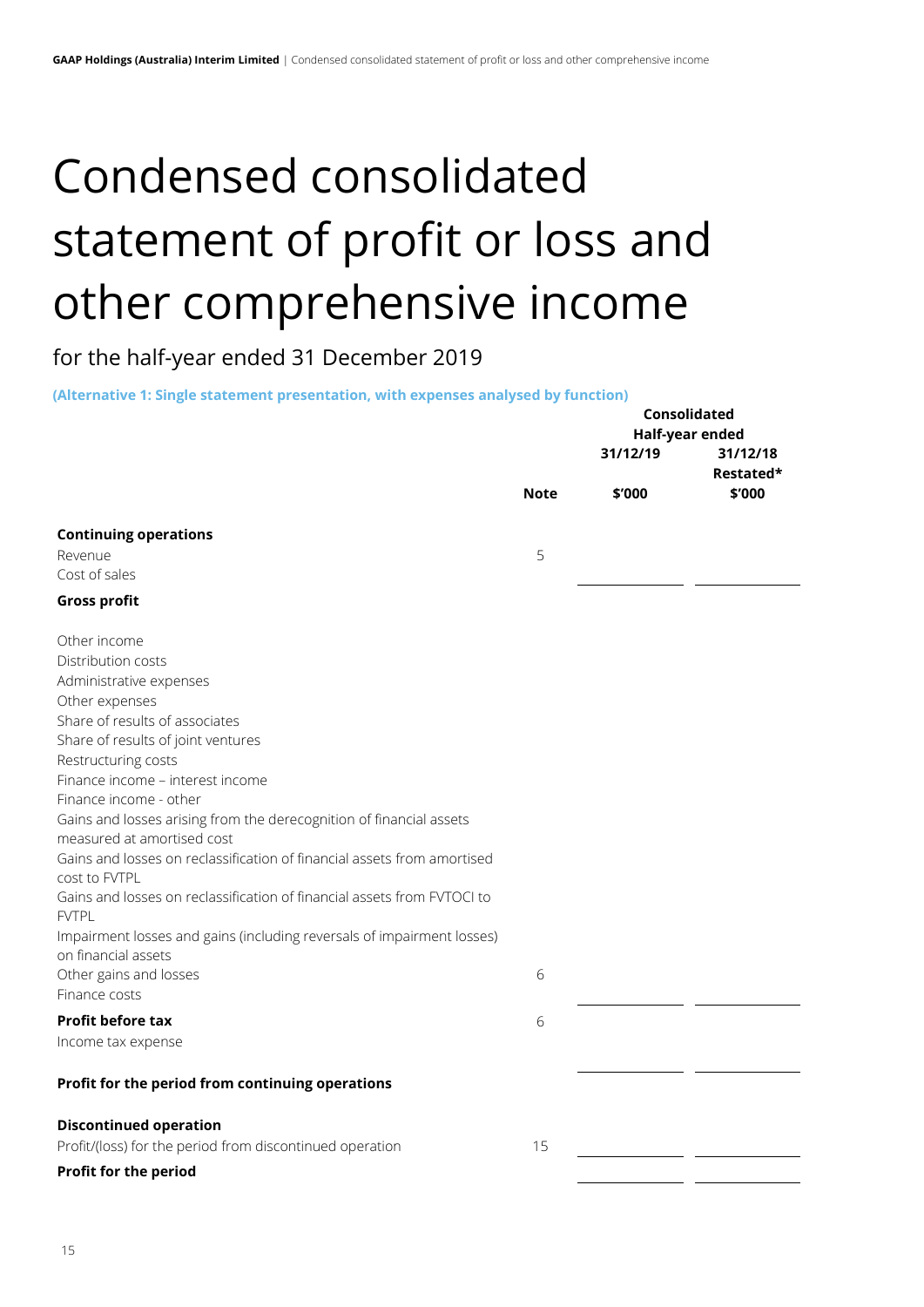|                                                                                                                                                                                                                                                                                                                                                                                                                                                                                                                                                                                                                            |             | Consolidated<br>Half-year ended |                                 |
|----------------------------------------------------------------------------------------------------------------------------------------------------------------------------------------------------------------------------------------------------------------------------------------------------------------------------------------------------------------------------------------------------------------------------------------------------------------------------------------------------------------------------------------------------------------------------------------------------------------------------|-------------|---------------------------------|---------------------------------|
|                                                                                                                                                                                                                                                                                                                                                                                                                                                                                                                                                                                                                            | <b>Note</b> | 31/12/19<br>\$'000              | 31/12/18<br>Restated*<br>\$'000 |
|                                                                                                                                                                                                                                                                                                                                                                                                                                                                                                                                                                                                                            |             |                                 |                                 |
| Other comprehensive income<br>Items that will not be reclassified subsequently to profit or loss<br>Gain/(loss) on revaluation of property<br>Remeasurement of net defined benefit obligation<br>Fair value gain/(loss) on equity investments designated as at FVOCI<br>Fair value gain/(loss) on financial liabilities designated as at FVTPL<br>attributable to changes in credit risk<br>Share of other comprehensive income of associates<br>Share of other comprehensive income of joint ventures<br>Other [describe]<br>Income tax relating to items that will not be reclassified subsequently to<br>profit or loss |             |                                 |                                 |
| Items that may be reclassified subsequently to profit or loss<br>Debt instruments measured at FVTOCI:<br>Fair value gain/(loss) on investments in debt instruments measured<br>at FVTOCI<br>Less: Cumulative (gain)/loss on investments in debt instruments<br>classified as at FVTOCI reclassified to profit or loss upon disposal<br>Less: Cumulative (gain)/loss on investments in debt instruments<br>classified as at FVTOCI reclassified to profit or loss upon<br>reclassification from FVTOCI to FVTPL                                                                                                             |             |                                 |                                 |
| Cash flow hedges:<br>Fair value gain/(loss) on hedging instruments<br>Less: Cumulative (gain)/loss arising on hedging instruments<br>reclassified to profit or loss                                                                                                                                                                                                                                                                                                                                                                                                                                                        |             |                                 |                                 |
| Foreign currency translation, net of investment hedges of a foreign<br>operation:<br>Foreign exchange differences on translation of foreign operations<br>Less: (Gain)/loss reclassified to profit or loss on disposal of foreign<br>operation<br>Gain(loss) arising on hedging instruments designated as hedges of<br>the net assets in foreign operation<br>Less: (Gain)/loss on hedging instruments reclassified to profit or<br>loss on disposal of foreign operation                                                                                                                                                  |             |                                 |                                 |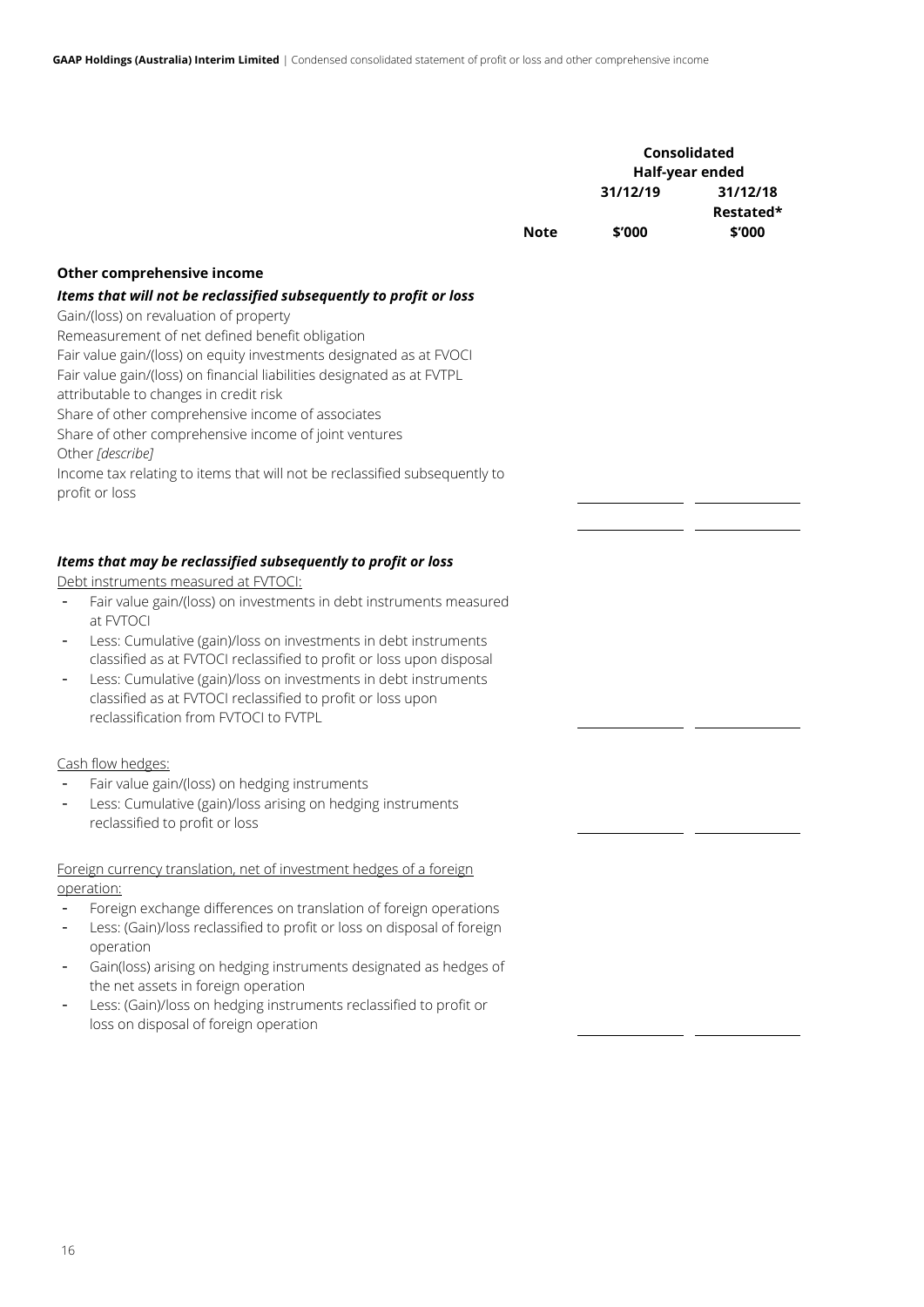|                                                                                                                                                          |             | <b>Consolidated</b> | Half-year ended       |  |
|----------------------------------------------------------------------------------------------------------------------------------------------------------|-------------|---------------------|-----------------------|--|
|                                                                                                                                                          |             | 31/12/19            | 31/12/18<br>Restated* |  |
|                                                                                                                                                          | <b>Note</b> | \$'000              | \$'000                |  |
| Cost of hedging:                                                                                                                                         |             |                     |                       |  |
| Changes in the fair value during the period in relation to<br>transaction-related hedged items                                                           |             |                     |                       |  |
| Changes in the fair value during the period in relation to time-<br>$\overline{\phantom{a}}$                                                             |             |                     |                       |  |
| period related hedged items<br>Less: Cumulative (gain)/loss arising on changes in the fair value in<br>$\overline{\phantom{a}}$                          |             |                     |                       |  |
| relation to transaction-related hedged items reclassified to profit<br>or loss                                                                           |             |                     |                       |  |
| Less: Amortisation to profit or loss of cumulative (gain)/loss arising<br>on changes in the fair value in relation to time-period related<br>hedged item |             |                     |                       |  |
| Share of other comprehensive income of associates                                                                                                        |             |                     |                       |  |
| Share of other comprehensive income of joint ventures                                                                                                    |             |                     |                       |  |
| Other [describe]<br>Income tax relating to items that may be reclassified subsequently to                                                                |             |                     |                       |  |
| profit or loss                                                                                                                                           |             |                     |                       |  |
| Other comprehensive income for the period, net of income tax                                                                                             |             |                     |                       |  |
| Total comprehensive income for the period                                                                                                                |             |                     |                       |  |
| Profit attributable to:                                                                                                                                  |             |                     |                       |  |
| Owners of the parent<br>Non-controlling interests                                                                                                        |             |                     |                       |  |
|                                                                                                                                                          |             |                     |                       |  |
| Total comprehensive income attributable to:                                                                                                              |             |                     |                       |  |
| Owners of the parent                                                                                                                                     |             |                     |                       |  |
| Non-controlling interests                                                                                                                                |             |                     |                       |  |
| <b>Earnings per share</b>                                                                                                                                |             |                     |                       |  |
| From continuing and discontinued operations                                                                                                              |             |                     |                       |  |
| Basic (cents per share)                                                                                                                                  |             | 17.2<br>11.5        | 5.6<br>4.3            |  |
| Diluted (cents per share)                                                                                                                                |             |                     |                       |  |
| From continuing operations                                                                                                                               |             |                     |                       |  |
| Basic (cents per share)<br>Diluted (cents per share)                                                                                                     |             | 15.0<br>10.0        | 6.6<br>5.0            |  |

\* See note 2 for details regarding the change in accounting policy. The comparative information has been restated as a result of the initial application of AASB 16 *Leases* as discussed in note 2.

Source references: AASB 134.8(b)(i), 10, 11, 14 and 20(b)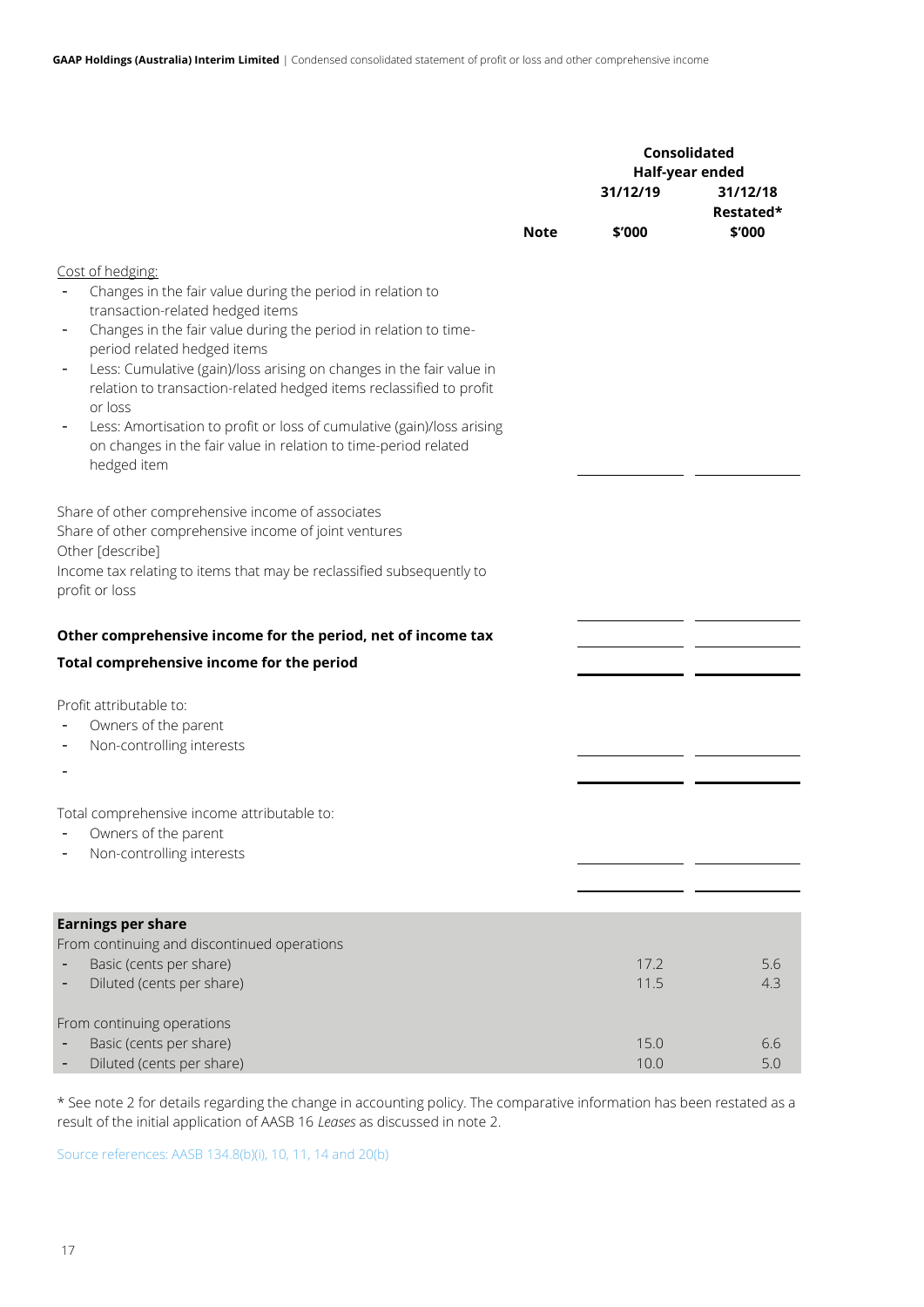# **Commentary**

The above presentation is consistent with the International GAAP Holdings Limited Model financial statements for the year ended 31 December 2019. Some of the detailed line item disclosures are not specifically required by AASB 134. Entities should consider the most appropriate disclosures for presenting the information. Entities should however, consider the requirements of AASB 101.10 which requires that, for each component of the condensed interim financial statements (statement of financial position, statement of comprehensive income, statement of changes in equity and statement of cash flows), each of the headings and subtotals that were included in the entity's most recent annual financial statements should be disclosed. Additional line items are required if their omission would make the condensed interim financial statements misleading.



**For guidance on the presentation of the statement of profit or loss and other comprehensive income, see section 6.3.2 of the** *Australian financial reporting guide***, available at [www.deloitte.com/au/models](https://www2.deloitte.com/au/en/pages/audit/articles/illustrative-financial-reports.html)**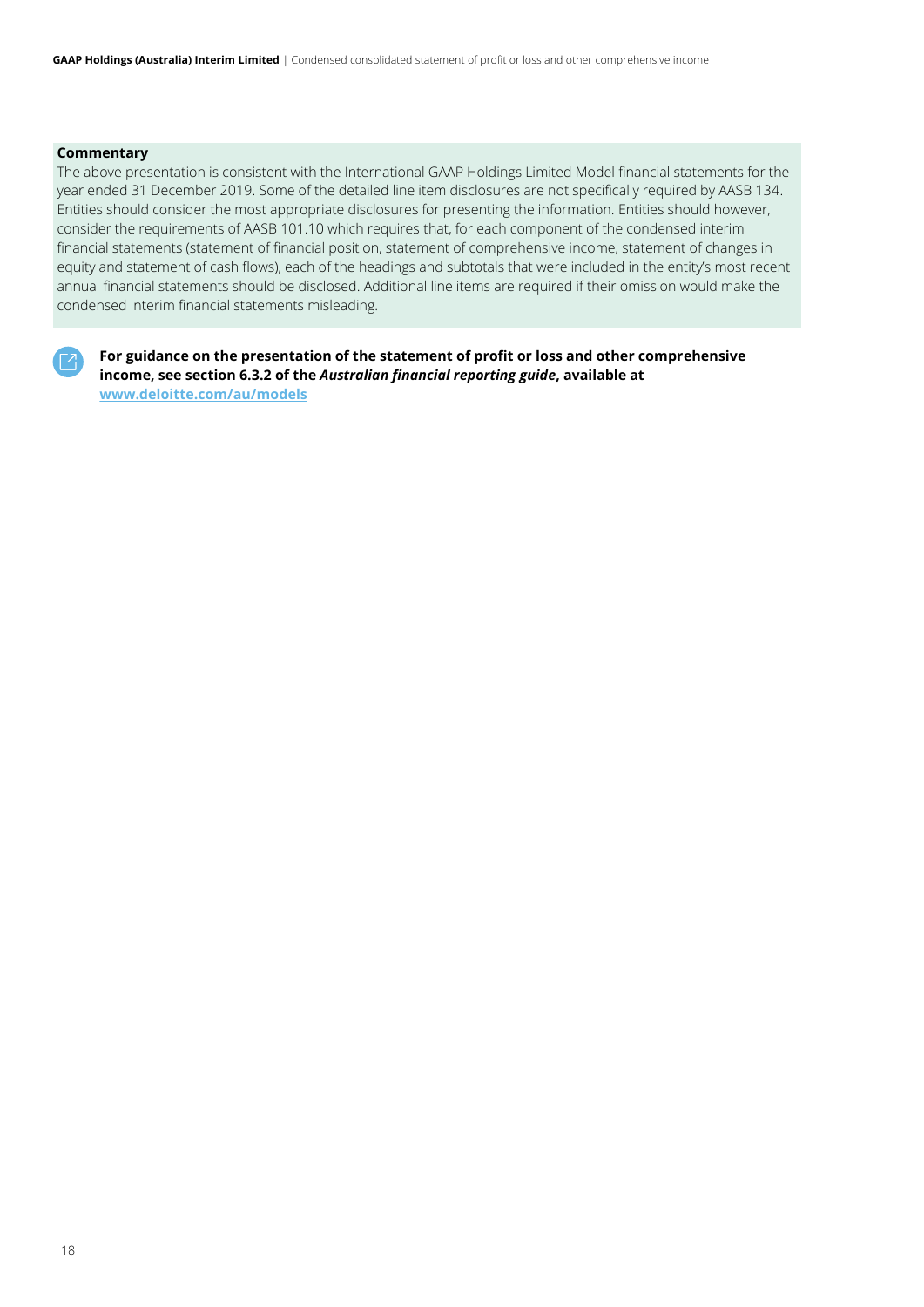# <span id="page-19-0"></span>Condensed consolidated statement of profit or loss

# for the half-year ended 31 December 2019

**(Alternative 2: Presentation as two statements, with expenses analysed by nature)**

|                                                                           |             |          | Consolidated    |
|---------------------------------------------------------------------------|-------------|----------|-----------------|
|                                                                           |             |          | Half-year ended |
|                                                                           |             | 31/12/19 | 31/12/18        |
|                                                                           |             |          | Restated*       |
|                                                                           | <b>Note</b> | \$'000   | \$'000          |
| <b>Continuing operations</b>                                              |             |          |                 |
| Revenue                                                                   | 5           |          |                 |
| Finance income – interest income                                          |             |          |                 |
| Finance income - other                                                    |             |          |                 |
| Changes in inventories of finished goods and work in progress             |             |          |                 |
| Raw materials and consumables used                                        |             |          |                 |
| Depreciation and amortisation expense                                     |             |          |                 |
| Employee benefits expense                                                 |             |          |                 |
| Finance costs                                                             |             |          |                 |
| Transport costs                                                           |             |          |                 |
| Advertising costs                                                         |             |          |                 |
| Impairment of property, plant and equipment                               |             |          |                 |
| Impairment of goodwill                                                    |             |          |                 |
| Other expenses                                                            |             |          |                 |
| Restructuring costs                                                       |             |          |                 |
| Share of results of associates                                            |             |          |                 |
| Share of results of joint ventures                                        |             |          |                 |
| Gains and losses arising from the derecognition of financial assets       |             |          |                 |
| measured at amortised cost                                                |             |          |                 |
| Gains and losses on reclassification of financial assets from amortised   |             |          |                 |
| cost to FVTPL                                                             |             |          |                 |
| Impairment losses (including reversals of impairment losses) on financial |             |          |                 |
| assets and contract assets                                                |             |          |                 |
| Gains and losses on reclassification of financial assets from FVTOCI to   |             |          |                 |
| <b>FVTPL</b>                                                              |             |          |                 |
| Other gains and losses                                                    |             |          |                 |
| Profit/(loss) before tax                                                  | 6           |          |                 |
| Income tax expense                                                        |             |          |                 |
| Profit/(loss) for the period from continuing operations                   |             |          |                 |
| <b>Discontinued operation</b>                                             |             |          |                 |
| Profit/(loss) for the period from discontinued operation                  | 15          |          |                 |
| Profit/(loss) for the period                                              |             |          |                 |
|                                                                           |             |          |                 |
| Attributable to:                                                          |             |          |                 |
| Owners of the parent                                                      |             |          |                 |
| Non-controlling interests                                                 |             |          |                 |
|                                                                           |             |          |                 |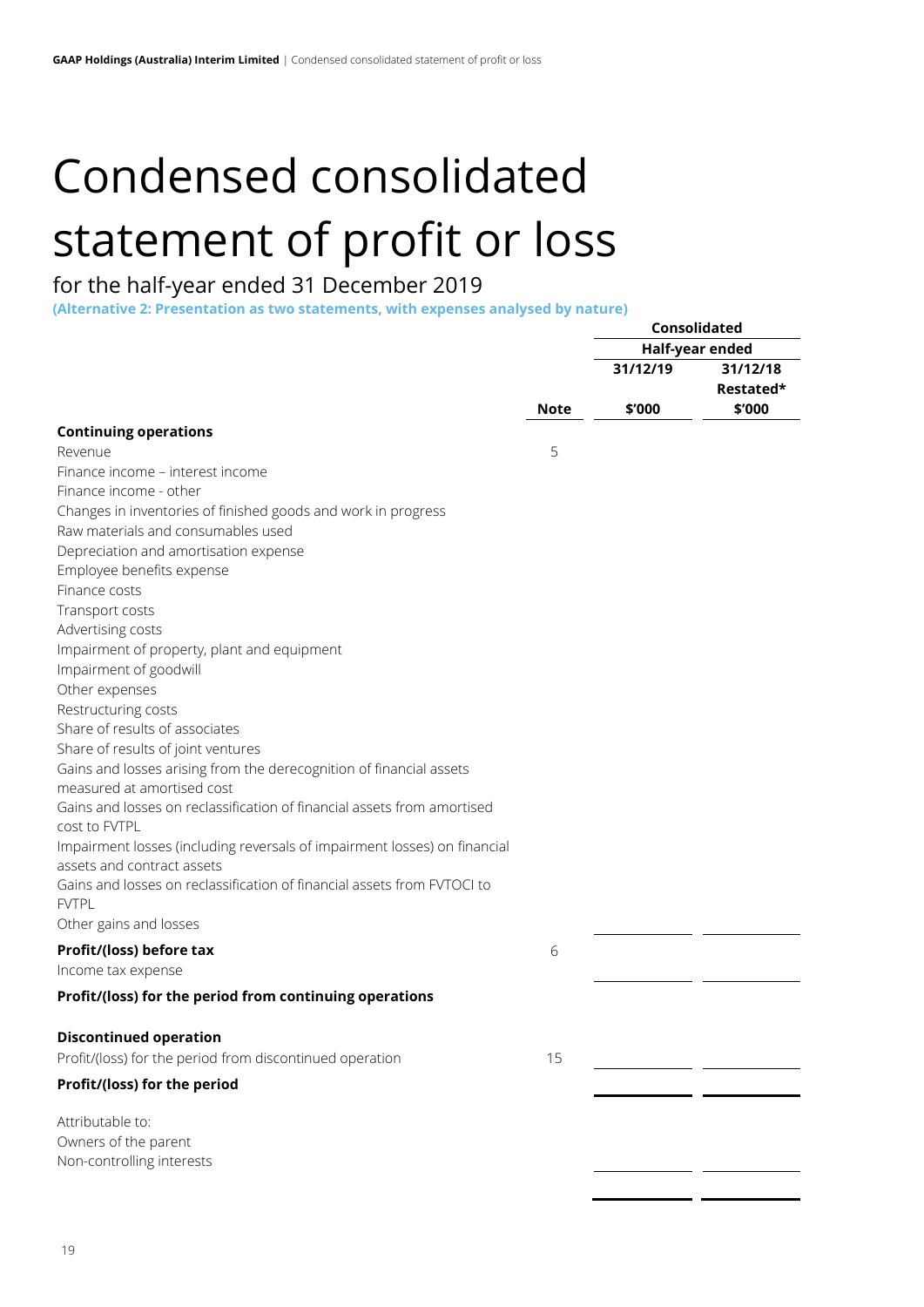|             | Consolidated |                 |  |
|-------------|--------------|-----------------|--|
|             |              | Half-year ended |  |
|             | 31/12/19     | 31/12/18        |  |
|             |              | Restated*       |  |
| <b>Note</b> | \$'000       | \$'000          |  |
|             |              |                 |  |

# **Earnings per share**

From continuing and discontinued operations

- Basic (cents per share)
- Diluted (cents per share)

From continuing operations

- Basic (cents per share)
- Diluted (cents per share)

\* See note 2 for details regarding the change in accounting policy. The comparative information has been restated as a result of the initial application of AASB 16 as discussed in note 2.

Source references: AASB 134.8(b)(ii), 10, 11, 11A, 14 and 20(b)

# **Commentary**

The above presentation is consistent with the International GAAP Holdings Limited Model financial statements for the year ended 31 December 2019. Some of the detailed line item disclosures are not specifically required by AASB 134. Entities should consider the most appropriate disclosures for presenting the information. Entities should however, consider the requirements of AASB 101.10 which requires that, for each component of the condensed interim financial statements (statement of financial position, statement of comprehensive income, statement of changes in equity and statement of cash flows), each of the headings and subtotals that were included in the entity's most recent annual financial statements should be disclosed. Additional line items are required if their omission would make the condensed interim financial statements misleading.



**For guidance on the presentation of the statements of profit or loss and comprehensive income, see section 6.3.2 of the** *Australian financial reporting guide***, available at [www.deloitte.com/au/models](https://www2.deloitte.com/au/en/pages/audit/articles/illustrative-financial-reports.html)**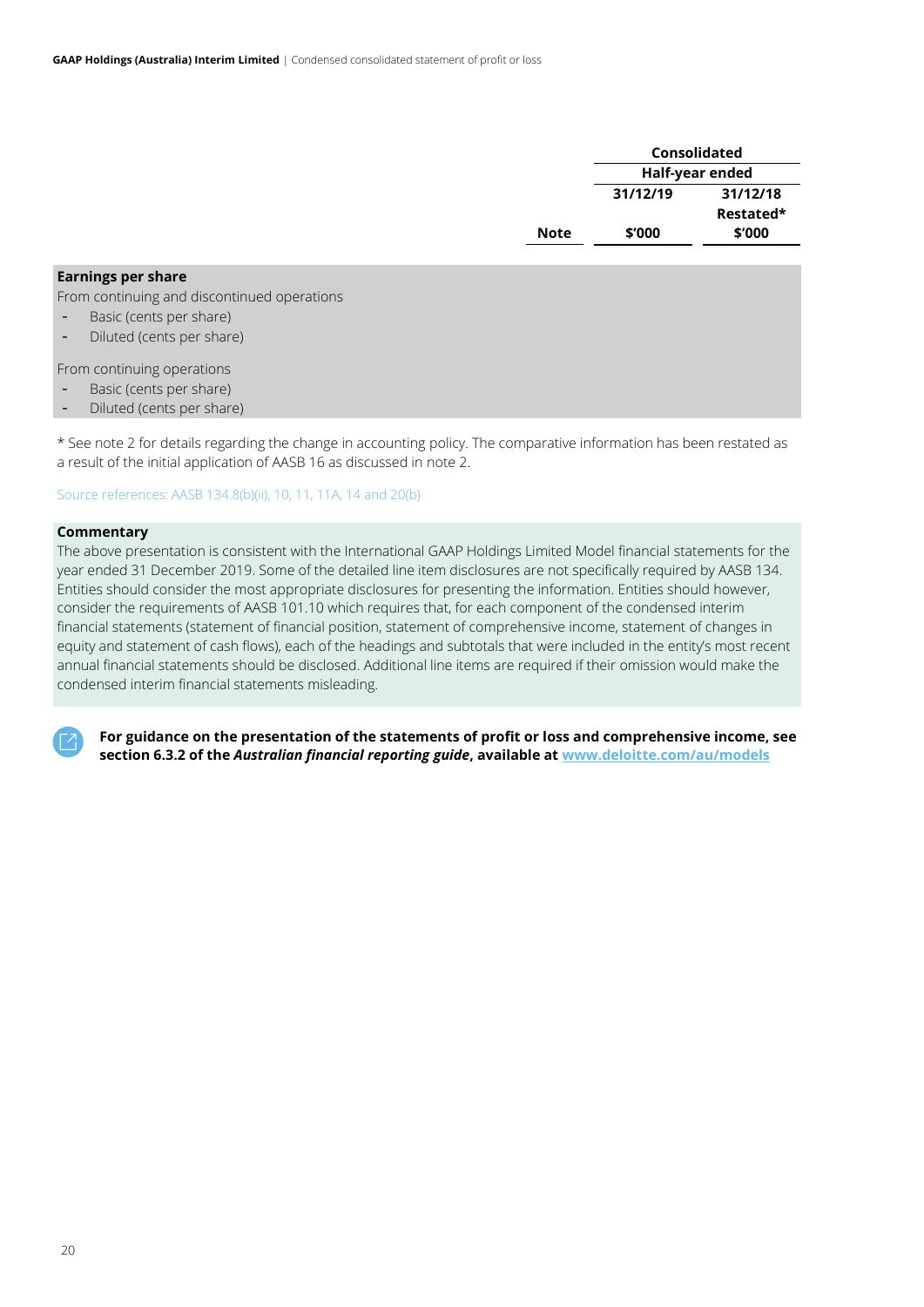# Condensed consolidated statement of profit or loss and other comprehensive income

# for the half-year ended 31 December 2019

**(Alternative 2: Presentation as two statements, with expenses analysed by nature – continued)**

|                                                                                       |             |          | Consolidated    |
|---------------------------------------------------------------------------------------|-------------|----------|-----------------|
|                                                                                       |             |          | Half-year ended |
|                                                                                       |             | 31/12/19 | 31/12/18        |
|                                                                                       |             |          | Restated*       |
|                                                                                       | <b>Note</b> | \$'000   | \$'000          |
| Profit/(loss) for the period                                                          |             |          |                 |
|                                                                                       |             |          |                 |
| Other comprehensive income                                                            |             |          |                 |
| Items that will not be reclassified subsequently to profit or loss                    |             |          |                 |
| Gain/(loss) on revaluation of property                                                |             |          |                 |
| Remeasurement of net defined benefit obligation                                       |             |          |                 |
| Fair value gain/(loss) on investments in equity investments designated as<br>at FVOCI |             |          |                 |
| Fair value gain/(loss) on financial liabilities designated as at FVTPL                |             |          |                 |
| attributable to changes in credit risk                                                |             |          |                 |
| Share of other comprehensive income of associates                                     |             |          |                 |
| Share of other comprehensive income of joint ventures                                 |             |          |                 |
| Other [describe]                                                                      |             |          |                 |
| Income tax relating to items that will not be reclassified subsequently to            |             |          |                 |
| profit or loss                                                                        |             |          |                 |
|                                                                                       |             |          |                 |
| Items that may be reclassified subsequently to profit or loss                         |             |          |                 |
| Debt instruments measured at FVTOCI:                                                  |             |          |                 |
| Fair value gain/(loss) on investments in debt instruments measured<br>at FVTOCI       |             |          |                 |
| Less: Cumulative (gain)/loss on investments in debt instruments                       |             |          |                 |
| classified as at FVTOCI reclassified to profit or loss upon disposal                  |             |          |                 |
| Less: Cumulative (gain)/loss on investments in debt instruments                       |             |          |                 |
| classified as at FVTOCI reclassified to profit or loss upon                           |             |          |                 |
| reclassification from FVTOCI to FVTPL                                                 |             |          |                 |
| Cash flow hedges:                                                                     |             |          |                 |
| Fair value gain/(loss) on hedging instruments                                         |             |          |                 |
| Less: Cumulative (gain)/loss arising on hedging instruments                           |             |          |                 |
| reclassified to profit or loss                                                        |             |          |                 |
|                                                                                       |             |          |                 |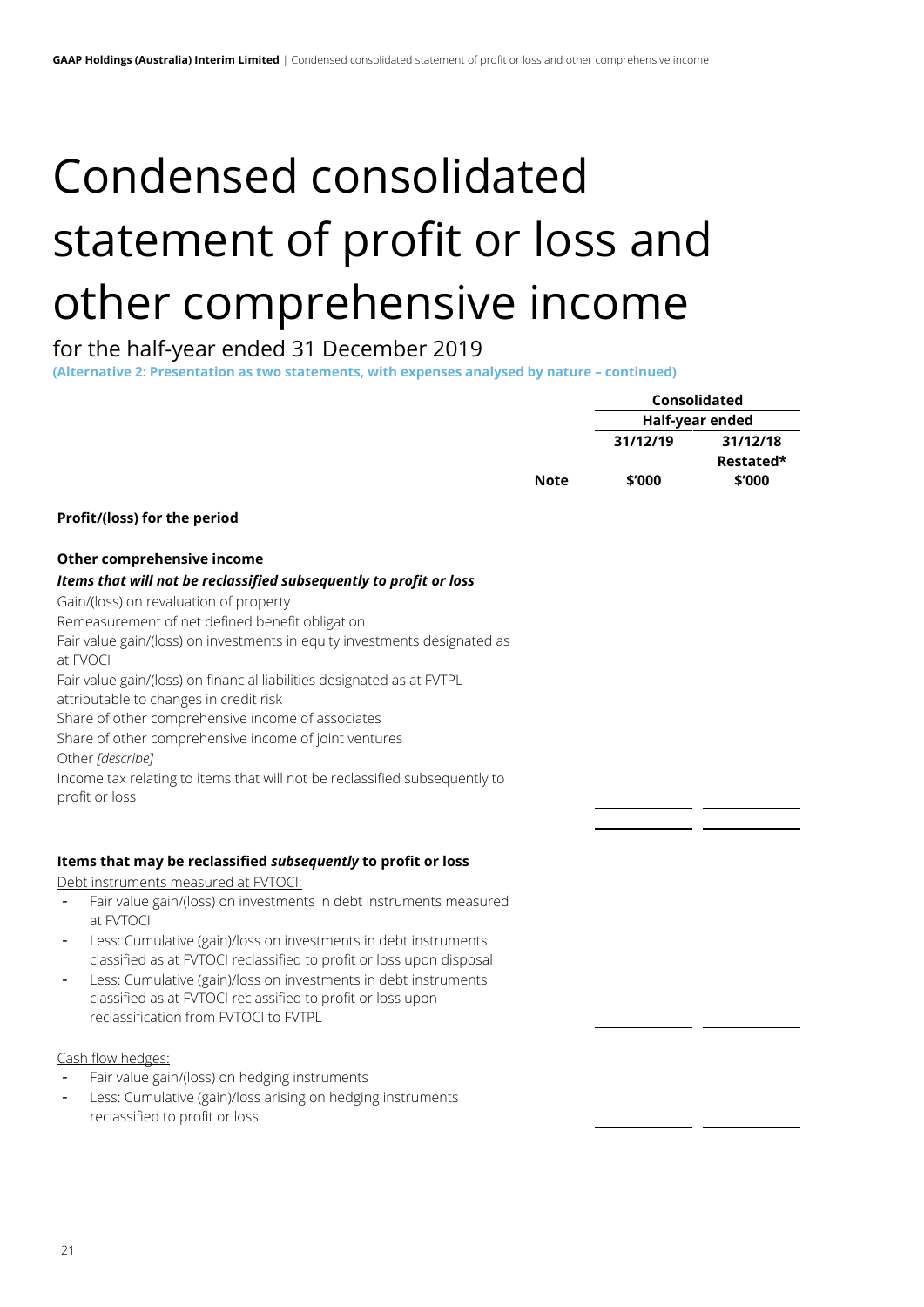|                                                                                                                                                                                                                                                |             |          | Consolidated          |
|------------------------------------------------------------------------------------------------------------------------------------------------------------------------------------------------------------------------------------------------|-------------|----------|-----------------------|
|                                                                                                                                                                                                                                                |             |          | Half-year ended       |
|                                                                                                                                                                                                                                                |             | 31/12/19 | 31/12/18<br>Restated* |
|                                                                                                                                                                                                                                                | <b>Note</b> | \$'000   | \$'000                |
| Foreign currency translation, net of investment hedges of a foreign<br>operation:<br>Foreign exchange differences on translation of foreign operations<br>Less: (Gain)/loss reclassified to profit or loss on disposal of foreign<br>operation |             |          |                       |
| Gain(loss) arising on hedging instruments designated as hedges of<br>the net assets in foreign operation<br>Less: (Gain)/loss on hedging instruments reclassified to profit or<br>loss on disposal of foreign operation                        |             |          |                       |
| Cost of hedging:<br>Changes in the fair value during the period in relation to                                                                                                                                                                 |             |          |                       |
| transaction-related hedged items<br>Changes in the fair value during the period in relation to time-<br>period related hedged items                                                                                                            |             |          |                       |
| Less: Cumulative (gain)/loss arising on changes in the fair value in<br>relation to transaction-related hedged items reclassified to profit or<br>loss                                                                                         |             |          |                       |
| Less: Amortisation to profit or loss of cumulative (gain)/loss arising<br>on changes in the fair value in relation to time-period related<br>hedged item                                                                                       |             |          |                       |
| Share of other comprehensive income of associates<br>Share of other comprehensive income of joint ventures<br>Other [describe]                                                                                                                 |             |          |                       |
| Income tax relating to items that may be reclassified subsequently to<br>profit or loss                                                                                                                                                        |             |          |                       |
| Other comprehensive income for the period, net of income tax                                                                                                                                                                                   |             |          |                       |
| Total comprehensive income for the period                                                                                                                                                                                                      |             |          |                       |
| Total comprehensive income attributable to:<br>Owners of the parent                                                                                                                                                                            |             |          |                       |
| Non-controlling interests                                                                                                                                                                                                                      |             |          |                       |
| * See note 2 for details regarding the change in accounting policy                                                                                                                                                                             |             |          |                       |

# Source references: AASB 134.8(b)(ii), 10, 11, 14 and 20(b)



**For guidance on the presentation of the statements of profit or loss and comprehensive income, see section 6.3.2 of the** *Australian financial reporting guide***, available at [www.deloitte.com/au/models](https://www2.deloitte.com/au/en/pages/audit/articles/illustrative-financial-reports.html)**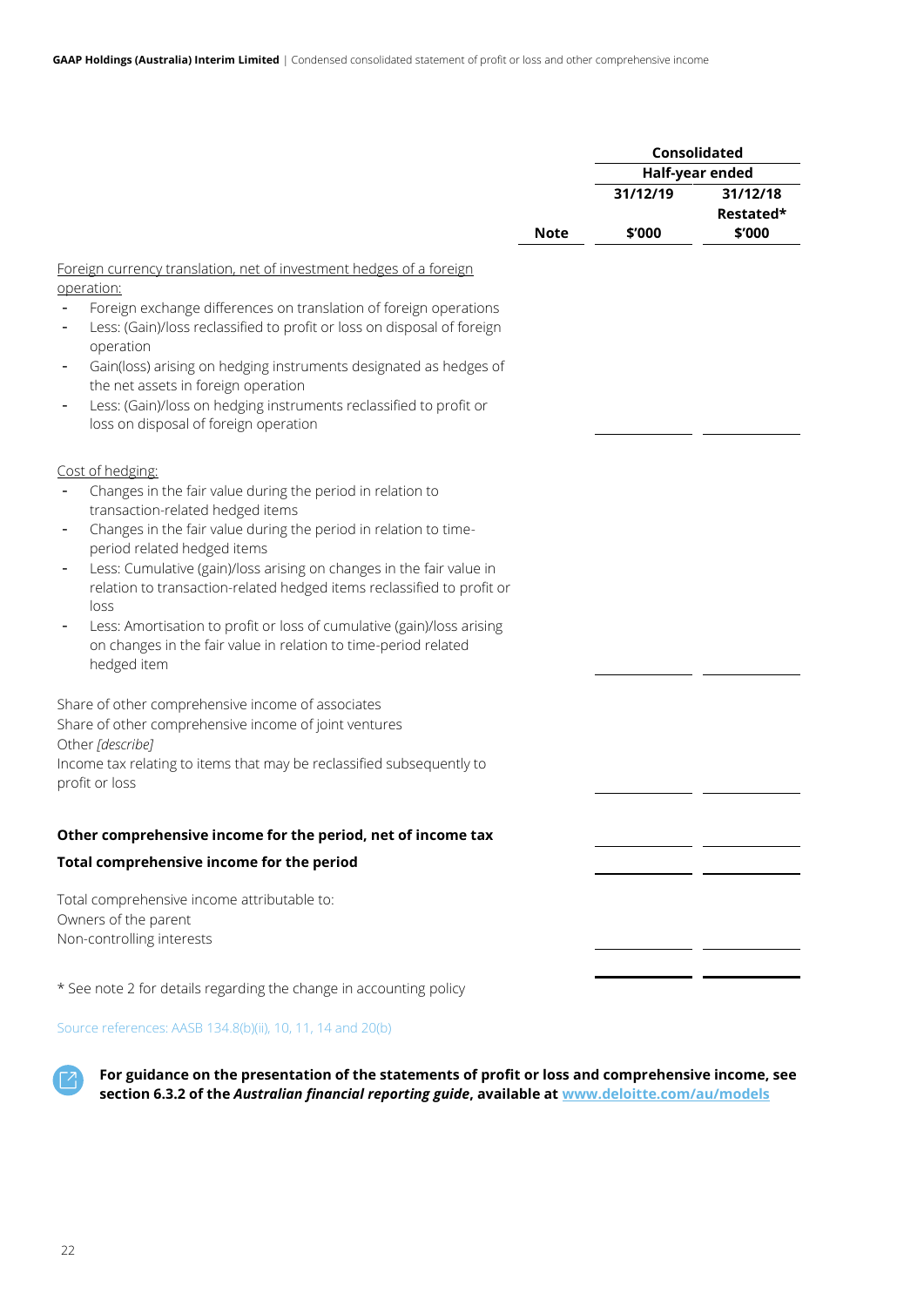# <span id="page-23-0"></span>Condensed consolidated statement of financial position

# as at 31 December 2019

|                                                |             | Consolidated |           |
|------------------------------------------------|-------------|--------------|-----------|
|                                                |             | 31/12/19     | 30/06/19  |
|                                                |             |              | Restated* |
|                                                | <b>Note</b> | \$'000       | \$'000    |
| <b>Current assets</b>                          |             |              |           |
|                                                |             |              |           |
| Cash and cash equivalents                      |             |              |           |
| Trade and other receivables                    |             |              |           |
| Contract assets                                |             |              |           |
| Contract costs                                 |             |              |           |
| Right to returned goods asset                  |             |              |           |
| Finance lease receivables                      |             |              |           |
| Investments                                    |             |              |           |
| Derivatives                                    |             |              |           |
| Other financial assets                         |             |              |           |
| Inventories                                    |             |              |           |
| Current tax assets                             |             |              |           |
| [Other - describe]                             |             |              |           |
| Assets classified as held for sale             |             |              |           |
| <b>Total current assets</b>                    |             |              |           |
| <b>Non-current assets</b>                      |             |              |           |
|                                                |             |              |           |
| Contract assets                                |             |              |           |
| Contract costs                                 |             |              |           |
| Investments in financial assets                |             |              |           |
| Finance lease receivables                      |             |              |           |
| Derivative financial instruments               |             |              |           |
| Property, plant and equipment                  |             |              |           |
| Right-of-use assets                            | 10          |              |           |
| Investment property                            |             |              |           |
| Investments in associates                      | 9           |              |           |
| Interests in joint ventures<br>Goodwill        |             |              |           |
|                                                | 11          |              |           |
| Other intangible assets<br>Deferred tax assets |             |              |           |
| [Other - describe]                             |             |              |           |
| <b>Total non-current assets</b>                |             |              |           |
| <b>Total assets</b>                            |             |              |           |
|                                                |             |              |           |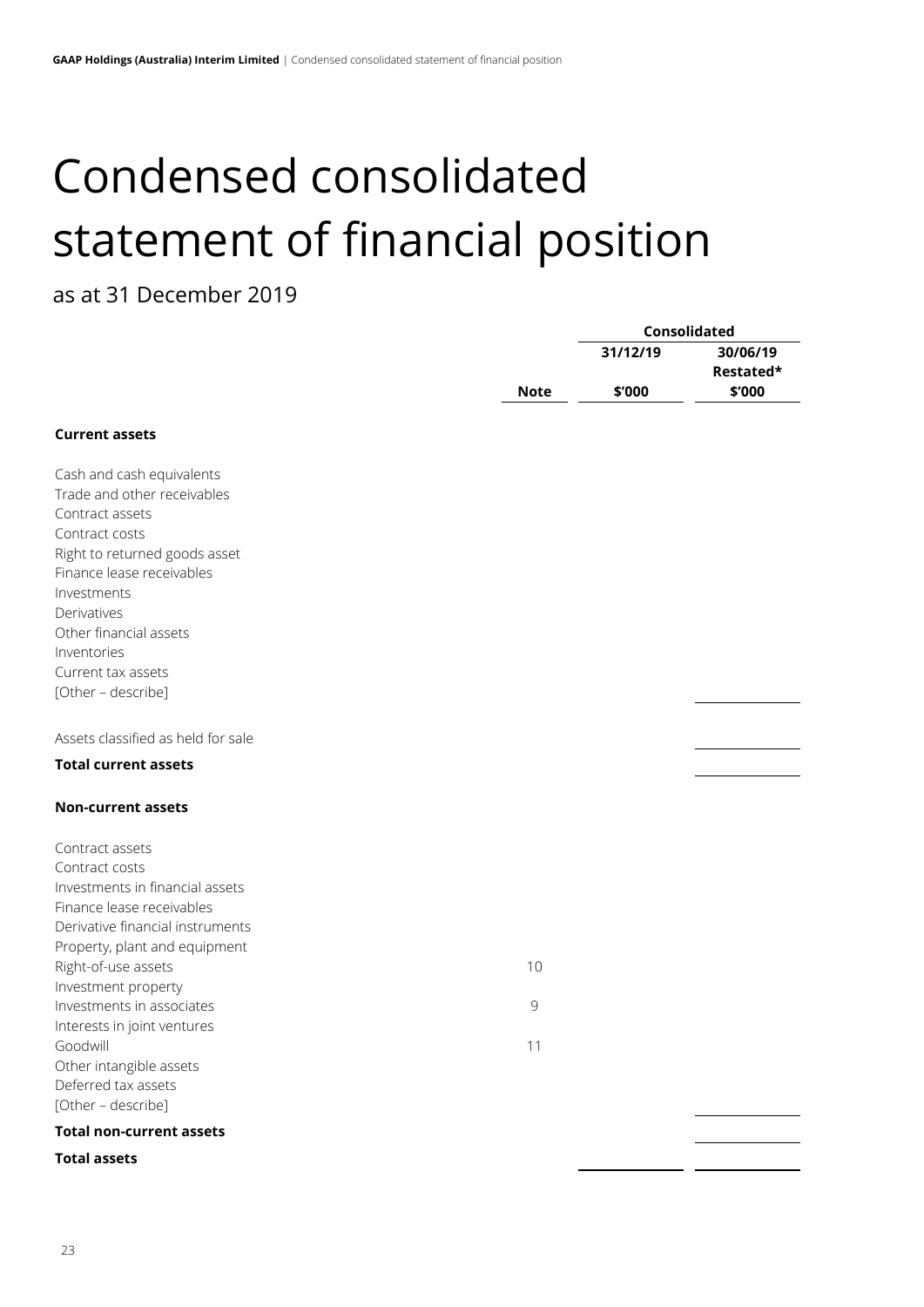|                                                                         |             | Consolidated |                     |
|-------------------------------------------------------------------------|-------------|--------------|---------------------|
|                                                                         |             | 31/12/19     | 30/06/19            |
|                                                                         | <b>Note</b> | \$'000       | Restated*<br>\$'000 |
| <b>Current liabilities</b>                                              |             |              |                     |
|                                                                         |             |              |                     |
| Trade and other payables                                                |             |              |                     |
| Contract liabilities                                                    |             |              |                     |
| Refund liability<br>Lease liabilities                                   |             |              |                     |
| <b>Borrowings</b>                                                       | 13          |              |                     |
| Other financial liabilities                                             |             |              |                     |
| Current tax liabilities                                                 |             |              |                     |
| Deferred income - government grant                                      |             |              |                     |
| Provisions                                                              |             |              |                     |
| [Other - describe]                                                      |             |              |                     |
| Liabilities directly associated with assets classified as held for sale |             |              |                     |
| <b>Total current liabilities</b>                                        |             |              |                     |
| <b>Non-current liabilities</b>                                          |             |              |                     |
|                                                                         |             |              |                     |
| Contract liabilities<br>Lease liabilities                               | 14          |              |                     |
| <b>Borrowings</b>                                                       | 13          |              |                     |
| Convertible loan notes                                                  |             |              |                     |
| Other financial liabilities                                             |             |              |                     |
| Liability for share-based payments                                      |             |              |                     |
| Retirement benefit obligations                                          |             |              |                     |
| Deferred income - government grant                                      |             |              |                     |
| Provisions                                                              |             |              |                     |
| Deferred tax liabilities<br>[Other - describe]                          |             |              |                     |
| <b>Total non-current liabilities</b>                                    |             |              |                     |
| <b>Total liabilities</b>                                                |             |              |                     |
| <b>Net assets</b>                                                       |             |              |                     |
|                                                                         |             |              |                     |
| <b>Equity</b>                                                           |             |              |                     |
| Share capital                                                           | 12          |              |                     |
| Reserves                                                                |             |              |                     |
| Retained earnings                                                       |             |              |                     |
| Equity attributable to owners of the company                            |             |              |                     |
| Non-controlling interest                                                |             |              |                     |
| <b>Total equity</b>                                                     |             |              |                     |
|                                                                         |             |              |                     |

\* See note 2 for details regarding the change in accounting policy Source references: AASB 134.8(a), 10, 14 and 20(a)



**For guidance on the presentation of the statement of financial position, see section 6.3.3 of the**  *Australian financial reporting guide***, available a[t www.deloitte.com/au/models](https://www2.deloitte.com/au/en/pages/audit/articles/illustrative-financial-reports.html)**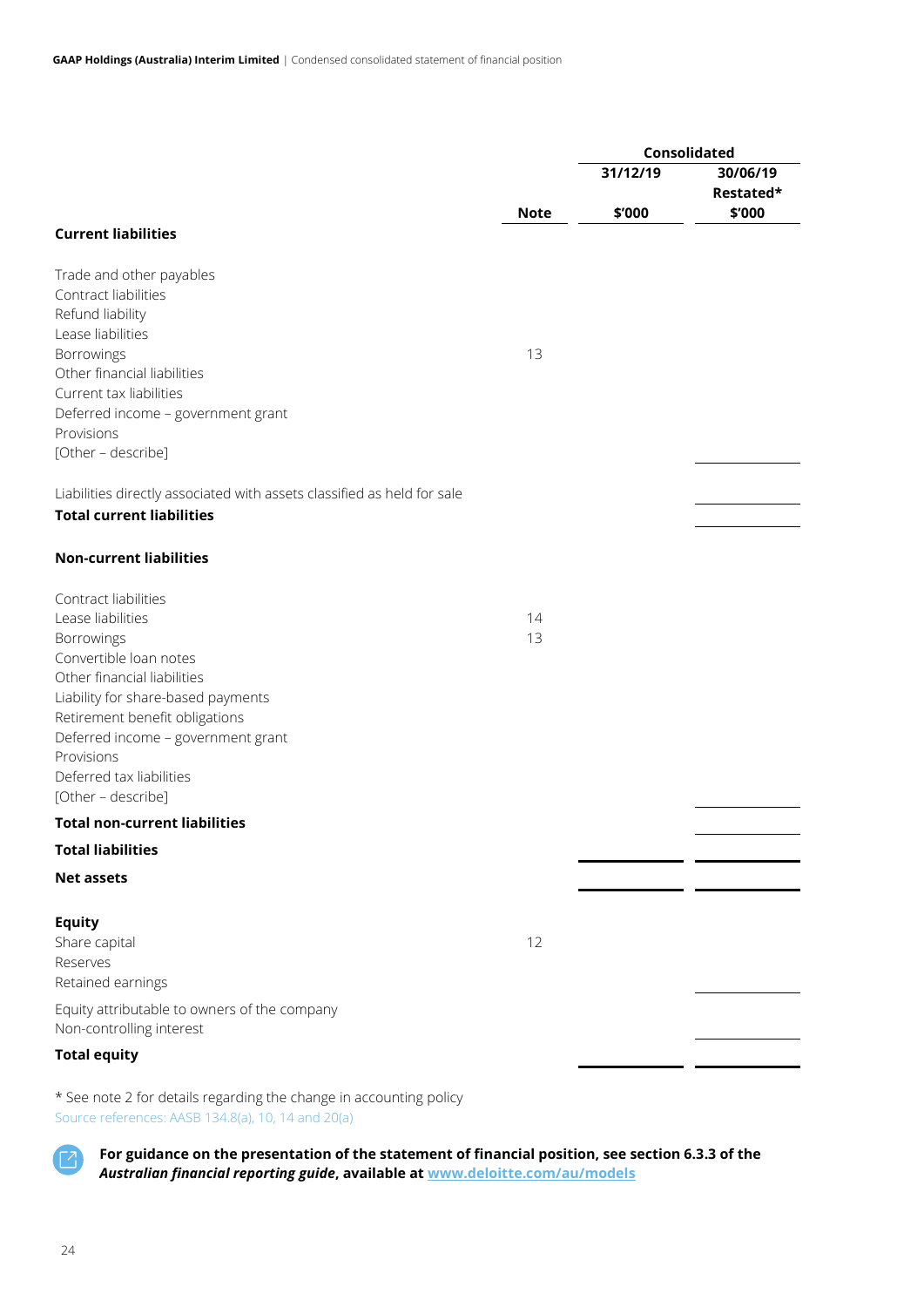$\overline{\phantom{a}}$ 

# <span id="page-25-0"></span>Condensed consolidated statement of changes in equity

for the half-year ended 31 December 2019

| Retained<br>earnings<br>\$'000 | <b>Attributable</b><br>to owners of<br>the parent<br>\$'000 | Non-<br>controlling<br>interest<br>\$'000 | <b>Total equity</b><br>\$'000 |
|--------------------------------|-------------------------------------------------------------|-------------------------------------------|-------------------------------|
|                                |                                                             |                                           |                               |
|                                |                                                             |                                           |                               |
|                                |                                                             |                                           |                               |
|                                |                                                             |                                           |                               |
|                                |                                                             |                                           |                               |
|                                |                                                             |                                           |                               |
|                                |                                                             |                                           |                               |

| Consolidated                                                                                                                                                                           | Share capital<br>\$'000 | Properties<br>revaluation<br>reserve<br>\$'000 | Investments<br>revaluation<br>reserve<br>\$'000 | Option<br>premium on<br>convertible<br>notes<br>\$'000 | Financial<br>liabilities at<br>FVTPL credit<br>risk reserve<br>\$'000 | Cash flow<br>hedging<br>reserve<br>\$'000 | Cost of<br>hedging<br>reserve<br>\$'000 | Foreign<br>currency<br>translation<br>reserve<br>\$'000 | Share-based<br>payments<br>reserve<br>\$'000 | Retained<br>earnings<br>\$'000 | <b>Attributable</b><br>to owners of<br>the parent<br>\$'000 | Non-<br>controlling<br>interest<br>\$'000 | <b>Total equ</b><br>\$'000 |
|----------------------------------------------------------------------------------------------------------------------------------------------------------------------------------------|-------------------------|------------------------------------------------|-------------------------------------------------|--------------------------------------------------------|-----------------------------------------------------------------------|-------------------------------------------|-----------------------------------------|---------------------------------------------------------|----------------------------------------------|--------------------------------|-------------------------------------------------------------|-------------------------------------------|----------------------------|
| <b>Balance as at 1 July 2018</b><br>Effect of change in accounting policy for [insert as relevant]<br>(note $2)^*$                                                                     |                         |                                                |                                                 |                                                        |                                                                       |                                           |                                         |                                                         |                                              |                                |                                                             |                                           |                            |
| Balance as at 1 July 2018 - Restated                                                                                                                                                   |                         |                                                |                                                 |                                                        |                                                                       |                                           |                                         |                                                         |                                              |                                |                                                             |                                           |                            |
| Profit for the period                                                                                                                                                                  |                         |                                                |                                                 |                                                        |                                                                       |                                           |                                         |                                                         |                                              |                                |                                                             |                                           |                            |
| Other comprehensive income for the year, net of income tax                                                                                                                             |                         |                                                |                                                 |                                                        |                                                                       |                                           |                                         |                                                         |                                              |                                |                                                             |                                           |                            |
| Total comprehensive income for the period                                                                                                                                              |                         |                                                |                                                 |                                                        |                                                                       |                                           |                                         |                                                         |                                              |                                |                                                             |                                           |                            |
| Payment of dividends                                                                                                                                                                   |                         |                                                |                                                 |                                                        |                                                                       |                                           |                                         |                                                         |                                              |                                |                                                             |                                           |                            |
| <b>Balance at 31 December 2018</b>                                                                                                                                                     |                         |                                                |                                                 |                                                        |                                                                       |                                           |                                         |                                                         |                                              |                                |                                                             |                                           |                            |
| Balance as at 1 July 2019 - Restated                                                                                                                                                   |                         |                                                |                                                 |                                                        |                                                                       |                                           |                                         |                                                         |                                              |                                |                                                             |                                           |                            |
| Profit for the period                                                                                                                                                                  |                         |                                                |                                                 |                                                        |                                                                       |                                           |                                         |                                                         |                                              |                                |                                                             |                                           |                            |
| Other comprehensive income for the year, net of income tax                                                                                                                             |                         |                                                |                                                 |                                                        |                                                                       |                                           |                                         |                                                         |                                              |                                |                                                             |                                           |                            |
| Total comprehensive income for the period                                                                                                                                              |                         |                                                |                                                 |                                                        |                                                                       |                                           |                                         |                                                         |                                              |                                |                                                             |                                           |                            |
| Payment of dividends<br>Difference arising on disposal of interest in Sub B Limited<br>(note 15)<br>Non-controlling interests arising on the acquisition of Sub X<br>Limited (note 16) |                         |                                                |                                                 |                                                        |                                                                       |                                           |                                         |                                                         |                                              |                                |                                                             |                                           |                            |
| <b>Balance at 31 December 2019</b>                                                                                                                                                     |                         |                                                |                                                 |                                                        |                                                                       |                                           |                                         |                                                         |                                              |                                |                                                             |                                           |                            |
|                                                                                                                                                                                        |                         |                                                |                                                 |                                                        |                                                                       |                                           |                                         |                                                         |                                              |                                |                                                             |                                           |                            |

\* The comparative information has been restated as a result of the initial application of AASB 16 as discussed in note 2. Source references: AASB 134.8(c), 10, 14 and 20(c)

**For guidance on the presentation of the statement of changes in equity, see section 6.3.4 of the**  *Australian financial reporting guide***, available a[t www.deloitte.com/au/models](https://www2.deloitte.com/au/en/pages/audit/articles/illustrative-financial-reports.html)**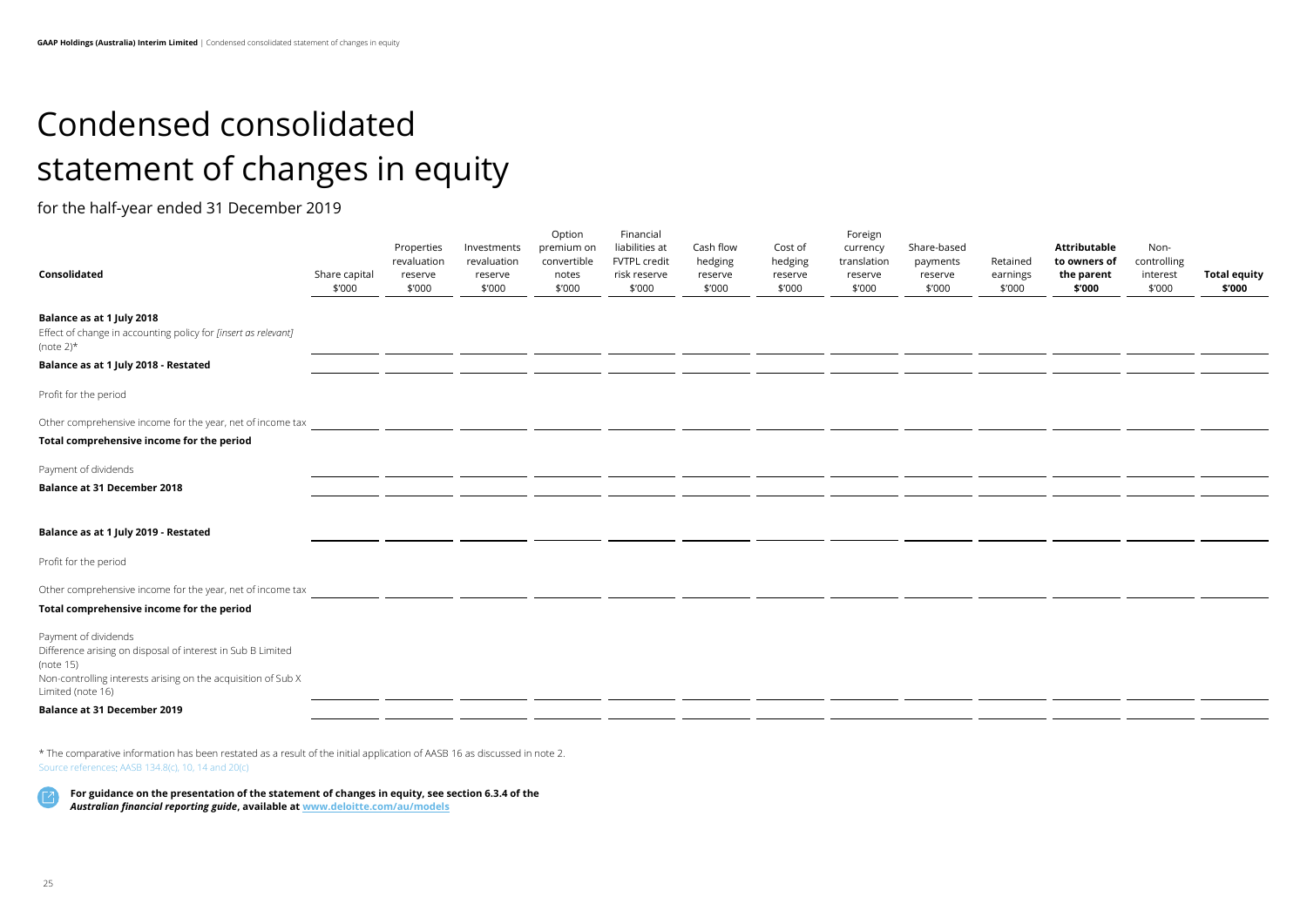# <span id="page-26-0"></span>Condensed consolidated statement of cash flows

# for the half-year ended 31 December 2019

|                                                                 |               | Consolidated    |          |  |
|-----------------------------------------------------------------|---------------|-----------------|----------|--|
|                                                                 |               | Half-year ended |          |  |
|                                                                 |               | 31/12/19        | 31/12/18 |  |
|                                                                 | <b>Note</b>   | \$'000          | \$'000   |  |
| <b>Cash flows from operating activities</b>                     |               |                 |          |  |
| Receipts from customers                                         |               |                 |          |  |
| Payments to suppliers and employees                             |               |                 |          |  |
| Cash generated from/(used in) operations                        |               |                 |          |  |
| Income taxes paid                                               |               |                 |          |  |
| Cash received from the settlements of the derivative financial  |               |                 |          |  |
| instruments used to hedge interest rate risk                    |               |                 |          |  |
| Cash paid due to the settlements of the derivative financial    |               |                 |          |  |
| instruments used to hedge interest rate risk                    |               |                 |          |  |
| Net cash from/(used in) operating activities                    |               |                 |          |  |
| <b>Cash flows from investing activities</b>                     |               |                 |          |  |
| Interest received                                               |               |                 |          |  |
| Dividends received from associates                              |               |                 |          |  |
| Dividends received from joint ventures                          |               |                 |          |  |
| Dividends received from equity instruments designated at FVTOCI |               |                 |          |  |
| Proceeds on disposal of equity instruments held at FVTOCI       |               |                 |          |  |
| Proceeds on disposal of property, plant and equipment           |               |                 |          |  |
| Purchases of property, plant and equipment                      |               |                 |          |  |
| Purchases of equity instruments designated at FVTOCI            |               |                 |          |  |
| Purchases of patents and trademarks                             |               |                 |          |  |
| Acquisition of investment in an associate                       | $\mathcal{G}$ |                 |          |  |
| Proceeds from sale of interests in associates                   | 9             |                 |          |  |
| Acquisition of subsidiary                                       | 16            |                 |          |  |
| Disposal of subsidiary                                          | 15            |                 |          |  |
| Cash received from the settlements of the derivative financial  |               |                 |          |  |
| instruments held for hedging purposes                           |               |                 |          |  |
| Cash paid due to the settlements of the derivative financial    |               |                 |          |  |
| instruments held for hedging purposes                           |               |                 |          |  |
| Net cash (used in)/from investing activities                    |               |                 |          |  |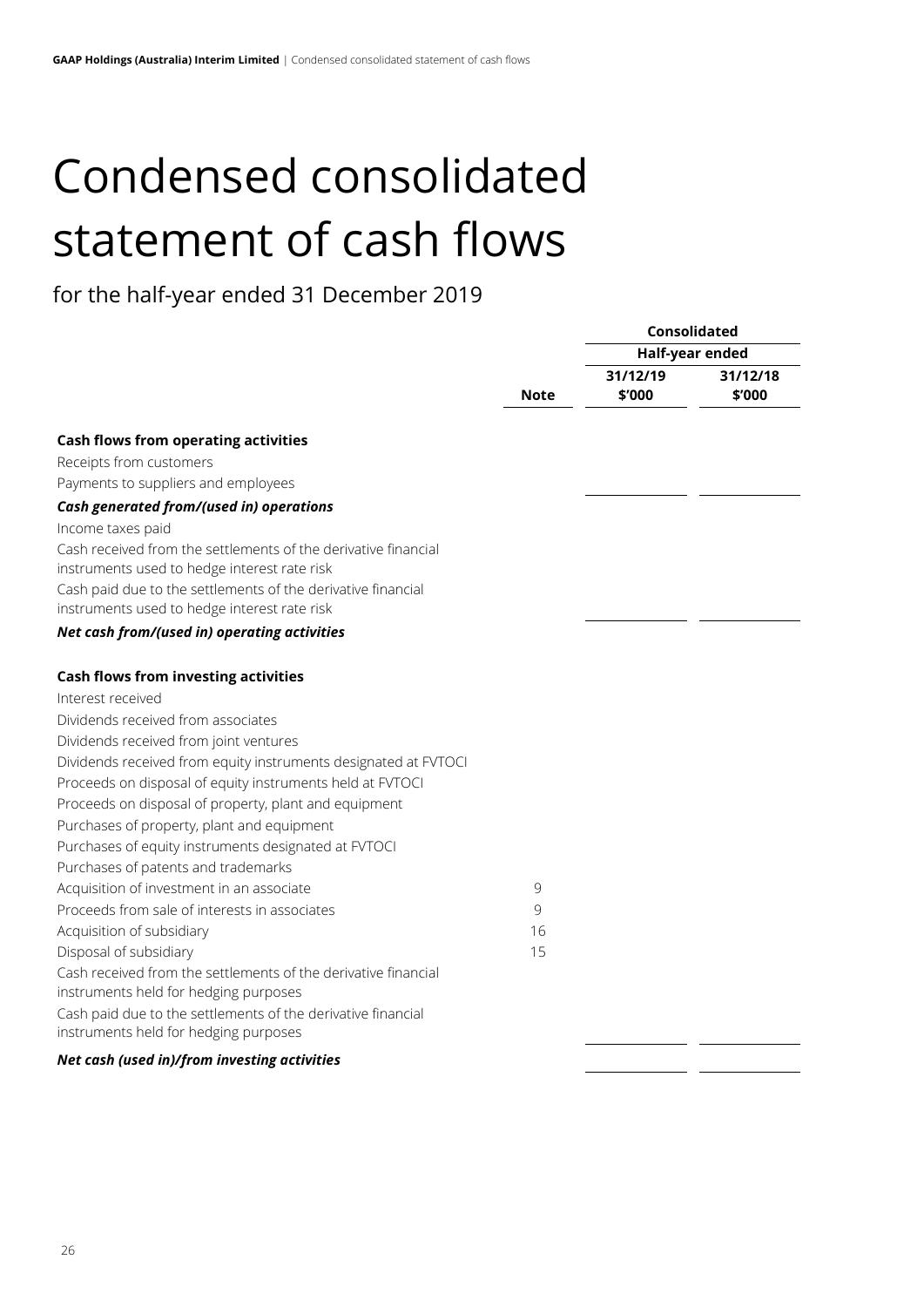|                                                                        |             | <b>Consolidated</b> |                 |  |
|------------------------------------------------------------------------|-------------|---------------------|-----------------|--|
|                                                                        |             |                     | Half-year ended |  |
|                                                                        |             | 31/12/19            | 31/12/18        |  |
|                                                                        | <b>Note</b> | \$'000              | \$'000          |  |
|                                                                        |             |                     |                 |  |
| <b>Cash flows from financing activities</b>                            |             |                     |                 |  |
| Dividends paid                                                         | 8           |                     |                 |  |
| Interest paid                                                          |             |                     |                 |  |
| Transaction costs related to loans and borrowings                      |             |                     |                 |  |
| Repayments of loans and borrowings                                     | 12          |                     |                 |  |
| Proceeds from loans and borrowings                                     | 12          |                     |                 |  |
| Repurchase of treasury shares                                          |             |                     |                 |  |
| Repayment of lease liabilities                                         |             |                     |                 |  |
| Proceeds on issue of convertible loan notes                            |             |                     |                 |  |
| Proceeds on issue of shares                                            |             |                     |                 |  |
| Proceeds from sale of own shares                                       |             |                     |                 |  |
| Proceeds on disposal of partial interest in a subsidiary that does not |             |                     |                 |  |
| involve loss of control                                                |             |                     |                 |  |
| Net cash (used in)/from financing activities                           |             |                     |                 |  |
| Net increase/(decrease) in cash and cash equivalents                   |             |                     |                 |  |
| Cash and cash equivalents at beginning of the period                   |             |                     |                 |  |
| Effect of foreign exchange rate changes                                |             |                     |                 |  |
| Cash and cash equivalents at the end of the period                     |             |                     |                 |  |

The comparative information has been restated as a result of the initial application of AASB 16 as discussed in note 2.

# Source references: AASB 134.8(d), 10, 14 and 20(d)

**For guidance on the presentation of the statement of cash flows, see section 6.3.5 of the** *Australian financial reporting guide***, available at [www.deloitte.com/au/models](https://www2.deloitte.com/au/en/pages/audit/articles/illustrative-financial-reports.html)**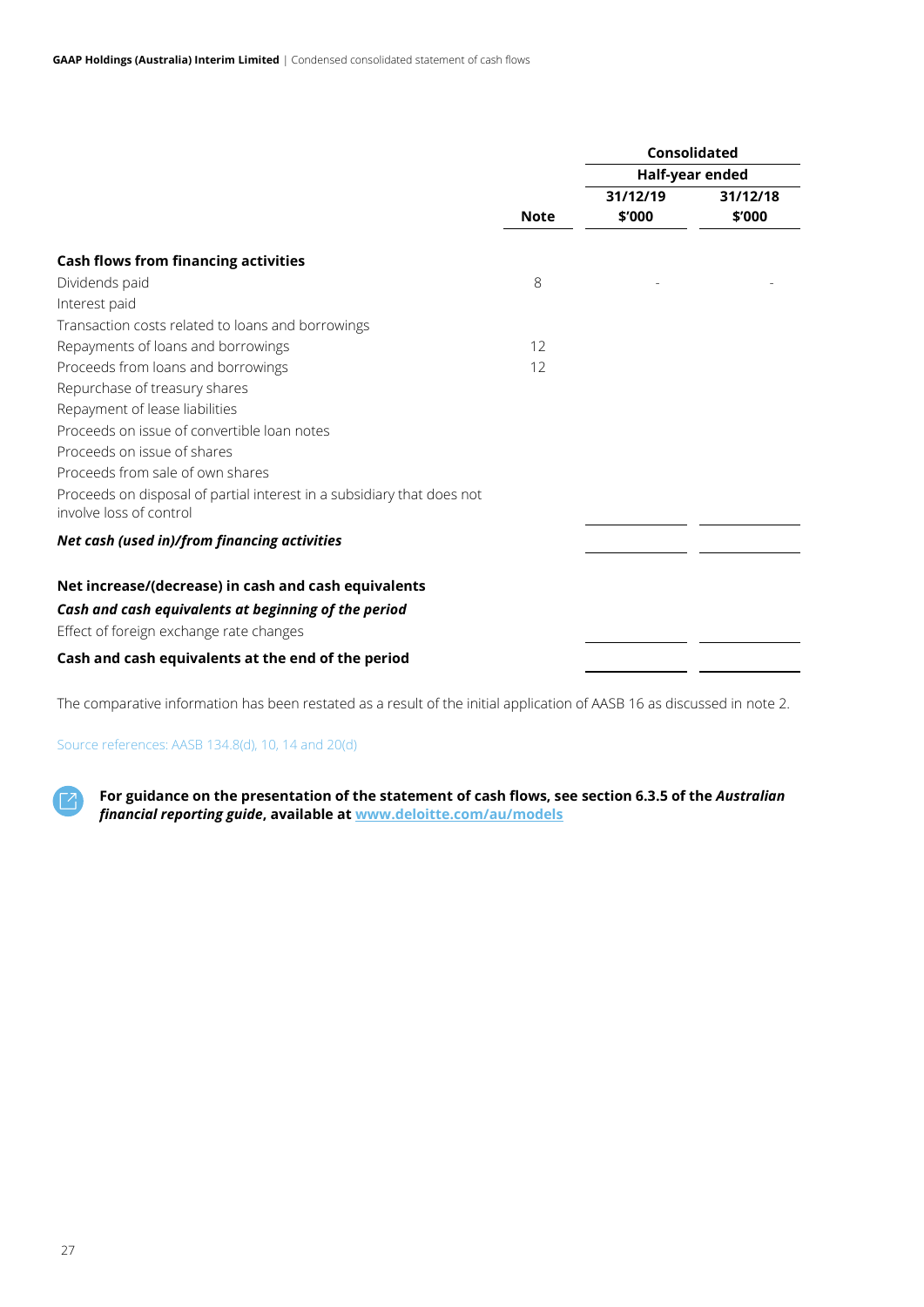# <span id="page-28-0"></span>Notes to the consolidated financial statements

# **Source**

# <span id="page-28-1"></span>**1. General information**

**Statement of compliance**

ASB 134.19 The half-year financial report is a general purpose financial report prepared in accordance with the *Corporations Act 2001* and AASB 134 *Interim Financial Reporting*. Compliance with AASB 134 ensures compliance with International Financial Reporting Standard IAS 34 *Interim Financial Reporting*. The half-year report does not include notes of the type normally included in an annual financial report and should be read in conjunction with the most recent annual financial report.

> Where Tier 2 (Reduced Disclosure Requirements) is being applied, the following statement should be made:

AASB 134.RDR19.1 The half-year report complies with Australian Accounting Standards – Reduced Disclosure Requirements issued by the Australian Accounting Standards Board.

# <span id="page-28-2"></span>**2. New and revised Accounting Standards**

**Amendments to Accounting Standards and new Interpretations that are mandatorily effective for the current reporting period**

AASB 101.31 A full listing of mandatorily effective standards is not required to be presented. Only include Accounting Standards and amendments to Accounting Standards that are mandatorily effective for the current period, that are applicable and the information is material.

AASB 134.16A(a), s.334(5)

The Group has adopted all of the new and revised Standards and Interpretations issued by the Australian Accounting Standards Board (the AASB) that are relevant to their operations and effective for the current half-year.

**For the latest Standards and amendments thereof and Interpretations effective for the current year, see section 8.5 of** *Australian financial reporting guide***, and the example disclosures included in Note 2.1 of the Illustrative disclosures section of the Guide. The Guide also provides illustrative disclosures of the impacts of adopting AASB 16** *Leases* **and is available at [www.deloitte.com/au/models.](https://www2.deloitte.com/au/en/pages/audit/articles/illustrative-financial-reports.html) We have also made available an edition of our**  *Clarity* **publication dealing with disclosing the adoption of new accounting standards in financial statements. This can be found at [www.deloitte.com/au/accountingtechnical](https://www2.deloitte.com/content/dam/Deloitte/au/Documents/audit/deloitte-au-audit-disclosing-adoption-new-accounting-standards-interim-financial-statements-040618.pdf)**.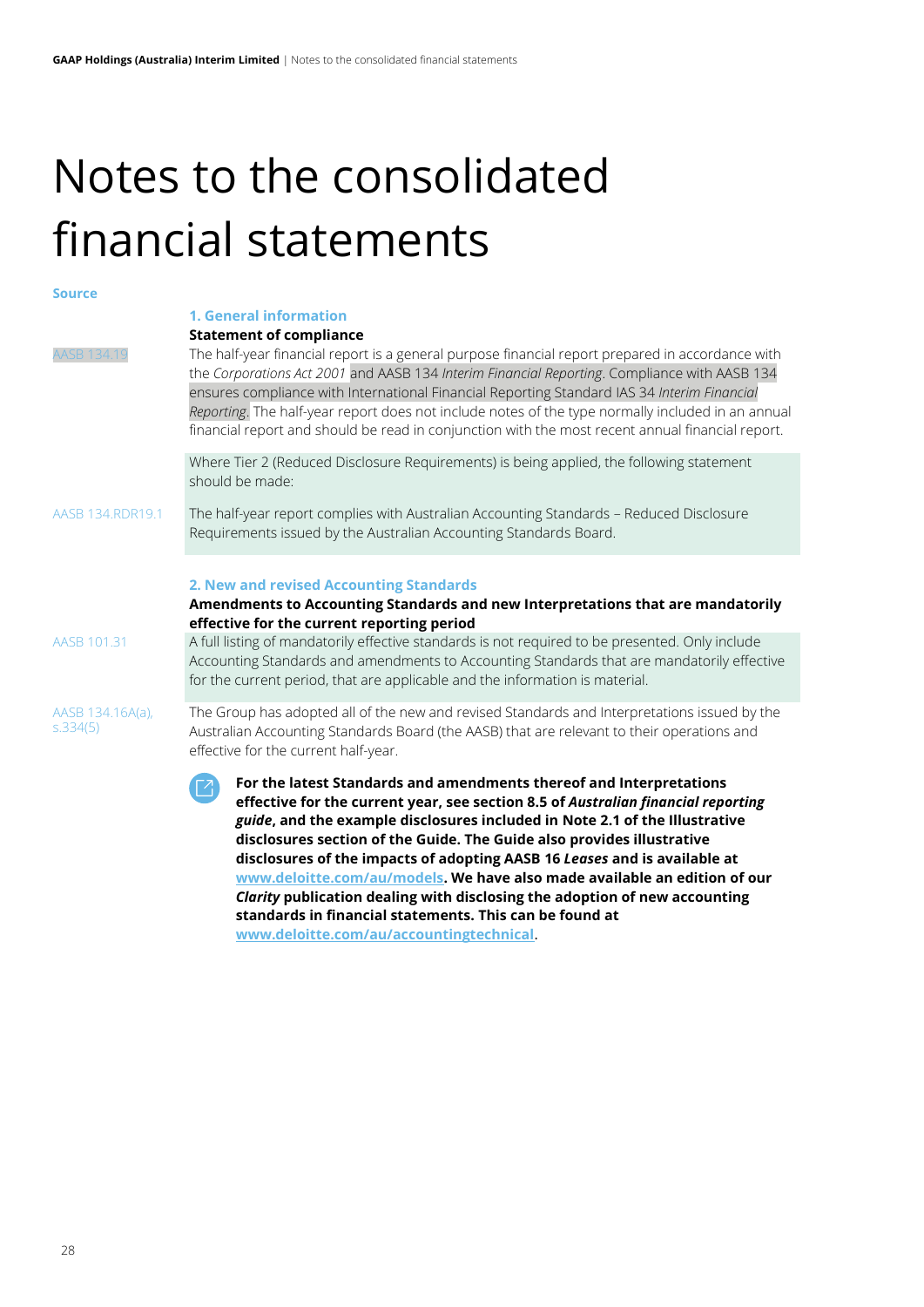| source                      |                                                                                                                                                                                                                                                                                                                                                                                                                                                                                                                                                                                                                                                               |
|-----------------------------|---------------------------------------------------------------------------------------------------------------------------------------------------------------------------------------------------------------------------------------------------------------------------------------------------------------------------------------------------------------------------------------------------------------------------------------------------------------------------------------------------------------------------------------------------------------------------------------------------------------------------------------------------------------|
|                             | 2. New and revised Accounting Standards (continued)<br>Amendments to Accounting Standards and new Interpretations that are mandatorily                                                                                                                                                                                                                                                                                                                                                                                                                                                                                                                        |
| AASB 134.16A(a)             | effective for the current reporting period (continued)<br>Where accounting policy or methods of computation changes have been made since the most<br>recent annual financial statements, the half-year financial report shall include a description of the<br>nature and effect of the change.                                                                                                                                                                                                                                                                                                                                                                |
| AASB 134.43                 | A change in accounting policy, other than one for which the transition is specified by a new<br>Australian Accounting Standard, shall be reflected by:                                                                                                                                                                                                                                                                                                                                                                                                                                                                                                        |
|                             | Restating the financial statements of the comparable half-year period of any prior annual<br>reporting periods that will be restated in the annual financial statements in accordance with<br>AASB 108 Accounting Policies, Changes in Accounting Estimates and Errors; or<br>When it is impracticable to determine the cumulative effect at the beginning of the annual<br>reporting period of applying a new accounting policy to all prior periods, adjusting the<br>financial statements of the comparable half-year period of any prior annual reporting periods<br>to apply the new accounting policy prospectively from the earliest date practicable. |
| AASB 134.44                 | That is, any change in accounting policy is applied either retrospectively or, if that is not<br>practicable, prospectively, from no later than the beginning of the annual reporting period.                                                                                                                                                                                                                                                                                                                                                                                                                                                                 |
|                             | Disclosures about adopting AASB 16 Leases where the cumulative catch-up approach is<br>used on transition<br>These financial statements assume the entity is using the full retrospective approach on<br>transition to AASB 16 Leases, with restatement of the comparative information. Additional<br>disclosure considerations arise in half-year financial year reports where the cumulative catch-up<br>approach is adopted on transition to AASB 16 (as permitted by AASB 16.C5(b)).                                                                                                                                                                      |
| AASB 134.16A<br>AASB 134.15 | AASB 134.16A(a) does not replicate the specific requirement of AASB 16.C12 for a lessee<br>applying the cumulative catch-up approach to disclose information about initial application<br>required by paragraph 28 of AASB 108 except for the information specified in AASB 108:28(f) and<br>instead of the information specified in AASB 108:28(f), disclose:                                                                                                                                                                                                                                                                                                |
|                             | The weighted average lessee's incremental borrowing rate applied to lease liabilities<br>recognised in the statement of financial position at the date of initial application<br>An explanation of any difference between:                                                                                                                                                                                                                                                                                                                                                                                                                                    |
|                             | - Operating lease commitments disclosed applying AASB 117 at the end of the annual<br>reporting period immediately preceding the date of initial application, discounted using<br>the incremental borrowing rate at the date of initial application as described in<br>AASB 16:C8(a) (see 14.6.3.3); and<br>Lease liabilities recognised in the statement of financial position at the date of initial<br><sup>-</sup><br>application.                                                                                                                                                                                                                        |
|                             | Judgement will be required to determine the appropriate level of disclosure and aggregation<br>necessary to provide users with an understanding of the effects of new standards applied.<br>However, we would recommend the application of paragraph AASB 16.C12 (for a lessee applying<br>the cumulative catch-up approach) in the condensed half-year financial statements upon<br>adoption of AASB 16.                                                                                                                                                                                                                                                     |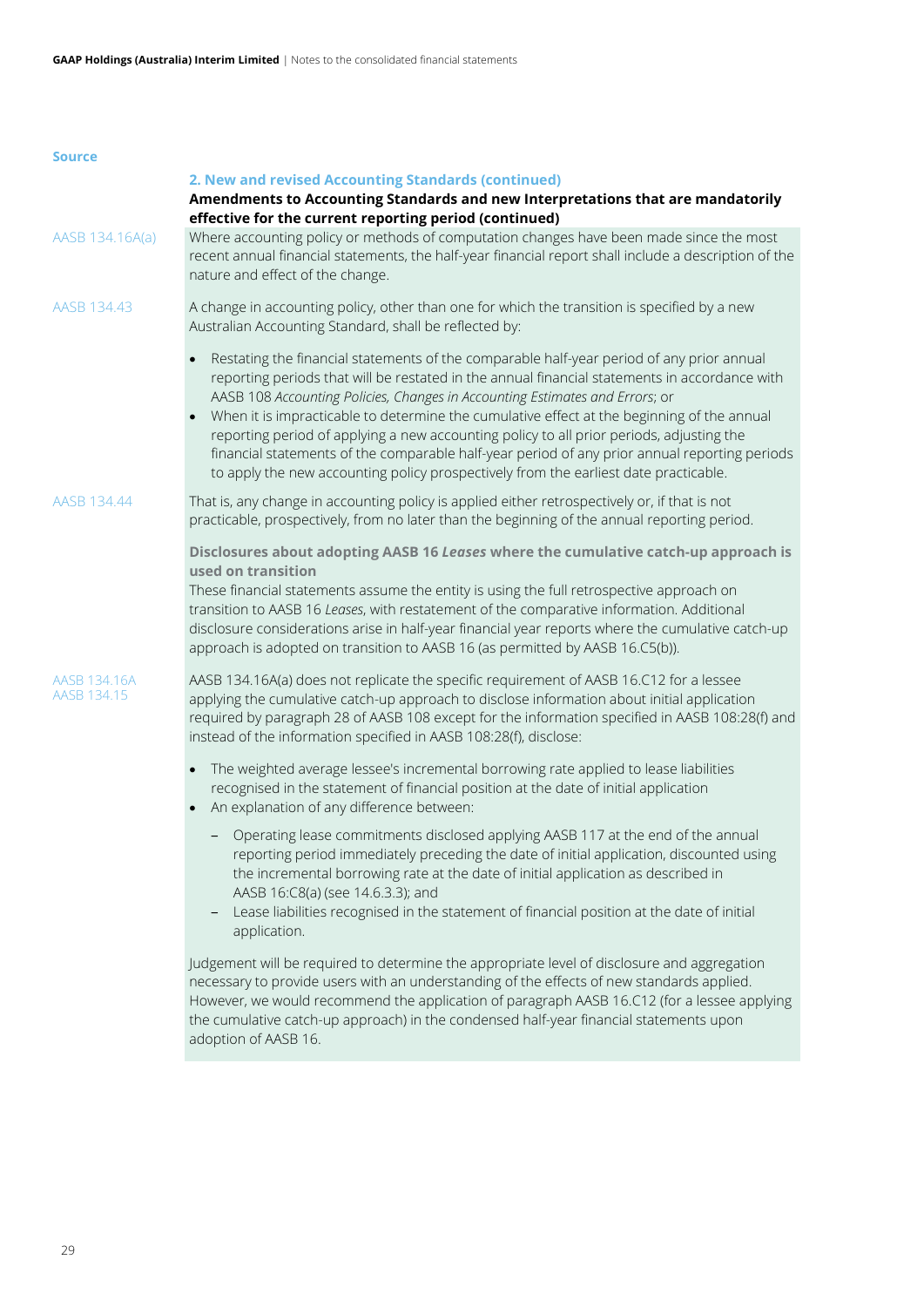# **2. New and revised Accounting Standards (continued)**

# **Amendments to Accounting Standards and new Interpretations that are mandatorily effective for the current reporting period (continued)**

Whilst the requirements of AASB 101 *Presentation of Financial Statements* on key judgements and sources of estimation uncertainty do not apply to condensed half-year financial statements, an indication of the judgements taken in applying these complex new requirements can enhance the value of the disclosures provided.

In addition, whilst not directly applicable to condensed half-year financial statements, the transitional disclosures required in annual financial statements might be referred to in considering whether any more specific quantitative disclosures should be provided.

# **New and revised Australian Accounting Standards and Interpretations on issue but not yet effective**

AASB 108.30 Although not strictly required, entities preparing Tier 1 general purpose financial statements should consider whether they should disclose information about significant new Accounting Standards and Interpretations which may have a material impact on the reported financial performance and/or financial position of the entity. This is particularly true if the impact of the new *Conceptual Framework for Financial Reporting* is expected to have material impacts on the financial statements.

> **More information about the views of regulators in respect of the disclosure of the impacts of new Accounting Standards can be found in section 8.5.1 of**  *Australian financial reporting guide.* **The Guide also contains example disclosures for annual reports at 31 December 2019 (in section 2.2 in the Illustrative disclosures) and these can be adapted and referred to as relevant. The Guide is available a[t www.deloitte.com/au/models](https://www2.deloitte.com/au/en/pages/audit/articles/illustrative-financial-reports.html)***.*

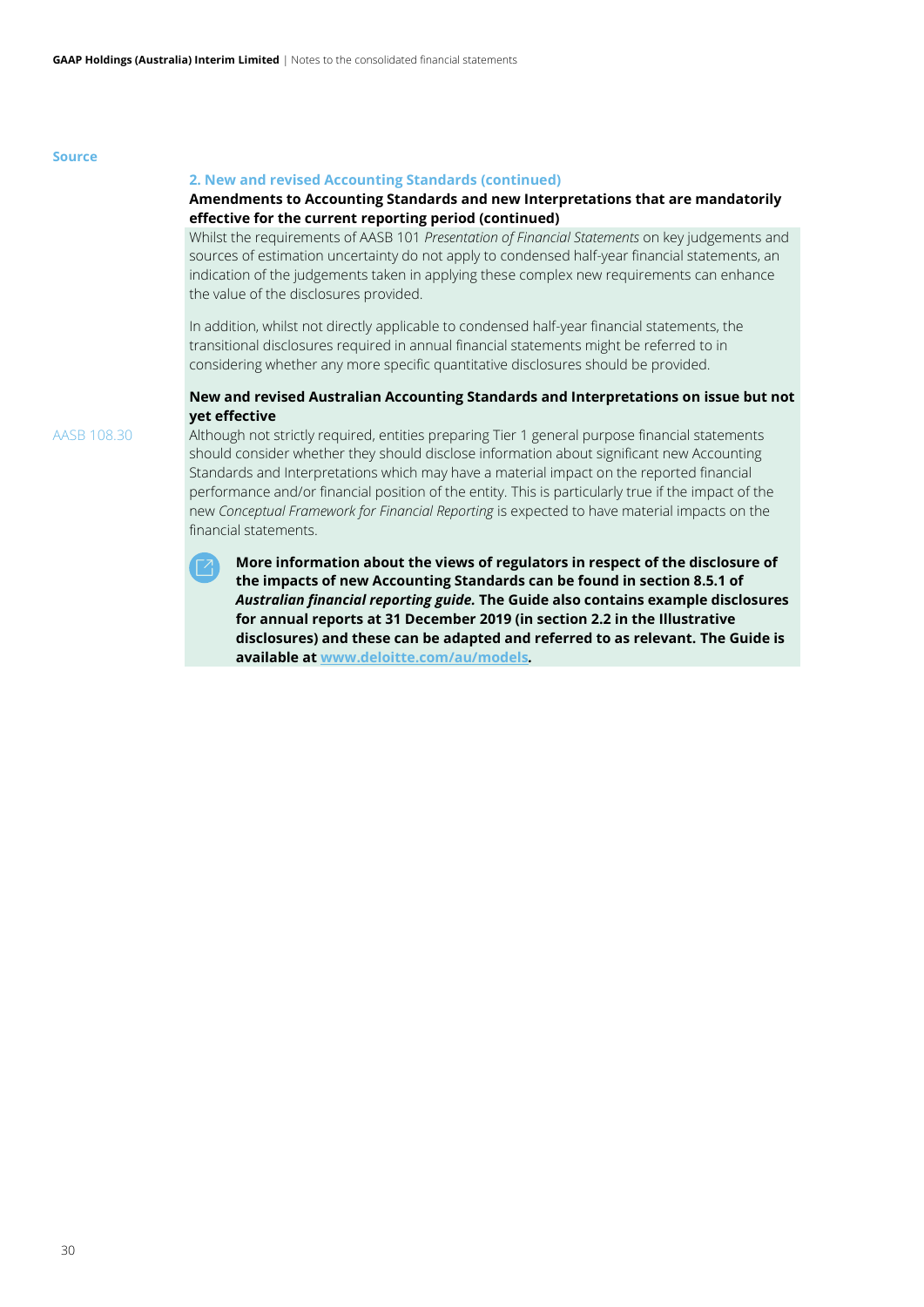# <span id="page-31-0"></span>**3. Significant accounting policies**

# **Basis of preparation**

The condensed consolidated financial statements have been prepared on the basis of historical cost, except for the revaluation of certain non-current assets and financial instruments. Cost is based on the fair values of the consideration given in exchange for assets. All amounts are presented in Australian dollars, unless otherwise noted.

ASIC-CI 2016/191 The company is a company of the kind referred to in *ASIC Corporations (Rounding in Financial/Directors' Reports) Instrument 2016/191*, dated 24 March 2016, and in accordance with that Corporations Instrument amounts in the financial report are rounded off to the nearest thousand dollars, unless otherwise indicated.

AASB 134.16A(a) The accounting policies and methods of computation adopted in the preparation of the half-year financial report are consistent with those adopted and disclosed in the company's 2019 annual financial report for the financial year ended 30 June 2019, except for the accounting policy on leases described below which has changed as a result of the adoption of AASB 16 *Leases.* The accounting policies are consistent with Australian Accounting Standards and with International Financial Reporting Standards.

# AASB 134.16A(a) **Leases**

# **The Group as lessee**

The Group assesses whether a contract is or contains a lease, at inception of the contract. The Group recognises a right-of-use asset and a corresponding lease liability with respect to all lease arrangements in which it is the lessee, except for short-term leases (defined as leases with a lease term of 12 months or less) and leases of low value assets (such as tablets and personal computers, small items of office furniture and telephones). For these leases, the Group recognises the lease payments as an operating expense on a straight-line basis over the term of the lease unless another systematic basis is more representative of the time pattern in which economic benefits from the leased assets are consumed.

The lease liability is initially measured at the present value of the lease payments that are not paid at the commencement date, discounted by using the rate implicit in the lease. If this rate cannot be readily determined, the Group uses its incremental borrowing rate.

Lease payments included in the measurement of the lease liability comprise:

- Fixed lease payments (including in-substance fixed payments), less any lease incentives receivable;
- Variable lease payments that depend on an index or rate, initially measured using the index or rate at the commencement date;
- The amount expected to be payable by the lessee under residual value guarantees;
- The exercise price of purchase options, if the lessee is reasonably certain to exercise the options; and
- Payments of penalties for terminating the lease, if the lease term reflects the exercise of an option to terminate the lease.

The lease liability is presented as a separate line in the consolidated statement of financial position.

The lease liability is subsequently measured by increasing the carrying amount to reflect interest on the lease liability (using the effective interest method) and by reducing the carrying amount to reflect the lease payments made.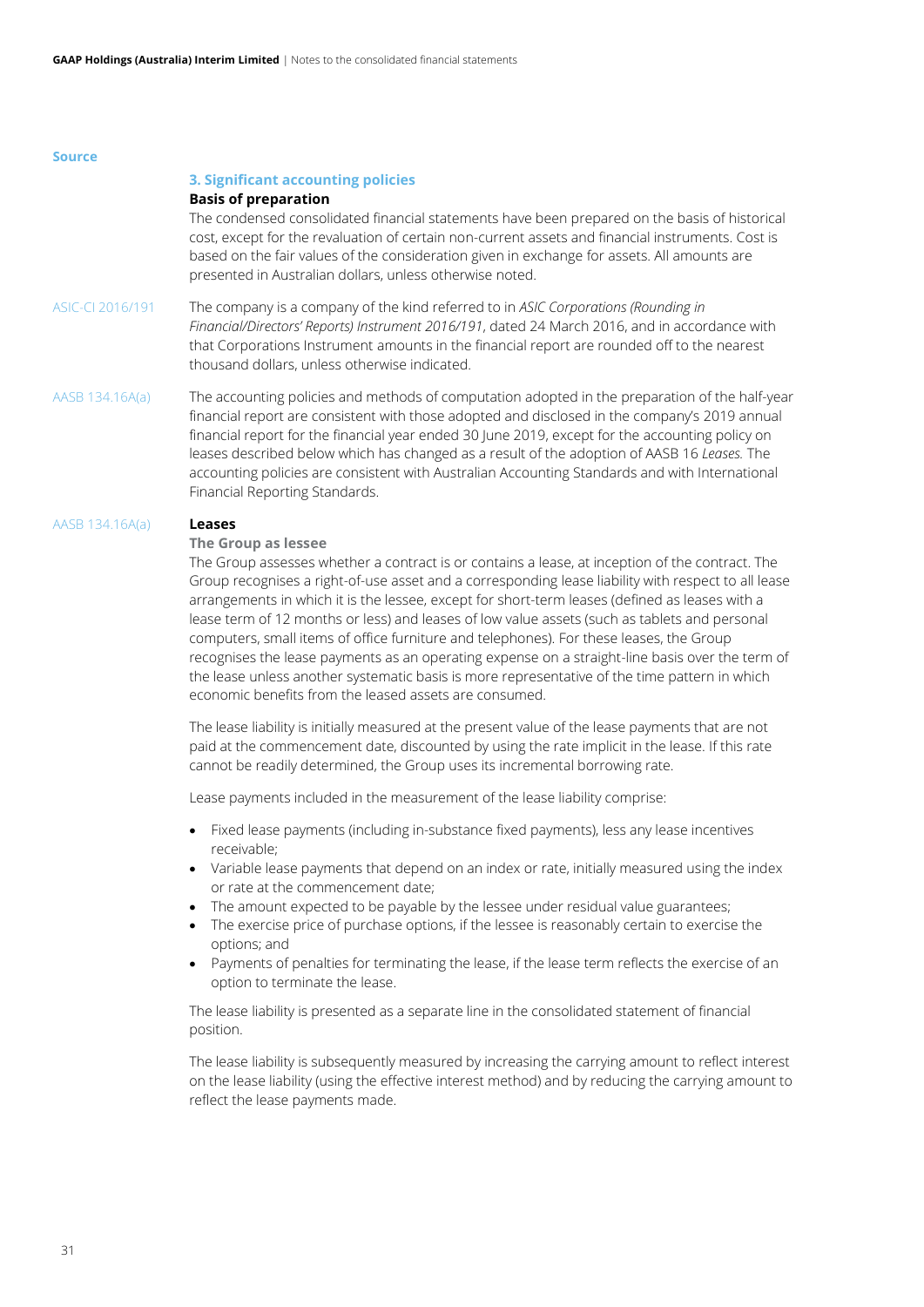# **3. Significant accounting policies**

# **Leases (continued)**

# **The Group as lessee (continued)**

The Group remeasures the lease liability (and makes a corresponding adjustment to the related right-of-use asset) whenever:

- The lease term has changed or there is a significant event or change in circumstances resulting in a change in the assessment of exercise of a purchase option, in which case the lease liability is remeasured by discounting the revised lease payments using a revised discount rate.
- The lease payments change due to changes in an index or rate or a change in expected payment under a guaranteed residual value, in which cases the lease liability is remeasured by discounting the revised lease payments using an unchanged discount rate (unless the lease payments change is due to a change in a floating interest rate, in which case a revised discount rate is used) .
- A lease contract is modified and the lease modification is not accounted for as a separate lease, in which case the lease liability is remeasured based on the lease term of the modified lease by discounting the revised lease payments using a revised discount rate at the effective date of the modification.

The Group did not make any such adjustments during the periods presented.

The right-of-use assets comprise the initial measurement of the corresponding lease liability, lease payments made at or before the commencement day, less any lease incentives received and any initial direct costs. They are subsequently measured at cost less accumulated depreciation and impairment losses.

Whenever the Group incurs an obligation for costs to dismantle and remove a leased asset, restore the site on which it is located or restore the underlying asset to the condition required by the terms and conditions of the lease, a provision is recognised and measured under IAS 37. To the extent that the costs relate to a right-of-use asset, the costs are included in the related rightof-use asset, unless those costs are incurred to produce inventories.

Right-of-use assets are depreciated over the shorter period of lease term and useful life of the underlying asset. If a lease transfers ownership of the underlying asset or the cost of the right-ofuse asset reflects that the Group expects to exercise a purchase option, the related right-of-use asset is depreciated over the useful life of the underlying asset. The depreciation starts at the commencement date of the lease.

The right-of-use assets are presented as a separate line in the consolidated statement of financial position.

The Group applies AASB 136 to determine whether a right-of-use asset is impaired and accounts for any identified impairment loss as described in the 'Property, Plant and Equipment' policy (as outlined in the financial report for the annual reporting period.

Variable rents that do not depend on an index or rate are not included in the measurement the lease liability and the right-of-use asset. The related payments are recognised as an expense in the period in which the event or condition that triggers those payments occurs and are included in the line "Other expenses" in profit or loss.

As a practical expedient, AASB 16 permits a lessee not to separate non-lease components, and instead account for any lease and associated non-lease components as a single arrangement. The Group has not used this practical expedient. For a contracts that contain a lease component and one or more additional lease or non-lease components, the Group allocates the consideration in the contract to each lease component on the basis of the relative stand-alone price of the lease component and the aggregate stand-alone price of the non-lease components.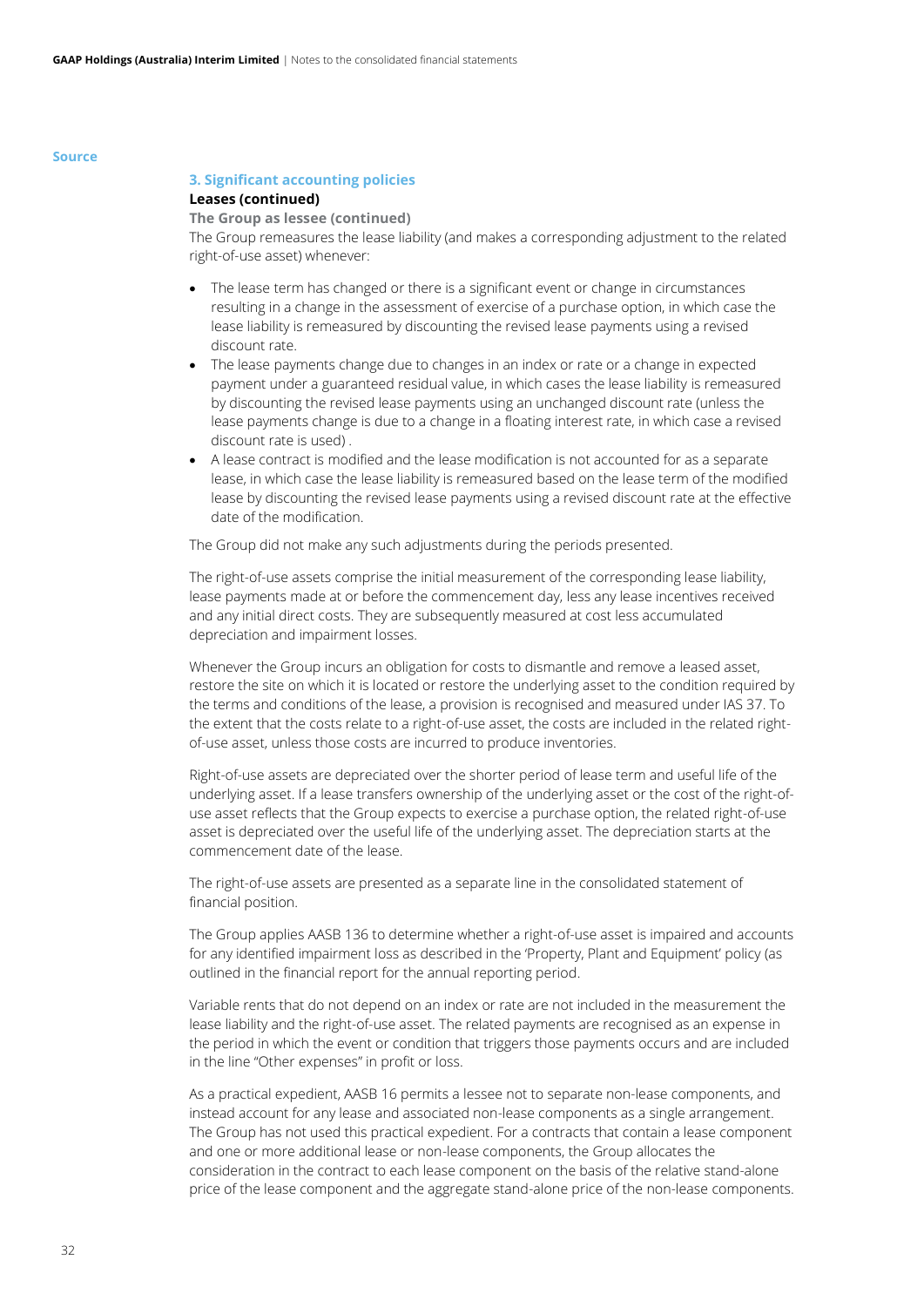# **3. Significant accounting policies**

# **Leases (continued)**

# **The Group as lessor**

The Group enters into lease agreements as a lessor with respect to some of its investment properties. The Group also rents equipment to retailers necessary for the presentation and customer fitting and testing of footwear and equipment manufactured by the Group.

Leases for which the Group is a lessor are classified as finance or operating leases. Whenever the terms of the lease transfer substantially all the risks and rewards of ownership to the lessee, the contract is classified as a finance lease. All other leases are classified as operating leases.

When the Group is an intermediate lessor, it accounts for the head lease and the sub-lease as two separate contracts. The sub-lease is classified as a finance or operating lease by reference to the right-of-use asset arising from the head lease.

Rental income from operating leases is recognised on a straight-line basis over the term of the relevant lease. Initial direct costs incurred in negotiating and arranging an operating lease are added to the carrying amount of the leased asset and recognised on a straight-line basis over the lease term.

Amounts due from lessees under finance leases are recognised as receivables at the amount of the Group's net investment in the leases. Finance lease income is allocated to accounting periods so as to reflect a constant periodic rate of return on the Group's net investment outstanding in respect of the leases.

When a contract includes both lease and non-lease components, the Group applies AASB 15 to allocate the consideration under the contract to each component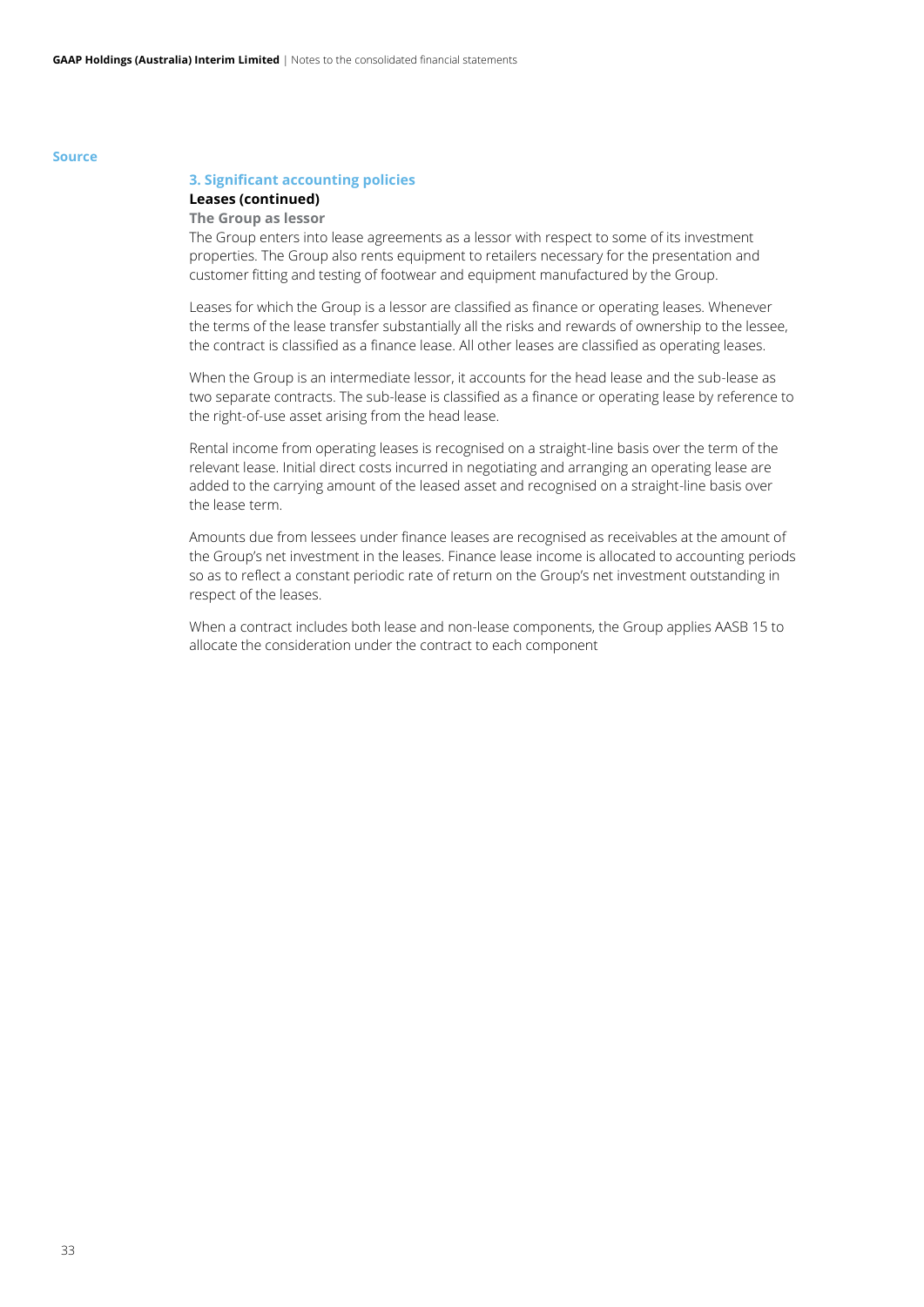# <span id="page-34-0"></span>**4. Operating segments**

# **Products and services from which reportable segments derive their revenues**

SB 134.16A(g)(v) Information reported to the Group's Chief Executive (the Chief Operating Decision Maker (CODM)) for the purposes of resource allocation and assessment of segment performance is focused on the category of customer for each type of activity. The principal categories of customer are direct sales to major customers, wholesalers and internet sales. The Group's reportable segments under AASB 8 *Segment Reporting* are therefore as follows:

- [Segment A] Electronic equipment direct sales customers
	- [Segment B] Electronic equipment wholesale customers
- [Segment C] Electronic equipment internet customers
- [Segment D] Leisure goods wholesale customers
- [Segment E] Leisure goods retail outlets
- [Segment F] Computer software installation of computer software for
- specialised business applications
- [Segment G] Construction construction of residential properties
- [Segment H] Other

The leisure goods segments supply sports shoes and equipment, as well as outdoor play equipment.

The electronic equipment (direct sales) segment includes a number of direct sales operations in various cities within Country A each of which is considered as a separate operating segment by the CODM. For financial statements presentation purposes, these individual operating segments have been aggregated into a single operating segment taking into account the following factors:

- These operating segments have similar long-term gross profit margins;
- The nature of the products and production processes are similar; and
- The methods used to distribute the products to the customers are the same.
- [Other factors, please specify]

Two operations (the manufacture and sale of toys and bicycles) were discontinued with effect from 31 October 2019. The segment information reported on the next pages does not include any amounts for these discontinued operations (see note 15).

Other operations include [identify other operations and their sources of revenue if any.]

Information regarding these segments is presented below.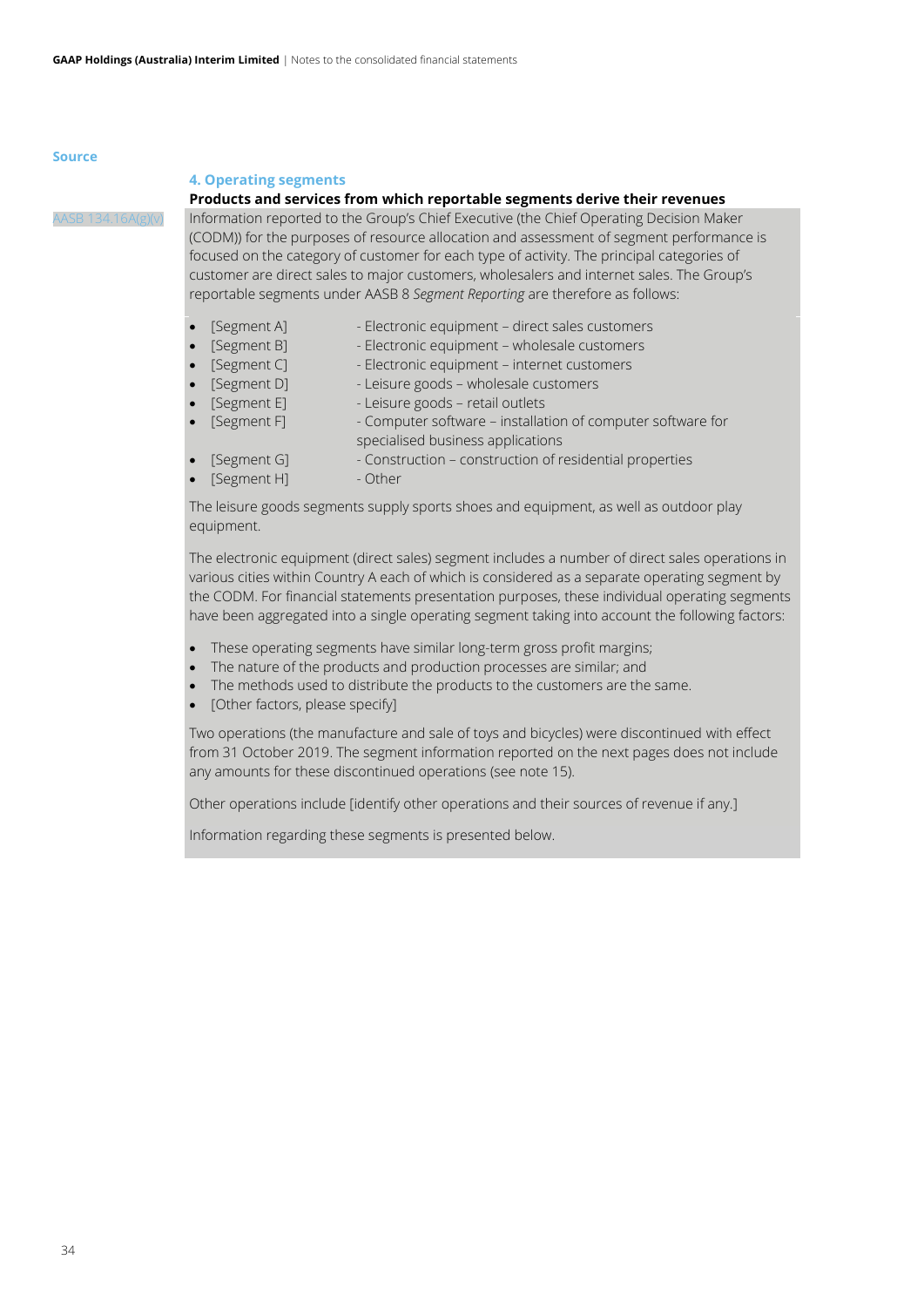# **4. Operating segments (continued)**

The following is an analysis of the Group's revenue and results by reportable operating segment for the half-years under review:

|                                                                                                       | Revenue<br>Half-year ended |           | <b>Segment profit</b><br>Half-year ended |           |  |
|-------------------------------------------------------------------------------------------------------|----------------------------|-----------|------------------------------------------|-----------|--|
|                                                                                                       |                            |           |                                          |           |  |
|                                                                                                       | 31/12/19<br>31/12/18       |           | 31/12/19                                 | 31/12/18  |  |
|                                                                                                       | \$'000                     | \$'000    | \$'000                                   | \$'000    |  |
|                                                                                                       |                            | Restated* |                                          | Restated* |  |
| <b>Continuing operations</b>                                                                          |                            |           |                                          |           |  |
| Segment A                                                                                             |                            |           |                                          |           |  |
| Segment B                                                                                             |                            |           |                                          |           |  |
| Segment C                                                                                             |                            |           |                                          |           |  |
| Segment D                                                                                             |                            |           |                                          |           |  |
| Segment E                                                                                             |                            |           |                                          |           |  |
| Segment F                                                                                             |                            |           |                                          |           |  |
| Segment G                                                                                             |                            |           |                                          |           |  |
|                                                                                                       |                            |           |                                          |           |  |
|                                                                                                       |                            |           |                                          |           |  |
| Central administration costs                                                                          |                            |           |                                          |           |  |
| Share of profits from associates                                                                      |                            |           |                                          |           |  |
| Share of profits from joint ventures                                                                  |                            |           |                                          |           |  |
| Finance income                                                                                        |                            |           |                                          |           |  |
| Other gains and losses<br>Finance costs                                                               |                            |           |                                          |           |  |
| Other [describe]                                                                                      |                            |           |                                          |           |  |
| Profit before tax                                                                                     |                            |           |                                          |           |  |
|                                                                                                       |                            |           |                                          |           |  |
| <b>Discontinued operations</b>                                                                        |                            |           |                                          |           |  |
| Profit for the period from discontinued                                                               |                            |           |                                          |           |  |
| operations                                                                                            |                            |           |                                          |           |  |
|                                                                                                       |                            |           |                                          |           |  |
| Income tax expense (continuing and                                                                    |                            |           |                                          |           |  |
| discontinued operations)                                                                              |                            |           |                                          |           |  |
| <b>Profit after tax and discontinued</b>                                                              |                            |           |                                          |           |  |
| operations                                                                                            |                            |           |                                          |           |  |
| * See note 2 for details regarding the change in accounting policy                                    |                            |           |                                          |           |  |
| The revenue reported above represents revenue generated from external customers. There                |                            |           |                                          |           |  |
| were no intersegment sales during the half-year.                                                      |                            |           |                                          |           |  |
|                                                                                                       |                            |           |                                          |           |  |
| The accounting policies of the reportable segments are the same as the Group's accounting             |                            |           |                                          |           |  |
| policies.                                                                                             |                            |           |                                          |           |  |
| Segment profit represents the profit earned by each segment without allocation of the share of        |                            |           |                                          |           |  |
| profits of associates and joint ventures, central administration costs including directors' salaries, |                            |           |                                          |           |  |
| finance income, non-operating gains and losses in respect of financial instruments and finance        |                            |           |                                          |           |  |
| costs, and income tax expense. This is the measure reported to the Group's Chief Executive for        |                            |           |                                          |           |  |

the purpose of resource allocation and assessment of segment performance.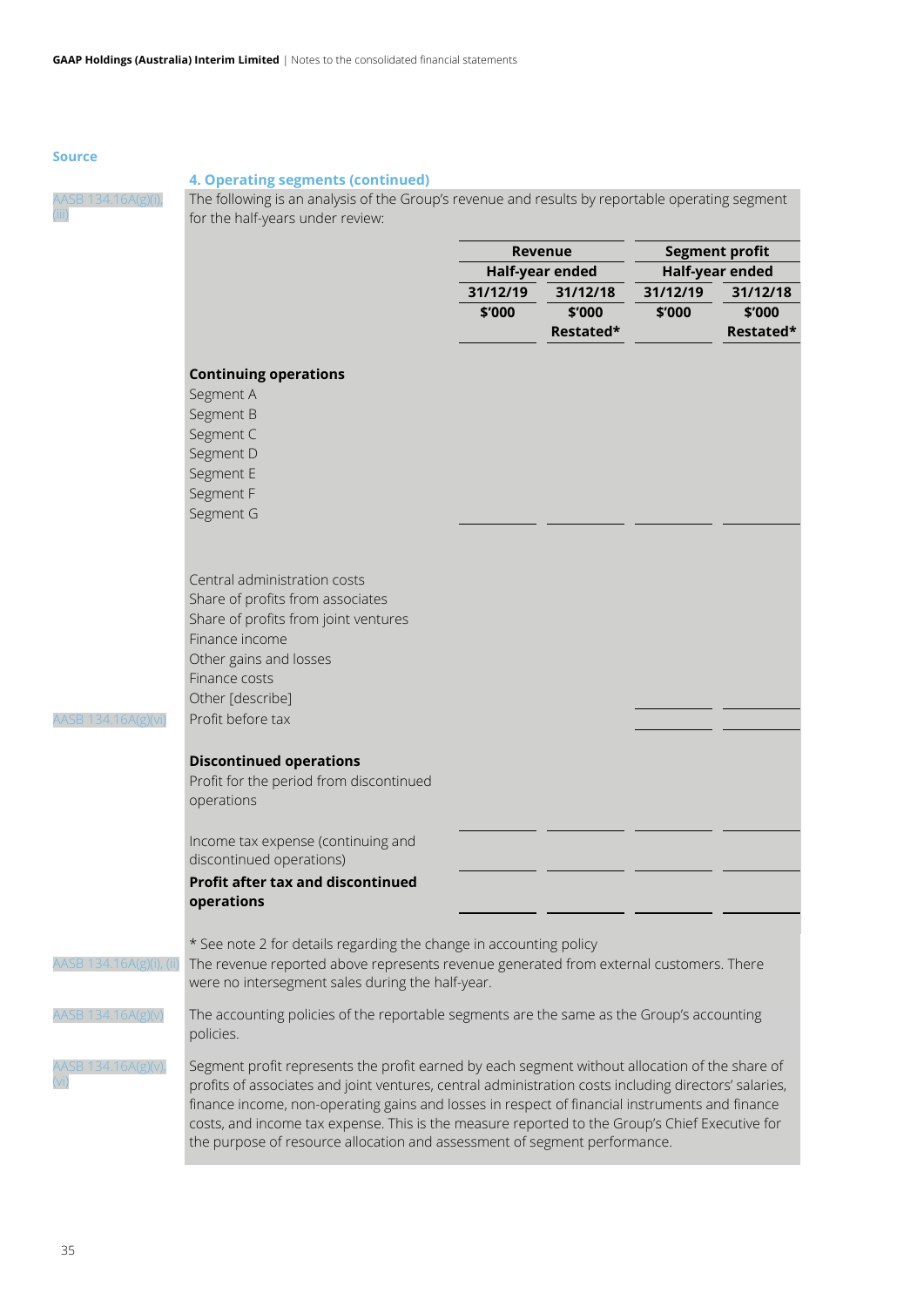|                     | 4. Operating segments (continued)                                                                                                                                                                                                                                                                                                                                                                                                                                                                                                                             |
|---------------------|---------------------------------------------------------------------------------------------------------------------------------------------------------------------------------------------------------------------------------------------------------------------------------------------------------------------------------------------------------------------------------------------------------------------------------------------------------------------------------------------------------------------------------------------------------------|
| AASB 134.16A(g)(ii) | Separate disclosure of intersegment revenues, if included in the measure of segment profit or<br>loss reviewed by the chief operating decision maker or otherwise regularly provided to the chief<br>operating decision maker, is required, if material.                                                                                                                                                                                                                                                                                                      |
| AASB 134.16A(g)(vi) | The interim financial report shall include a reconciliation of the total of the reportable segments'<br>measures of profit or loss to the entity's profit or loss before tax expense (tax income) and<br>discontinued operations. However, if an entity allocates to reportable segments items such as<br>tax expense (tax income), the entity may reconcile the total of the segments' measures of profit<br>or loss to profit or loss after those items. Material reconciling items shall be separately identified<br>and described in that reconciliation. |

The following is an analysis of the Group's assets by reportable operating segment:

|                                            | 31/12/19<br>\$'000 | 30/06/19<br>\$'000 |
|--------------------------------------------|--------------------|--------------------|
| <b>Continuing operations</b>               |                    |                    |
| Segment A                                  |                    |                    |
| Segment B                                  |                    |                    |
| Segment C                                  |                    |                    |
| Segment D                                  |                    |                    |
| Segment E                                  |                    |                    |
| Segment F                                  |                    |                    |
| Segment G                                  |                    |                    |
| Total segment assets<br>Unallocated assets |                    |                    |
| <b>Total assets</b>                        |                    |                    |

\* At 30 June 2019, these operating segments included the assets of segment D and segment E which were sold on 31 October 2019.

Assets used jointly by reportable segments are allocated on the basis of the revenues earned by individual reportable segments.

AASB 134.16A(g)(iv) requires disclosure of a measure of total assets and liabilities for a particular reportable segment if such amounts are regularly provided to the chief operating decision maker and if there has been a material change from the amount disclosed in the last annual financial statements for that reportable segment. The above disclosure assumes that there is a material change in the total assets for each reportable segment and assumes that there has not been a material change in the total liabilities for each reportable segment. If there is material change in the total assets of one or some of the reportable segment(s), the disclosure can be in the form of simply explaining material changes. For example:

During the half-year reporting, the company made investments of \$[x] to increase the existing operating capacity to manufacture the electronic equipment.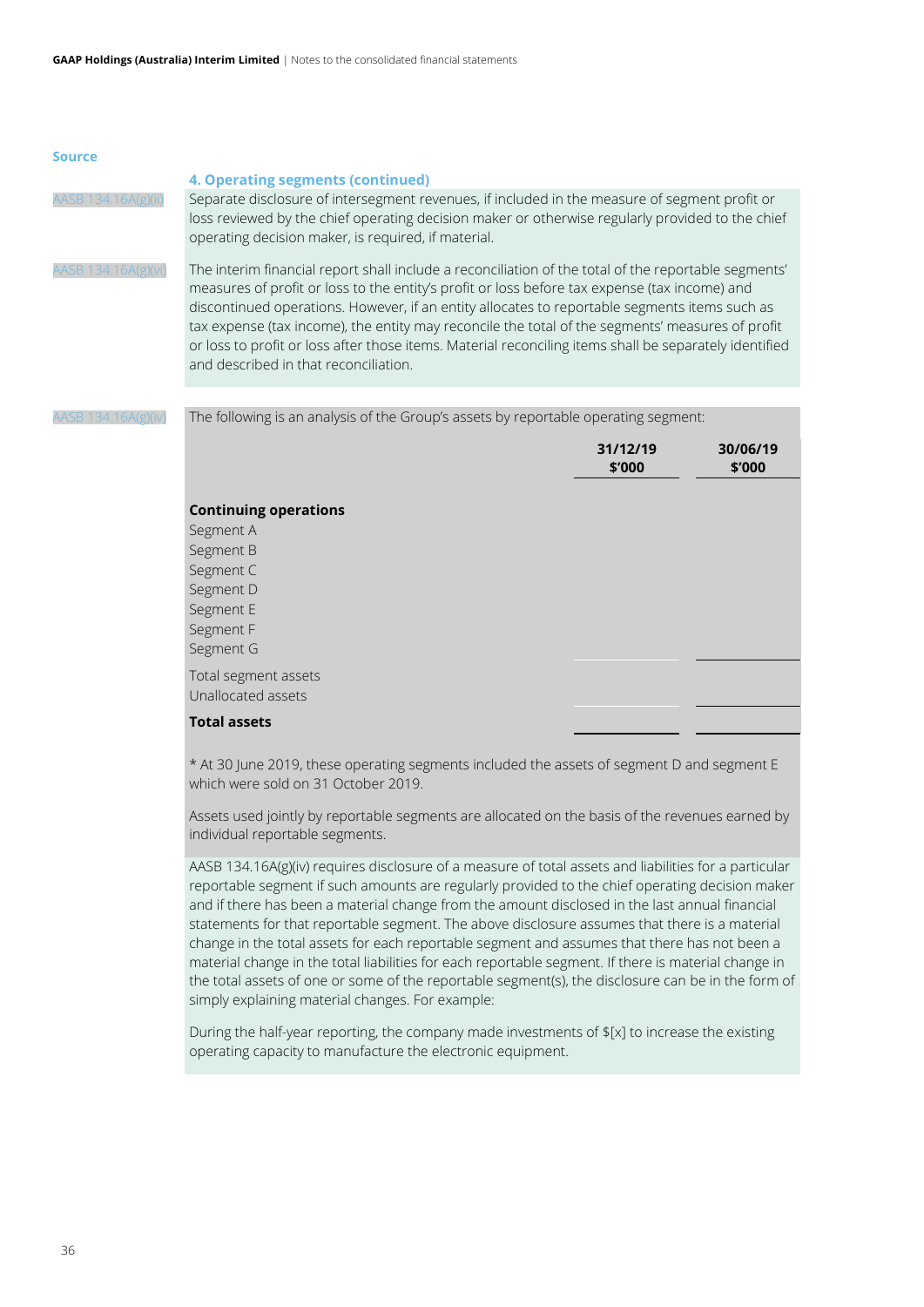<span id="page-37-0"></span>

|                    | <b>5. Revenue</b>                                                                                                                                                                                                                                                                                                                                                                                                                                                                                                                                                                                                       |
|--------------------|-------------------------------------------------------------------------------------------------------------------------------------------------------------------------------------------------------------------------------------------------------------------------------------------------------------------------------------------------------------------------------------------------------------------------------------------------------------------------------------------------------------------------------------------------------------------------------------------------------------------------|
| AASB 134.16A(I)    | <b>Overview of requirements</b><br>AASB 134 requires an entity to disclose a disaggregation of revenue from contracts with<br>customers required by paragraphs 114-115 of AASB 15 Revenue from Contracts with Customers.                                                                                                                                                                                                                                                                                                                                                                                                |
| AASB 15.114        | An entity shall disaggregate revenue recognised from contracts with customers into categories<br>that depict how the nature, amount, timing and uncertainty of revenue and cash flows are<br>affected by economic factors.                                                                                                                                                                                                                                                                                                                                                                                              |
| <b>AASB 15.B78</b> | The extent to which an entity's revenue is disaggregated for the purposes of this disclosure<br>depends on the facts and circumstances that pertain to the entity's contracts with customers.                                                                                                                                                                                                                                                                                                                                                                                                                           |
| <b>AASB 15.B88</b> | When selecting the type of category (or categories) to use to disaggregate revenue, an entity shall<br>consider how information about the entity's revenue has been presented for other purposes,<br>including all of the following:                                                                                                                                                                                                                                                                                                                                                                                    |
|                    | Disclosures presented outside the financial statements (for example, in earnings releases,<br>$\bullet$<br>annual reports or investor presentations)<br>Information regularly reviewed by the chief operating decision maker for evaluating the<br>financial performance of operating segments<br>Other information that is similar to the types of information identified in (a) and (b) and that is<br>used by the entity or users of the entity's financial statements to evaluate the entity's financial<br>performance or make resource allocation division.                                                       |
| <b>AASB 15.B89</b> | Examples of categories that might be appropriate include, but are not limited to:                                                                                                                                                                                                                                                                                                                                                                                                                                                                                                                                       |
|                    | Type of good or service (for example, major product lines)<br>Geographical region (for example, country or region)<br>Market or type of customer (for example, government and non-government customers)<br>Contract duration (for example, short-term and long-term contracts)<br>Timing of transfer of goods or service (for example, revenue from goods or services<br>$\bullet$<br>transferred to customers at a point in time and revenue from goods or services transferred<br>over time)<br>Sales channels (for example, goods sold directly to consumers and goods sold through<br>$\bullet$<br>intermediaries). |
| AASB 15.115        | In addition, an entity shall disclose sufficient information to enable users of financial statements<br>to understand the relationship between the disclosure disaggregated revenue and revenue<br>information that is disclosed for each reportable segments, if the entity applies AASB 8 Operating<br>Segments.                                                                                                                                                                                                                                                                                                      |
|                    | <b>Other considerations</b>                                                                                                                                                                                                                                                                                                                                                                                                                                                                                                                                                                                             |

AASB 15.113(a) requires revenue recognised from contracts with customers to be disclosed separately from its other sources of revenue (e.g. rental income) unless that amount is presented separately in the statement of comprehensive income in accordance with other Standards. As the Group has no other sources of revenue apart from revenue from contracts with customers this disclosure has not been made in this model half-year report.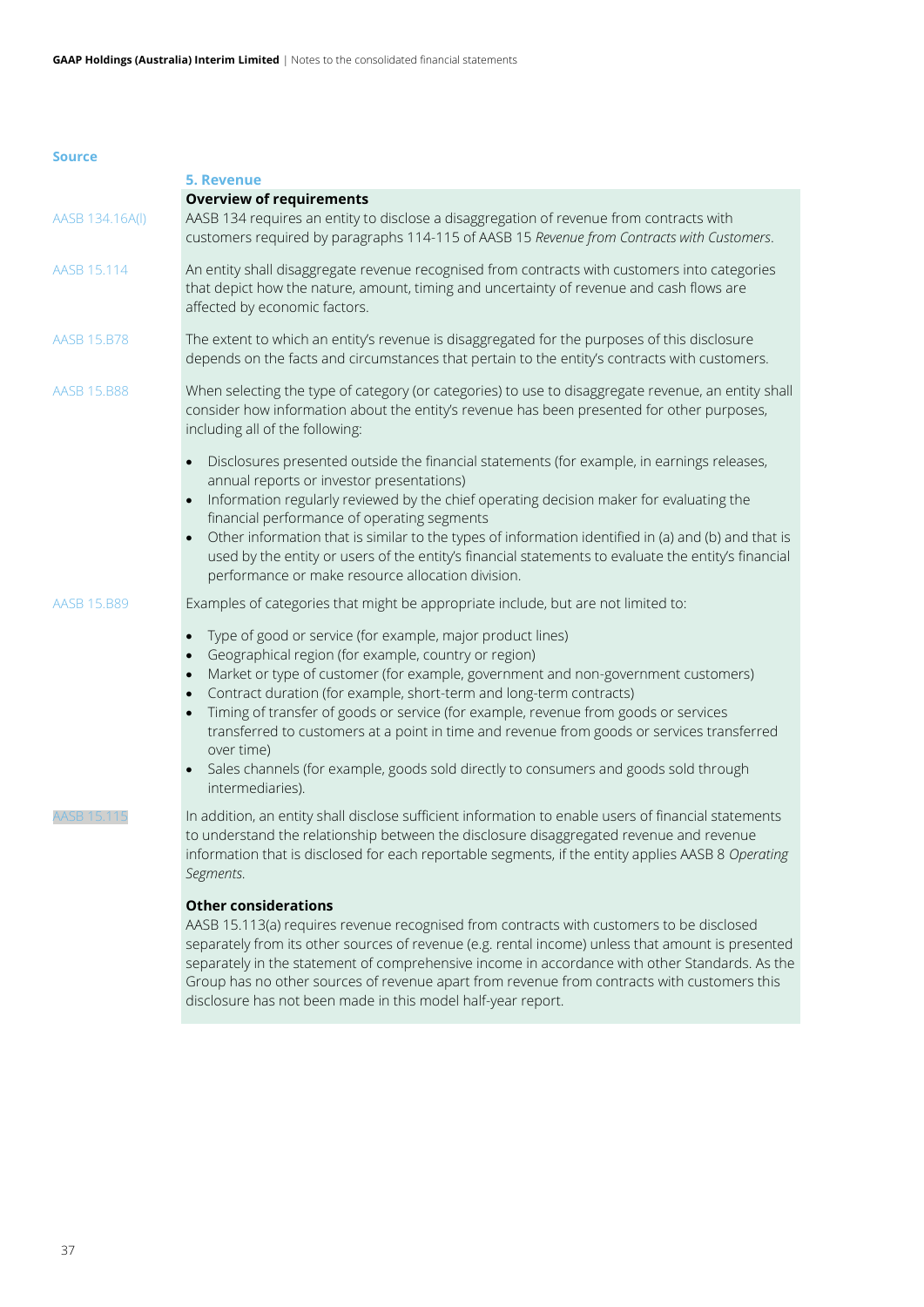# **5. Revenue (continued)**

# **Disaggregation of revenue**

The Group derives its revenue from the transfer of goods and services over time and at a point in time in the following major product lines. This is consistent with the revenue information that is disclosed for each reportable segment under AASB 8 (see Note 4). :

|                 |                                                                                                                                                                                                                                                                                                                                                                            | <b>Revenue</b>     |                                 |
|-----------------|----------------------------------------------------------------------------------------------------------------------------------------------------------------------------------------------------------------------------------------------------------------------------------------------------------------------------------------------------------------------------|--------------------|---------------------------------|
|                 |                                                                                                                                                                                                                                                                                                                                                                            | Half-year ended    |                                 |
|                 |                                                                                                                                                                                                                                                                                                                                                                            | 31/12/19<br>\$'000 | 31/12/18<br>\$'000<br>Restated* |
| AASB 134.16A(I) | Timing of revenue recognition<br>At a point in time<br>Electronic equipment - direct sales<br>Electronic equipment - wholesalers and retail outlets<br>Electronic equipment - internet sales<br>Leisure goods - wholesalers<br>Leisure goods - retail outlets<br>Leisure goods - wholesalers (toys - discontinued)<br>Leisure goods - retail outlets (toys - discontinued) |                    |                                 |
|                 | <b>Over time</b><br>Electronic equipment - direct sales<br>Electronic equipment - wholesalers and retail outlets<br>Electronic equipment - internet sales<br>Other                                                                                                                                                                                                         |                    |                                 |
|                 | <b>Total revenue</b>                                                                                                                                                                                                                                                                                                                                                       |                    |                                 |
| AASB 15.11!     | Shown in the segment note as follows:<br>Continuing operations<br>Discontinuing operations                                                                                                                                                                                                                                                                                 |                    |                                 |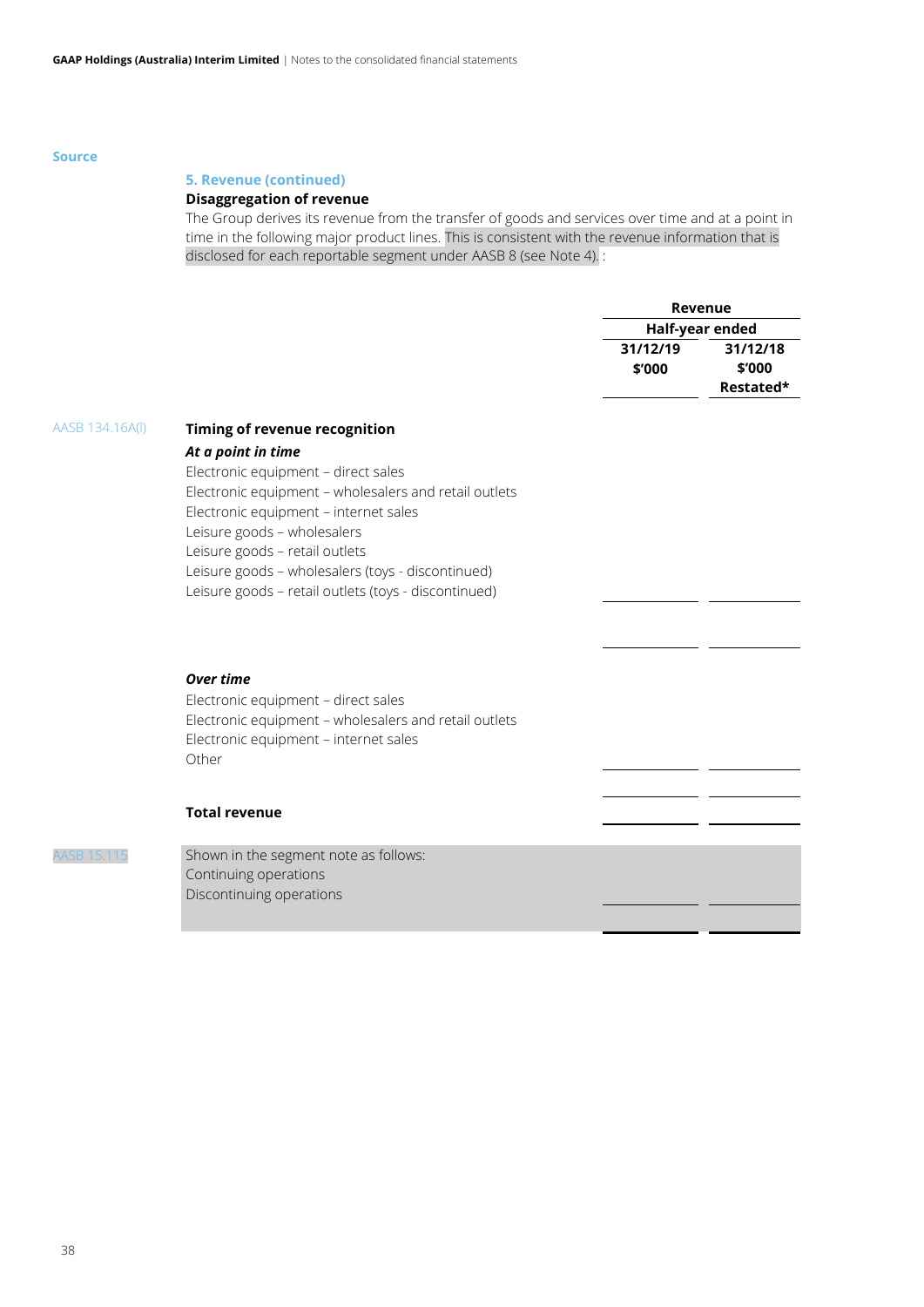<span id="page-39-0"></span>

|                 | <b>6. Results for the period</b>                                                                                                                                                                                                                                                                                                                                                                                                                                                                                                                                                                                                                                                                                                                                                                                                                                                                                                                                                                                                                                                                                                                                                                                                                                                                                                                                                                                                                                                                                     |
|-----------------|----------------------------------------------------------------------------------------------------------------------------------------------------------------------------------------------------------------------------------------------------------------------------------------------------------------------------------------------------------------------------------------------------------------------------------------------------------------------------------------------------------------------------------------------------------------------------------------------------------------------------------------------------------------------------------------------------------------------------------------------------------------------------------------------------------------------------------------------------------------------------------------------------------------------------------------------------------------------------------------------------------------------------------------------------------------------------------------------------------------------------------------------------------------------------------------------------------------------------------------------------------------------------------------------------------------------------------------------------------------------------------------------------------------------------------------------------------------------------------------------------------------------|
|                 | <b>Overview of requirements</b>                                                                                                                                                                                                                                                                                                                                                                                                                                                                                                                                                                                                                                                                                                                                                                                                                                                                                                                                                                                                                                                                                                                                                                                                                                                                                                                                                                                                                                                                                      |
| AASB 134.16A(b) | The notes to the condensed consolidated financial statements shall include explanatory<br>comments about the seasonality or cyclicality of the half-year operations, if not disclosed<br>elsewhere in the half-year financial report.                                                                                                                                                                                                                                                                                                                                                                                                                                                                                                                                                                                                                                                                                                                                                                                                                                                                                                                                                                                                                                                                                                                                                                                                                                                                                |
| AASB 134.16A(c) | The notes to the condensed consolidated financial statements shall disclose, if not disclosed<br>elsewhere in the half-year financial report, the nature and amount of items affecting assets,<br>liabilities, equity, net income, or cash flows that are unusual because of their nature, size or<br>incidence.                                                                                                                                                                                                                                                                                                                                                                                                                                                                                                                                                                                                                                                                                                                                                                                                                                                                                                                                                                                                                                                                                                                                                                                                     |
| AASB 134.15B    | The following is a list of events and transactions for which disclosures would be required if they<br>are significant; the list is not exhaustive:<br>The write-down of inventories to net realisable value and the reversal of such a write-down<br>$\bullet$<br>Recognition of a loss from the impairment of financial assets, property, plant and equipment,<br>$\bullet$<br>intangible assets, or other assets, and the reversal of such an impairment loss<br>The reversal of any provisions for the costs of restructuring<br>$\bullet$<br>Acquisitions and disposals of items of property, plant and equipment<br>$\bullet$<br>Commitments for the purchase of property, plant and equipment<br>$\bullet$<br>Litigation settlements<br>$\bullet$<br>Corrections of prior period errors<br>$\bullet$<br>Changes in the business or economic circumstances that affect the fair value of the financial<br>$\bullet$<br>assets and financial liabilities, whether those assets or liabilities are recognised at fair value or<br>amortised cost<br>Any loan default or breach of a loan agreement that has not been remedied on or before the<br>reporting date<br>Related party transactions<br>Transfers between levels of the fair value hierarchy used in measuring the fair value of<br>financial instruments<br>Changes in the classification of financial assets as a result of a change in the purpose or use<br>of those assets<br>Changes in contingent liabilities or contingent assets.<br>$\bullet$ |
| AASB 134.15C    | Individual Accounting Standards provide guidance regarding disclosure requirements for many<br>of the above items listed above. When an event or transaction is significant to an understanding<br>of the changes in an entity's financial position or performance since the last annual reporting<br>period, its interim financial report should provide an explanation of an update to the relevant<br>information included in the financial statements of the last annual reporting period.                                                                                                                                                                                                                                                                                                                                                                                                                                                                                                                                                                                                                                                                                                                                                                                                                                                                                                                                                                                                                       |
|                 | Level of detail in explanatory note disclosures                                                                                                                                                                                                                                                                                                                                                                                                                                                                                                                                                                                                                                                                                                                                                                                                                                                                                                                                                                                                                                                                                                                                                                                                                                                                                                                                                                                                                                                                      |
|                 | AASB 134 does not specify the level of detail for the disclosures required by AASB 134.15, 15B<br>and 16A. The guiding principle is that the interim disclosures should be those that are useful in<br>understanding the changes in financial position and performance of the entity since the last<br>annual reporting period. It seems clear that detailed disclosures required by other Accounting<br>Standards are not required in an interim financial report that includes condensed financial<br>statements and selected explanatory notes. Therefore, in general, the level of detail in interim<br>note disclosures will be less than the level of detail in annual note disclosures. The following<br>examples illustrate this point.                                                                                                                                                                                                                                                                                                                                                                                                                                                                                                                                                                                                                                                                                                                                                                      |

For example, paragraph 126 of AASB 136 *Impairment of Assets* requires disclosure of impairment losses and reversals for each class of assets. The disclosure of impairment losses and reversals required by AASB 134.15B(b) will generally be made at the entity-wide level in condensed interim financial statements except when a particular impairment or reversal is deemed significant to an understanding of the changes in financial position and performance of the entity since the end of the last annual reporting period.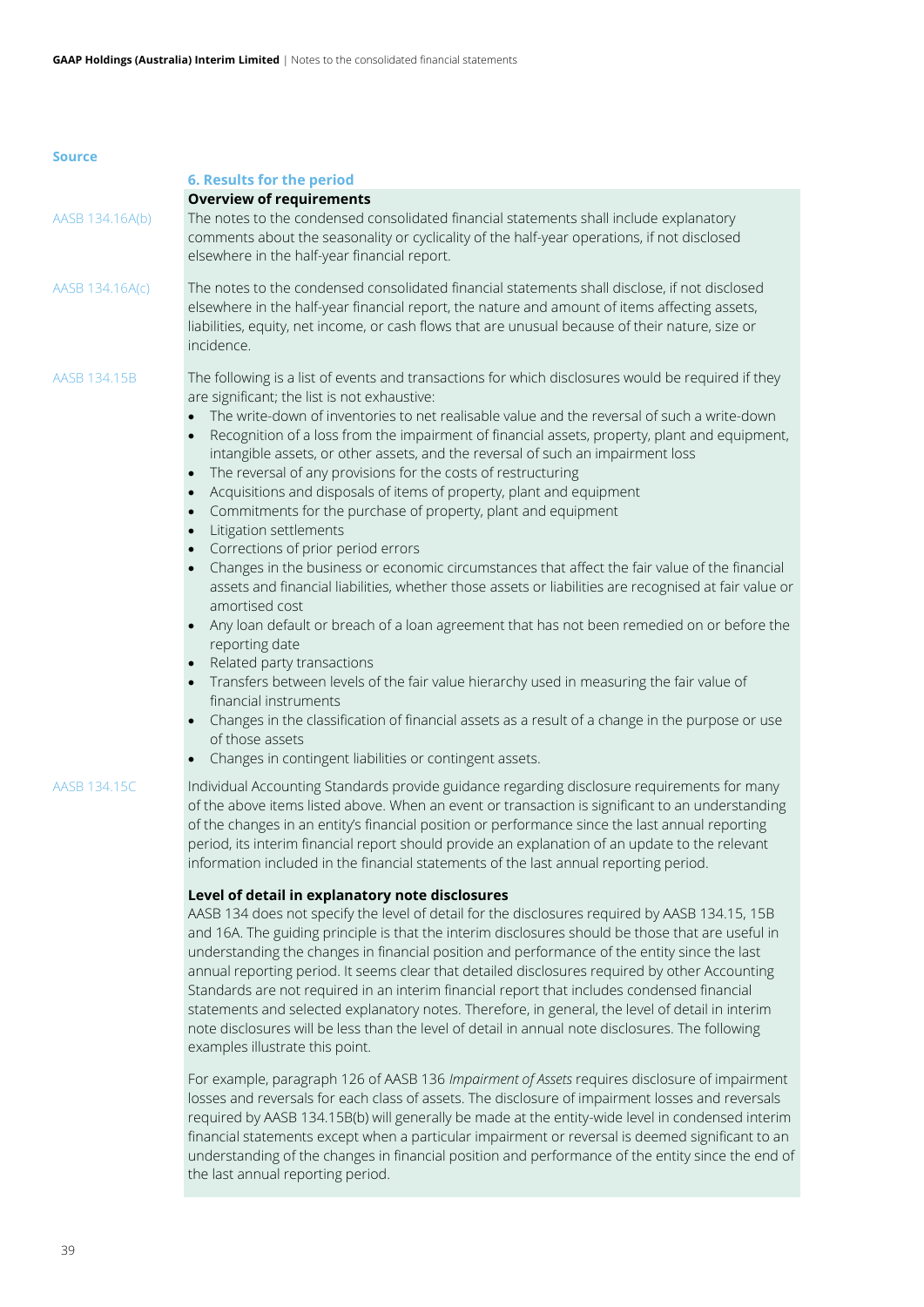# <span id="page-40-0"></span>**7. Change in accounting estimates**

AASB 134.16A(d) During the half-year the directors reassessed the useful life of certain items of plant and equipment, as follows:

| <b>Plant and</b><br>equipment class | <b>Previous estimate of useful lives</b><br>used in the calculation of<br>depreciation | <b>Revised estimate of useful</b><br>lives used in the calculation of<br>depreciation |  |  |
|-------------------------------------|----------------------------------------------------------------------------------------|---------------------------------------------------------------------------------------|--|--|
| <b>Buildings</b>                    | 50 years                                                                               | 40 to 45 years                                                                        |  |  |
| Equipment under                     | 5 to 10 years                                                                          | 5 to 7 years                                                                          |  |  |
| lease                               |                                                                                        |                                                                                       |  |  |

The financial effect of this reassessment, assuming the assets are held until the end of their estimated useful lives, is to increase consolidated depreciation expense in the current half-year by \$[x], and for the next four financial years, by the following amounts:

| <b>Financial</b><br>years | \$'000        |
|---------------------------|---------------|
|                           |               |
| 2019                      | 9             |
| 2020                      | 7             |
|                           |               |
| 2021                      | 4             |
| 2021                      | $\mathcal{P}$ |

<span id="page-40-1"></span>**8. Dividends**

AASB 134.16A(f) During the half-year, GAAP Holdings (Australia) Interim Limited made the following dividend payments:

|                                                        | Half-year ended<br>31 December 2019 |                        | Half-year ended<br>31 December 2018 |                        |
|--------------------------------------------------------|-------------------------------------|------------------------|-------------------------------------|------------------------|
|                                                        | Cents<br>per share                  | <b>Total</b><br>\$'000 | Cents<br>per share                  | <b>Total</b><br>\$'000 |
| <b>Fully paid ordinary</b><br>shares<br>Final dividend |                                     |                        |                                     |                        |

AASB 134.16A(h) On 12 February 2020, the directors declared a fully franked interim dividend of [x] cents per share to the holders of fully paid ordinary shares in respect of the half-year ended 31 December 2019, to be paid to shareholders on 5 March 2020. This dividend has not been included as a liability in these financial statements. The total estimated dividend to be paid is  $$[x]$ .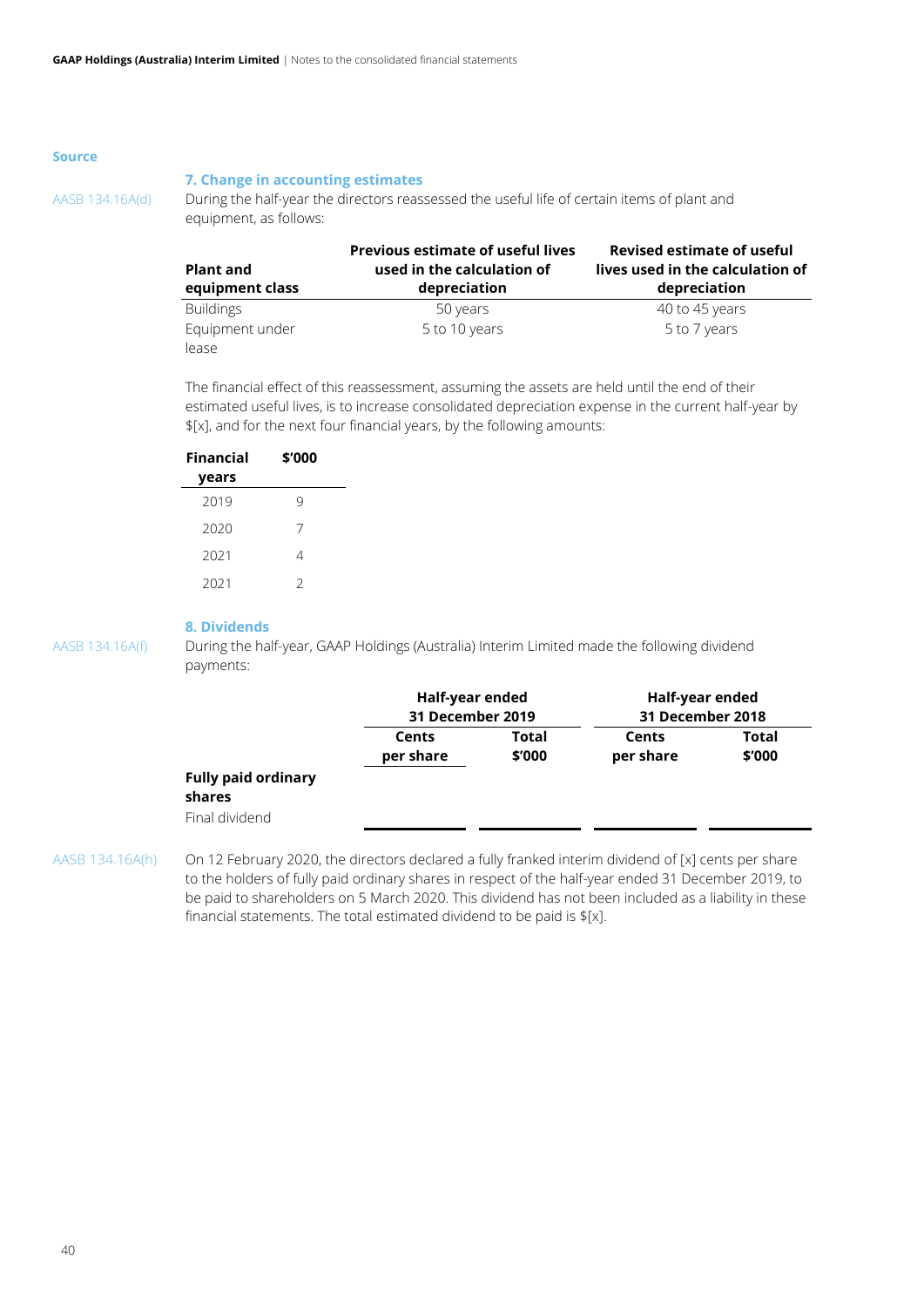# <span id="page-41-0"></span>**9. Investments in associates**

AASB 134.16A(i) On 22 November 2019, the Group acquired a 30% interest in A Plus Limited, a company incorporated in Australia and engaged in the manufacture of electronic goods. The consideration for the acquisition was \$[x].

> At 30 June 2019, the Group held a 40% interest in K Plus Limited and accounted for the investment as an associate. In December 2018, the Group transferred a 30% interest to a third party for proceeds of \$[x]. The Group has retained the remaining 10% interest, and from the date of selling the 30% interest, recognises the investment as an available-for-sale financial asset. This transaction has resulted in the recognition of a gain in profit or loss, calculated as follows:

> > **\$'000**

Proceeds of disposal Add: Fair value of investment retained Less: Carrying amount of investment on the date of loss of significant influence

Gain recognised on disposal of associate interest

The Group recognised net income tax expense of  $f[x]$  on disposal of the associate interest, and additional deferred tax expense of \$[x] relating to the fair value uplift of the remaining interest.

# <span id="page-41-1"></span>**10. Leases (Group as a lessee)**

# **Other considerations**

AASB 134.15C AASB 134.15C expresses a broader principle that "[w]hen an event or transaction is significant to an understanding of the changes in an entity's financial position or performance since the last annual reporting period, its half-year financial report should provide an explanation of and an update to the relevant information included in the financial statements of the last annual reporting period."

> Determining the appropriate disclosures necessary to satisfy these requirements as well as investor expectations of information on changes in, for example, reported revenue and profit will necessitate the application of judgement as the appropriate level of disclosure will differ depending on the extent and nature of the changes resulting from new Standards such as AASB 16.

In making this assessment, entities should also take account of any additional requirements on the disclosure of changes in accounting policies applied by the Australian Securities and Investments Commission (ASIC).

The disclosures below illustrate disclosures that would be required in an annual reporting period in accordance with AASB 16 *Leases*. Whilst the disclosure requirements of AASB 16 may be considered to exceed those required under AASB 134, such disclosures may be considered best practice in half-year financial reports when major new standards such as AASB 16 are being applied for the first time. However, the impact of AASB 16 will differ for each entity, and the disclosures outlined below should be considered guidance only. Each entity should develop disclosures that are relevant to their circumstances.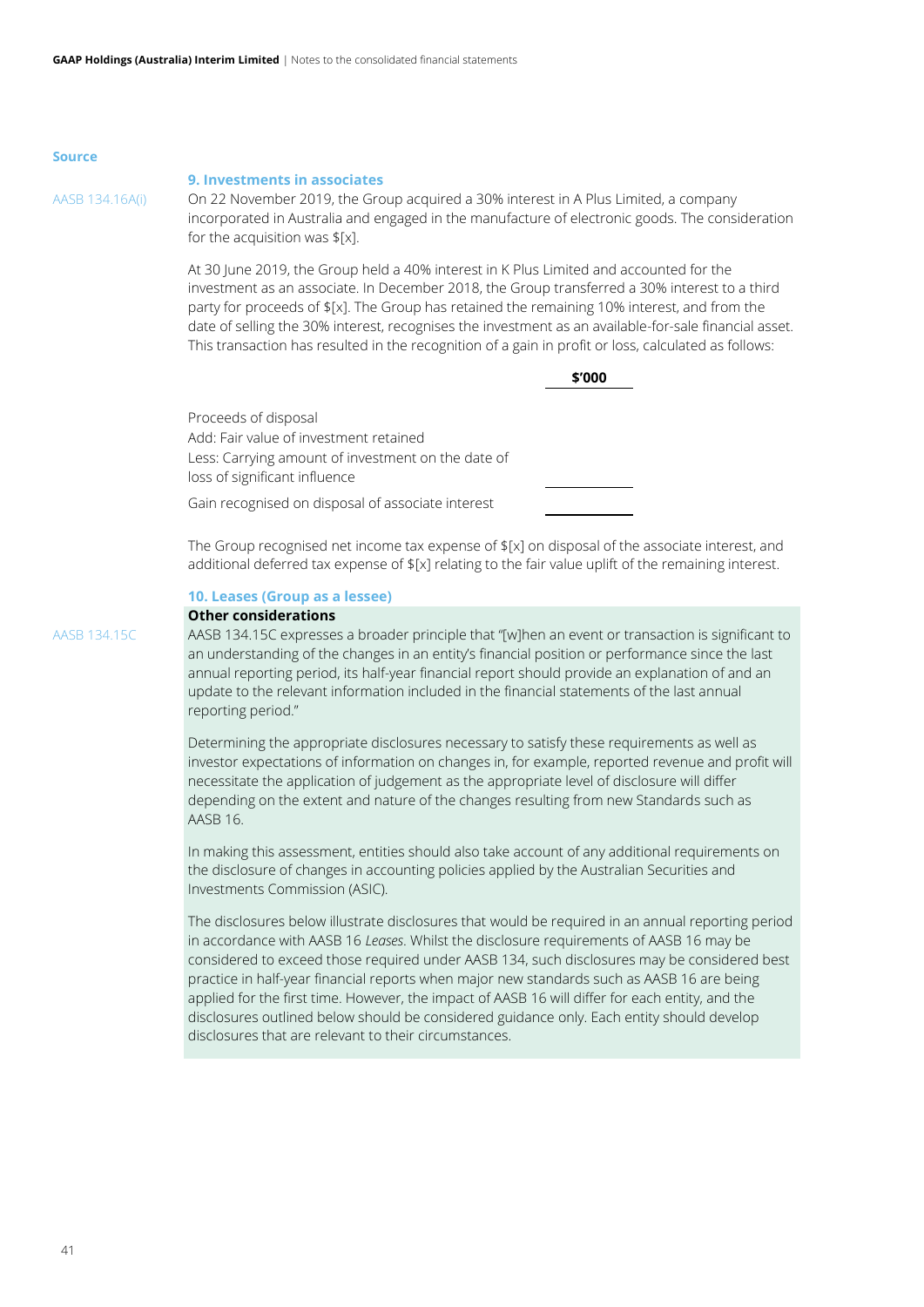# **10. Leases (Group as a lessee) (continued)**

**Right-of-use assets**

|                                |                                                                                                                                                                                                                                                                                  | <b>Buildings</b><br>\$'000 | <b>Plant</b><br>\$'000 | Equipment<br>\$'000 | <b>Total</b><br>\$'000 |
|--------------------------------|----------------------------------------------------------------------------------------------------------------------------------------------------------------------------------------------------------------------------------------------------------------------------------|----------------------------|------------------------|---------------------|------------------------|
|                                | Cost<br>At 1 July 2018 - Restated<br>Additions<br>At 30 June 2019 - Restated<br>Additions<br>At 31 December 2019                                                                                                                                                                 |                            |                        |                     |                        |
|                                | <b>Accumulated depreciation</b><br>At 1 July 2018 - Restated                                                                                                                                                                                                                     |                            |                        |                     |                        |
| AASB 16:53(a)                  | Charge for the year<br>At 30 June 2019 - Restated                                                                                                                                                                                                                                |                            |                        |                     |                        |
| AASB 16:53(a)                  | Charge for the half year                                                                                                                                                                                                                                                         |                            |                        |                     |                        |
|                                | At 31 December 2019                                                                                                                                                                                                                                                              |                            |                        |                     |                        |
| AASB 16:53(j)<br>AASB 16:53(j) | <b>Carrying amount</b><br>At 31 December 2019<br>At 30 June 2019 - Restated                                                                                                                                                                                                      |                            |                        |                     |                        |
| AASB 16:59(a)                  | The Group leases several assets including buildings, plant and IT equipment. The average lease<br>term is 5 years (2018: 5 years).                                                                                                                                               |                            |                        |                     |                        |
|                                | The Group has options to purchase certain manufacturing equipment for a nominal amount at<br>the end of the lease term. The Group's obligations are secured by the lessors' title to the leased<br>assets for such leases.                                                       |                            |                        |                     |                        |
| AASB 16:53(h)                  | Approximately one fifth of the leases for buildings and equipment expired in the current half<br>year. The expired contracts were replaced by new leases for identical underlying assets. This res-<br>ulted in additions to right-of-use assets of \$[x] in 2019 (2018: \$[x]). |                            |                        |                     |                        |
|                                | The maturity analysis of lease liabilities is presented in note 14.                                                                                                                                                                                                              |                            |                        |                     |                        |
|                                |                                                                                                                                                                                                                                                                                  |                            |                        | Half-year ended     |                        |

|                   |                                                                                                       | 31/12/19 | 31/12/18<br>Restated* |
|-------------------|-------------------------------------------------------------------------------------------------------|----------|-----------------------|
|                   |                                                                                                       | \$'000   | \$'000                |
| <b>AASB 16:54</b> | Amounts recognised in profit and loss                                                                 |          |                       |
| AASB 16:53(a)     | Depreciation expense on right-of-use assets                                                           |          |                       |
| AASB 16:53(b)     | Interest expense on lease liabilities                                                                 |          |                       |
| AASB 16.53(c)     | Expense relating to short-term leases                                                                 |          |                       |
| AASB 16.53(d)     | Expense relating to leases of low value assets                                                        |          |                       |
| AASB 16.53(e)     | Expense relating to variable lease payments not<br>included in the measurement of the lease liability |          |                       |
| AASB 16.53(f)     | Income from sub-leasing right-of-use assets                                                           |          |                       |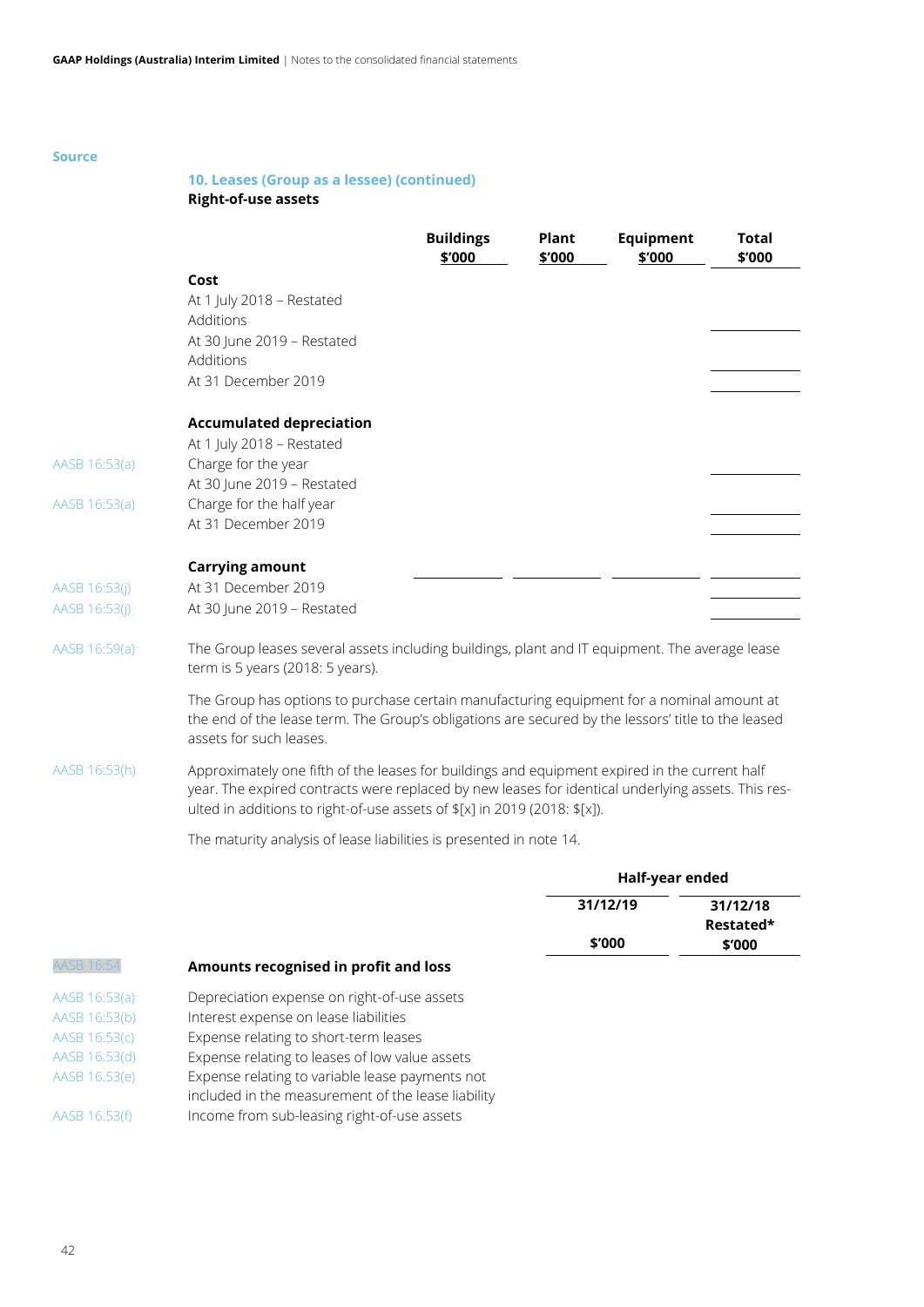| source                        |                                                                                                                                                                                                                                                                                                                                          |
|-------------------------------|------------------------------------------------------------------------------------------------------------------------------------------------------------------------------------------------------------------------------------------------------------------------------------------------------------------------------------------|
| AASB 16.55                    | 10. Leases (Group as a lessee) (continued)<br>At 31 December 2019, the Group is committed to $\frac{5}{2}$ (2018: $\frac{5}{2}$ ) for short-term leases.                                                                                                                                                                                 |
| AASB 16:59(b);<br>AASB 16:B49 | Some of the property leases in which the Group is the lessee contain variable lease payment<br>terms that are linked to sales generated from the leased stores. Variable payment terms are<br>used to link rental payments to store cash flows and reduce fixed cost. The breakdown of lease<br>payments for these stores is as follows. |

|                   | Half-year ended |                       |
|-------------------|-----------------|-----------------------|
|                   | 31/12/19        | 31/12/18<br>Restated* |
|                   | \$'000          | \$'000                |
| Fixed payments    |                 |                       |
| Variable payments |                 |                       |
| Total payments    |                 |                       |

AASB 16:59(b)(i); AASB 16:B49 Overall the variable payments constitute up to \_\_\_ % of the Group's entire lease payments. The Group expects this ratio to remain constant in future years. The variable payments depend on sales and consequently on the overall economic development over the next few years. Taking into account the development of sales expected over the next \_\_\_ years, variable rent expenses are expected to continue to present a similar proportion of store sales in future years.

# AASB 16:53(g) The total cash outflow for leases amount to  $[ x]$  (2018:  $[ x]$ ).

On [date] 2019, [Subsidiary X Limited] entered into a 10-year lease to rent property, which had not commenced by the year-end and as a result, a lease liability and right-of-use asset has not been recognised at 31 December 2019. The aggregate future cash outflows to which the Group is exposed in respect of this contract is:

• Fixed payments of \$[x] per year, for the next 10 years.

There are no extension or termination options on the lease.

# **Commentary**

In addition to the disclosures required in paragraphs 53–58, a lessee is required to disclose (in annual reporting periods) additional qualitative and quantitative information about its leasing activities necessary to meet the disclosure objective in paragraph 51. This additional information may include, but is not limited to, information that helps users of financial statements to assess:

- The nature of the lessee's leasing activities
- Future cash outflows to which the lessee is potentially exposed that are not reflected in the measurement of lease liabilities. This includes exposure arising from:
	- ‒ Variable lease payments
	- ‒ Extension options and termination options
	- ‒ Residual value guarantees
	- Leases not yet commenced to which the lessee is committed
- Restrictions or covenants imposed by leases
- Sale and leaseback transactions.

AASB 134.15 These disclosures may also be relevant in half-year financial reports where they are significant to an understanding of the changes in financial position and financial performance of the entity since the end of the last annual reporting period. Information disclosed in relation to those events and transactions update the relevant information presented in the most recent annual financial report.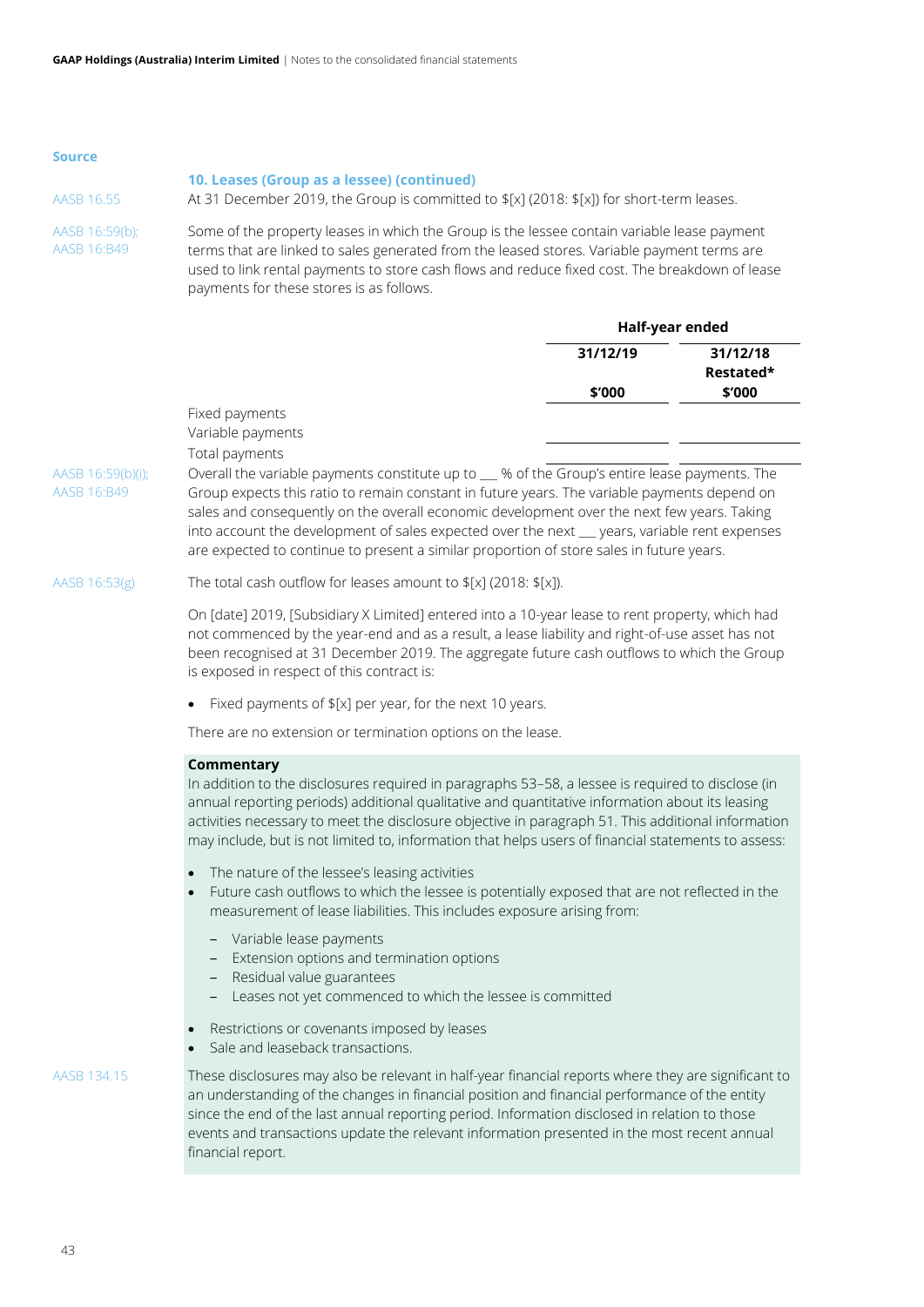AASB 134.16A(i),

# <span id="page-44-0"></span>**11. Goodwill**

Where there has been a business combination during the half-year, the entity is required to disclose the information required by AASB 3 *Business Combinations* in respect of goodwill.

|                                     |                                                                                                                                             | Half-year ended    |                    |
|-------------------------------------|---------------------------------------------------------------------------------------------------------------------------------------------|--------------------|--------------------|
|                                     |                                                                                                                                             | 31/12/19<br>\$'000 | 31/12/18<br>\$'000 |
|                                     | <b>Gross carrying amount</b>                                                                                                                |                    |                    |
| AASB 3.B67(d)(<br>AASB 3.B67(d)(ii  | Balance at beginning of the period<br>Additional amounts recognised from business<br>combinations occurring during the period (i) (note 16) |                    |                    |
| AASB 3.B67(d)(iii                   | Adjustments resulting from the subsequent recognition<br>of deferred tax assets                                                             |                    |                    |
| AASB 3.B67(d)(iv<br>ASB 3 B67(d)(iv | Derecognised on disposal of a subsidiary<br>Reclassified as held for sale                                                                   |                    |                    |
| AASB 3.B67(d)(vi                    | Effects of foreign currency exchange differences                                                                                            |                    |                    |
| AASB 3.B67(d)(vii                   | Other [describe]                                                                                                                            |                    |                    |
| AASB 3.B67(d)(viii                  | Balance at end of the period                                                                                                                |                    |                    |
|                                     | <b>Accumulated impairment losses</b>                                                                                                        |                    |                    |
| AASB 3.B67(d)(                      | Balance at beginning of the period                                                                                                          |                    |                    |
| AASB 3.B67(d)(                      | Impairment losses for the period                                                                                                            |                    |                    |
| AASB 3.B67(d)(iv                    | Derecognised on disposal of a subsidiary                                                                                                    |                    |                    |
| 4ASB 3.B67(d)(iv                    | Classified as held for sale                                                                                                                 |                    |                    |
| AASB 3.B67(d)(vi                    | Effect of foreign currency exchange differences                                                                                             |                    |                    |
| AASB 3.B67(d)(viii)                 | Balance at end of the period                                                                                                                |                    |                    |
|                                     | <b>Net book value</b>                                                                                                                       |                    |                    |
|                                     | At the beginning of the period                                                                                                              |                    |                    |
|                                     | At the end of the period                                                                                                                    |                    |                    |
|                                     |                                                                                                                                             |                    |                    |

AASB 3.B67(d)(ii), (iv) (i) Other than goodwill included in a disposal group that on acquisition met the criteria for classification as held for sale. No such acquisitions were made during the halfyear (2018: nil).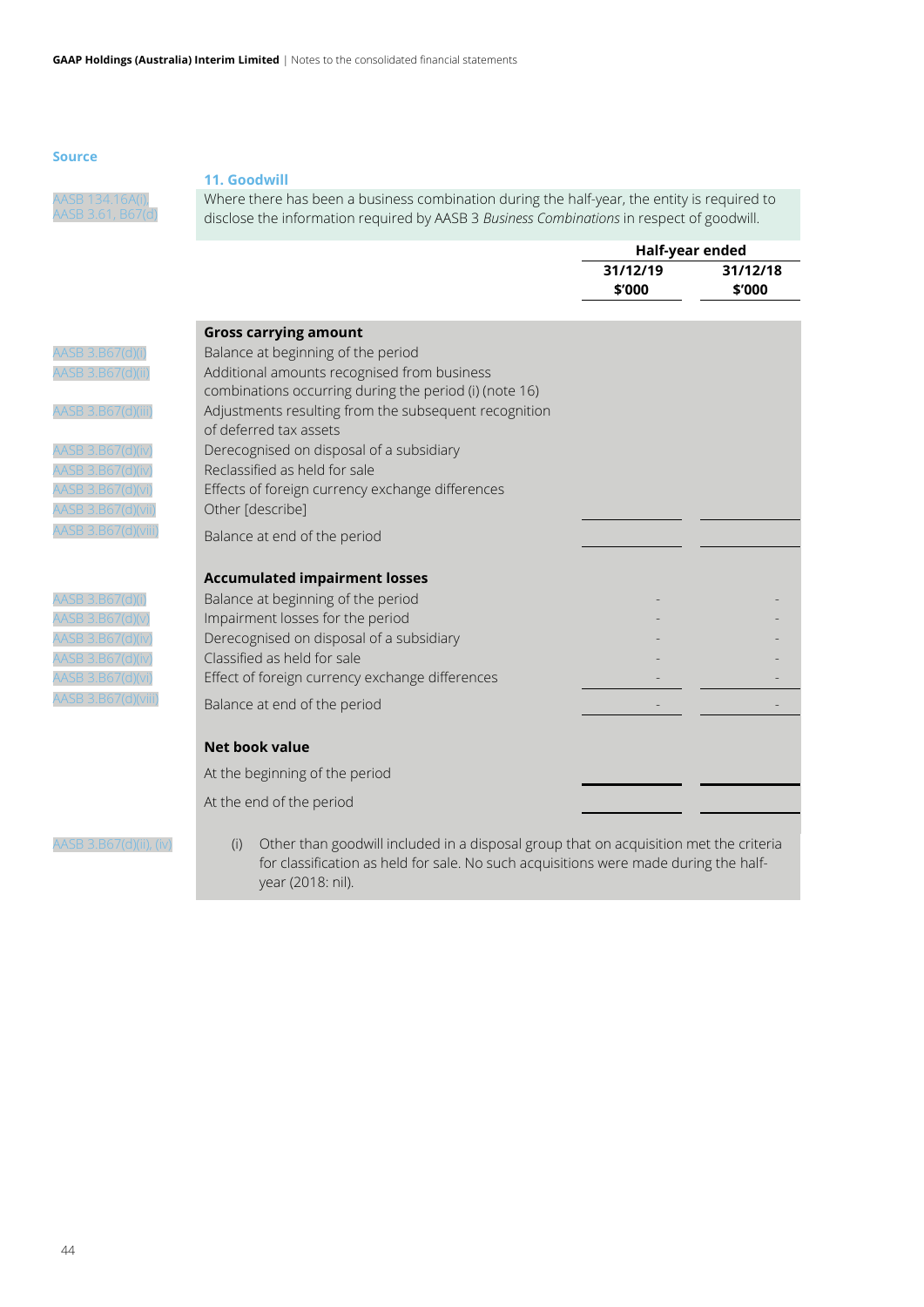| $\triangle$ ACR 13/16 $\triangle$ (a) |  |  |
|---------------------------------------|--|--|

# <span id="page-45-0"></span>**12. Issues, repurchases and repayments of debt and equity securities**

Issued capital as at 31 December 2019 amounted to  $f[x]$  ([x] ordinary shares). There were no movements in the issued capital of the company in either the current or the prior half-years.

[Otherwise, describe or provide additional disclosure as appropriate, for example:]

During the half-year, the company issued [no.] ordinary shares for \$[x] on exercise of [no.] share options issued under its executive share option plan. As a result of this share issue, \$[x] was transferred from the equity-settled employee benefits reserve to issued capital. There were no other movements in the ordinary share capital or other issued share capital of the company in the current or prior half-year.

The company issued [no.] share options (2018: [no.]) over ordinary shares under its executive share option plan during the half-year. These share options had a fair value at grant date of \$[x.xx] per share option (2018: \$[x.xx]).

# **Alternative ways to provide this disclosure**

AASB 134.16A(e) AASB 107.44A

AASB 134 requires the disclosure of issues, repurchases and repayments of debt and equity securities. AASB 107 also requires disclosures that enable users of financial statements to evaluate changes in liabilities arising from financing activities, including both changes arising from cash flows and non-cash changes. One way to fulfil this disclosure requirement is by providing a reconciliation between the opening and closing balances in the statement of financial position for liabilities arising from financing activities.

In half-year reports, entities may wish to present the information required by AASB 107 in order to meet the requirements of AASB 134 in respect of debt securities. Additional information about changes in equity securities will need to also be given to meet the requirements of AASB 134.

## <span id="page-45-1"></span>**13. Borrowings**

AASB 134.16A(e) During the half-year, the Group obtained a new short-term bank loan to the amount of \$[x] (2018: \$[x]). The loan bears interest at variable market rates and is repayable within one year. The proceeds from the loan have been used to meet short-term expenditure needs. Repayments of other bank loans amounting to \$[x] (2018: \$[x]) were made in line with previously disclosed repayment terms.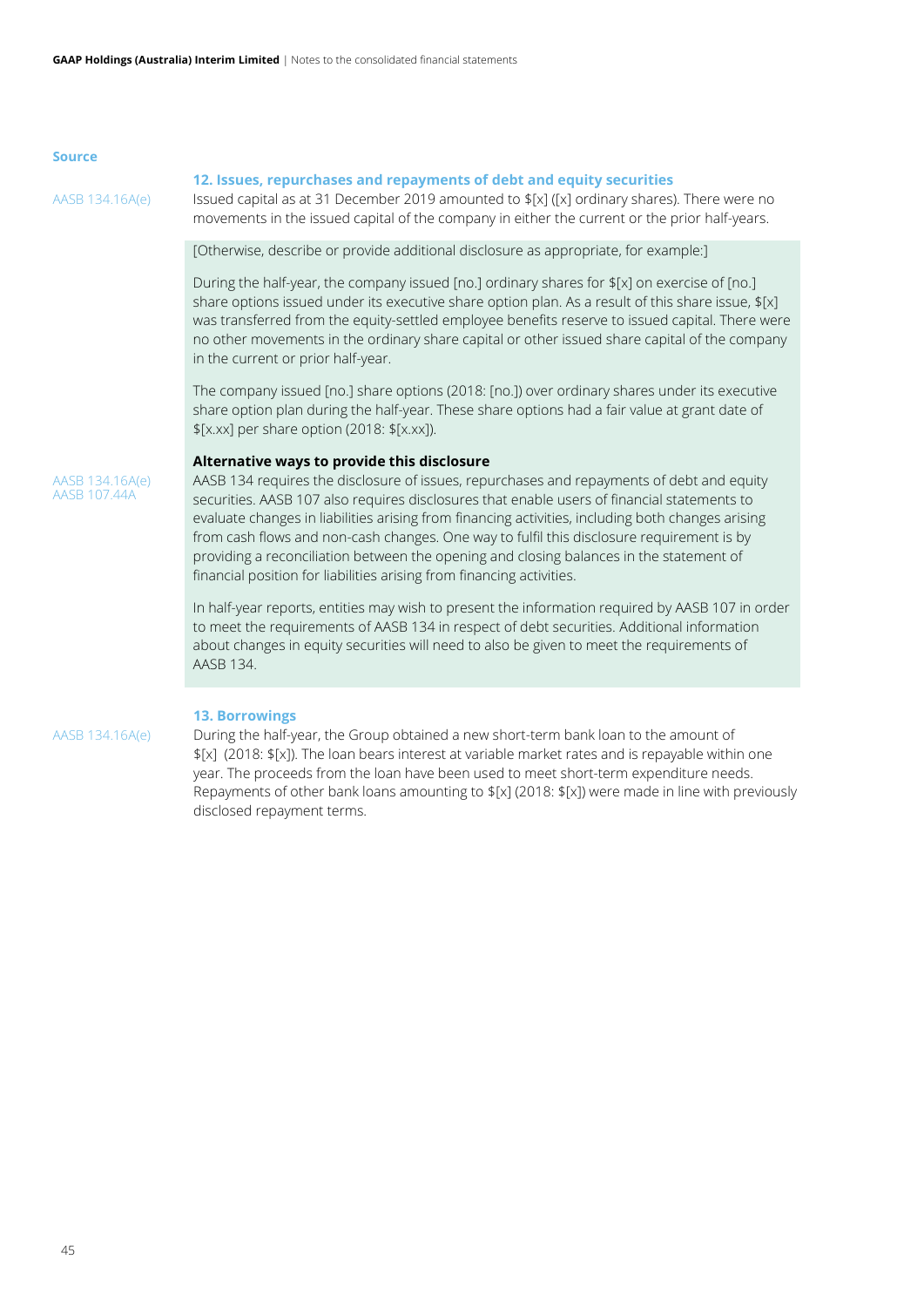# <span id="page-46-0"></span>**14. Lease liabilities**

See *Commentary* under note 10 which is also applicable to this note disclosure.

|                                      |                                                                                                  | Half-year ended |           |
|--------------------------------------|--------------------------------------------------------------------------------------------------|-----------------|-----------|
|                                      |                                                                                                  | 31/12/19        | 30/06/19  |
|                                      |                                                                                                  |                 | Restated* |
|                                      |                                                                                                  | \$'000          | \$'000    |
| <b>IFRS 16:58:</b>                   |                                                                                                  |                 |           |
| IFRS 7:39(a)<br><b>IFRS 16:BC221</b> | <b>Maturity analysis:</b>                                                                        |                 |           |
|                                      | Year 1                                                                                           |                 |           |
|                                      | Year 2                                                                                           |                 |           |
|                                      | Year 3                                                                                           |                 |           |
|                                      | Year 4                                                                                           |                 |           |
|                                      | Year 5                                                                                           |                 |           |
|                                      | Onwards                                                                                          |                 |           |
|                                      |                                                                                                  |                 |           |
|                                      | <b>Less: unearned interest</b>                                                                   |                 |           |
|                                      |                                                                                                  |                 |           |
|                                      | <b>Analysed as:</b>                                                                              |                 |           |
|                                      | Non-current                                                                                      |                 |           |
|                                      | Current                                                                                          |                 |           |
|                                      |                                                                                                  |                 |           |
| <b>IFRS 7:39(c)</b>                  | The Group does not face a significant liquidity risk with regard to its lease liabilities. Lease |                 |           |
|                                      | liabilities are monitored within the Group's treasury function.                                  |                 |           |
|                                      |                                                                                                  |                 |           |
|                                      |                                                                                                  |                 |           |
|                                      |                                                                                                  |                 |           |
|                                      |                                                                                                  |                 |           |

# **15. Disposal of subsidiaries**

# AASB 134.16A(i) **(i) Disposal of interest in Sub B Limited**

<span id="page-46-1"></span>On 1 August 2019, the Group disposed of 20% of its interest in Sub B Limited, reducing its continuing interest to 80%. The proceeds on disposal of \$[x] were received in cash.

The difference between the disposal proceeds and the amount transferred to non-controlling interests of \$[x] has been recognised directly in equity.

# AASB 134.16A(i) **(ii) Disposal of interest in Sub A Limited (discontinued operation)**

On 31 October 2019, the Group disposed of Sub A Limited, which carried out all of its toy manufacturing operations. The proceeds on disposal of \$[x] was received in cash.

The profit/(loss) for the half-year from the discontinued operation is analysed as follows:

|                                                                                                            | 4 months<br>ended<br>31/10/19<br>\$'000 | 6 months<br>ended<br>31/12/18<br>\$'000 |
|------------------------------------------------------------------------------------------------------------|-----------------------------------------|-----------------------------------------|
| Loss of toy manufacturing operations for the half-year<br>Gain on disposal of toy manufacturing operations |                                         |                                         |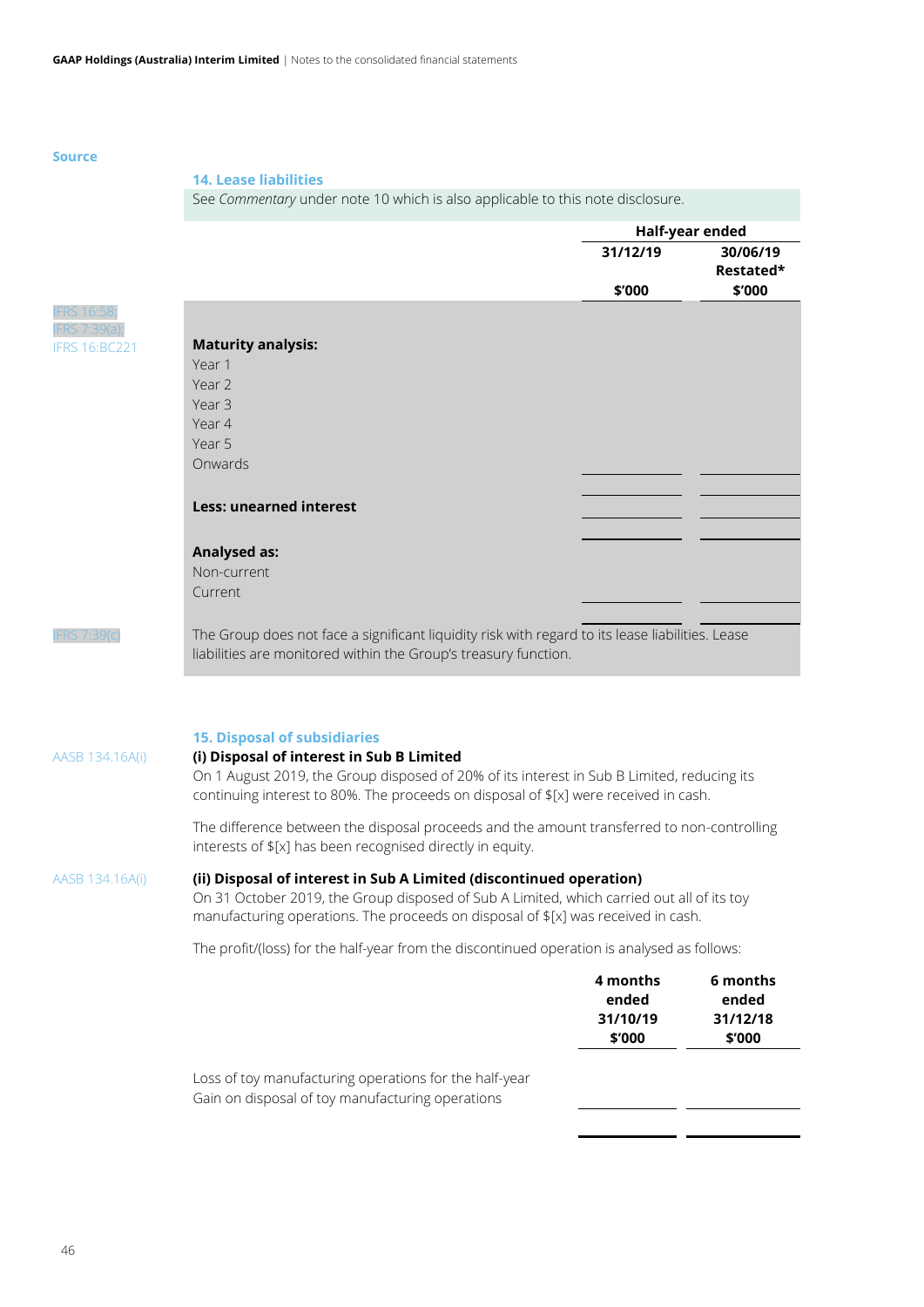# **15. Disposal of subsidiaries (continued)**

# AASB 134.16A(i) **(ii) Disposal of interest in Sub A Limited (discontinued operation) (continued)**

The following were the results of the toy business for the half-year:

|                                                          | 4 months<br>ended<br>31/10/19<br>\$'000 | 6 months<br>ended<br>31/12/18<br>\$'000 |
|----------------------------------------------------------|-----------------------------------------|-----------------------------------------|
| Revenue<br>Operating expenses                            |                                         |                                         |
| Profit before income tax<br>Income tax expense/(benefit) |                                         |                                         |
| Profit after income tax                                  |                                         |                                         |

The net assets of Sub A Limited at the date of disposal were as follows:

|                                                                      | 31/10/19<br>\$'000 |
|----------------------------------------------------------------------|--------------------|
| Net assets disposed of (excluding goodwill)<br>Attributable goodwill |                    |
| Gain on disposal                                                     |                    |
| Total consideration                                                  |                    |
| Satisfied by cash, and net cash inflow arising on disposal           |                    |

A gain of \$[x] was recognised on the disposal of Sub A Limited. No tax charge or credit arose on the transaction.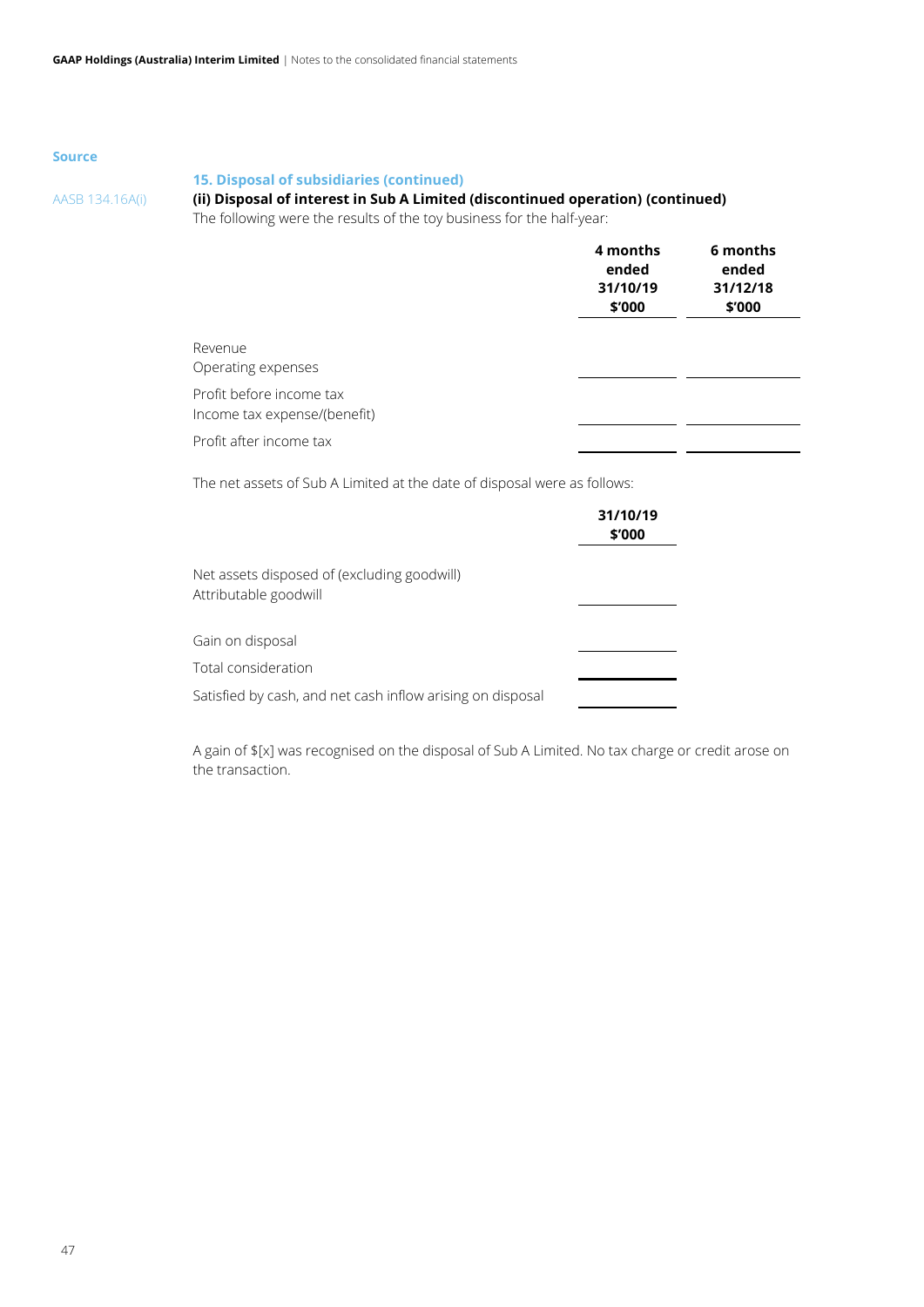<span id="page-48-0"></span>

|                          | <b>16. Acquisition of subsidiary</b>                                                                                                                                                                                                                                                                                                                                                                                                                                                                                                                                                                                                                                       |  |  |  |  |
|--------------------------|----------------------------------------------------------------------------------------------------------------------------------------------------------------------------------------------------------------------------------------------------------------------------------------------------------------------------------------------------------------------------------------------------------------------------------------------------------------------------------------------------------------------------------------------------------------------------------------------------------------------------------------------------------------------------|--|--|--|--|
| AASB 134.16A(i),         | About the illustrative disclosures<br>Where there has been a business combination during or since the end of the half-year,<br>AASB 134.16A(i) requires disclosure of the information required by AASB 3 Business<br>Combinations in the interim financial report. The following disclosure illustrates the relevant<br>disclosures specified by AASB 3 in respect of the illustrated business combinations. Where the<br>following items are relevant to a particular business combination extensive additional<br>disclosures are required that are not illustrated below:                                                                                               |  |  |  |  |
|                          | Contingent liabilities<br>$\bullet$<br>Equity instruments issued by the acquirer as consideration for the business combination<br>Bargain purchase gains<br>A business combination achieved in stages.                                                                                                                                                                                                                                                                                                                                                                                                                                                                     |  |  |  |  |
| AASB 134.16A(i),         | On 15 November 2019, the Group acquired an 80% interest in Sub X Limited. Sub X Limited is<br>engaged in distribution activities and was acquired with the objective of significantly improving<br>the Group's distribution logistics.                                                                                                                                                                                                                                                                                                                                                                                                                                     |  |  |  |  |
| AASB 3.B64(f             | <b>Consideration transferred</b>                                                                                                                                                                                                                                                                                                                                                                                                                                                                                                                                                                                                                                           |  |  |  |  |
| AASB 3.B64(g)(i)         | \$'000<br>Cash<br>Contingent consideration arrangement (i)                                                                                                                                                                                                                                                                                                                                                                                                                                                                                                                                                                                                                 |  |  |  |  |
|                          | Add: Settlement of legal claim against Sub X Limited (ii)                                                                                                                                                                                                                                                                                                                                                                                                                                                                                                                                                                                                                  |  |  |  |  |
| AASB 3.B64(g)(ii), (iii) | The contingent consideration requires the Group to pay the non-controlling interests<br>(i)<br>an additional \$[x] if Sub X Limited's profit before interest and tax (PBIT) in each of the<br>years 2019 and 2020 exceeds \$[x]. No amount is payable if the PBIT target is not met.<br>Sub X Limited's PBIT for the past three years has been \$[x] on average and the<br>directors expect that the specified target will be met. \$[x] represents the estimated fair<br>value of this obligation.                                                                                                                                                                        |  |  |  |  |
| AASB 3.B64(              | Prior to the acquisition of Sub X Limited, the Group was pursuing a legal claim against<br>(ii)<br>that company in respect of damage to goods in transit to a customer. Although the<br>Group was confident of recovery, this amount has not previously been recognised as<br>an asset. In line with the requirements of AASB 3, the Group has recognised the<br>effective settlement of this legal claim on the acquisition of Sub X Limited by<br>recognising \$[x] (being the estimated fair value of the claim) as a gain in profit or loss<br>within the 'other income' line item. This has resulted in a corresponding increase in the<br>consideration transferred. |  |  |  |  |
| <b>ASB 3.B64(m</b>       | Acquisition-related costs amounting to \$[x] have been excluded from the consideration<br>transferred and have been recognised as an expense in profit or loss in the half-year, within the<br>'other expenses' line item.                                                                                                                                                                                                                                                                                                                                                                                                                                                 |  |  |  |  |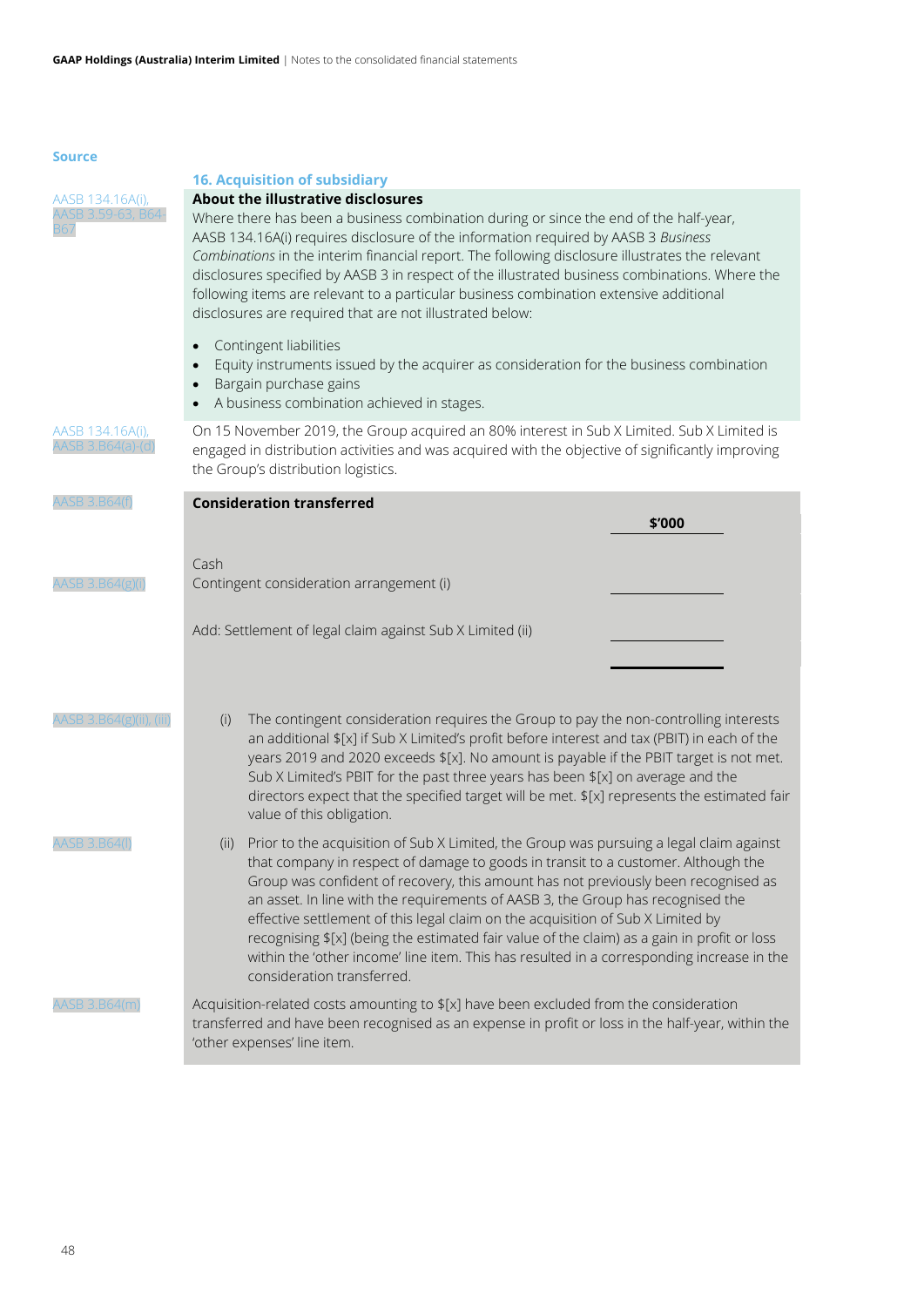|              | <b>16. Acquisition of subsidiary (continued)</b>                                                                                                                                                                                                                                                                                                                                                                                                                                                                                                                                                                                                                                              |
|--------------|-----------------------------------------------------------------------------------------------------------------------------------------------------------------------------------------------------------------------------------------------------------------------------------------------------------------------------------------------------------------------------------------------------------------------------------------------------------------------------------------------------------------------------------------------------------------------------------------------------------------------------------------------------------------------------------------------|
|              | Assets acquired and liabilities assumed at the date of acquisition                                                                                                                                                                                                                                                                                                                                                                                                                                                                                                                                                                                                                            |
|              | \$'000                                                                                                                                                                                                                                                                                                                                                                                                                                                                                                                                                                                                                                                                                        |
|              | <b>Current assets</b><br>Cash and cash equivalents                                                                                                                                                                                                                                                                                                                                                                                                                                                                                                                                                                                                                                            |
|              | Trade receivables (i)                                                                                                                                                                                                                                                                                                                                                                                                                                                                                                                                                                                                                                                                         |
|              | Loans (ii)                                                                                                                                                                                                                                                                                                                                                                                                                                                                                                                                                                                                                                                                                    |
|              | Inventories                                                                                                                                                                                                                                                                                                                                                                                                                                                                                                                                                                                                                                                                                   |
|              | <b>Non-current assets</b>                                                                                                                                                                                                                                                                                                                                                                                                                                                                                                                                                                                                                                                                     |
|              | Plant and equipment                                                                                                                                                                                                                                                                                                                                                                                                                                                                                                                                                                                                                                                                           |
|              | <b>Current liabilities</b>                                                                                                                                                                                                                                                                                                                                                                                                                                                                                                                                                                                                                                                                    |
|              | Trade and other payables                                                                                                                                                                                                                                                                                                                                                                                                                                                                                                                                                                                                                                                                      |
|              | <b>Non-current liabilities</b>                                                                                                                                                                                                                                                                                                                                                                                                                                                                                                                                                                                                                                                                |
|              | Deferred tax liabilities                                                                                                                                                                                                                                                                                                                                                                                                                                                                                                                                                                                                                                                                      |
|              |                                                                                                                                                                                                                                                                                                                                                                                                                                                                                                                                                                                                                                                                                               |
| AASB 3.B64(h | Trade receivables acquired with a fair value of \$[x] had gross contractual amounts of<br>(i)<br>\$[x]. The best estimate at acquisition date of the contractual cash flows not expected<br>to be collected is \$[x].                                                                                                                                                                                                                                                                                                                                                                                                                                                                         |
| AASB 3.B64(h | Loans acquired had a fair value of \$[x] and gross contractual amounts receivable of<br>(ii)<br>\$[x]. The best estimate at acquisition date of the contractual cash flows not expected<br>to be collected is \$[x].                                                                                                                                                                                                                                                                                                                                                                                                                                                                          |
| AASB 3.B64(r | Disclosure must be made, by each major class of receivables (e.g. loans, direct finance leases),<br>of the fair value of the receivables, the gross contractual amounts receivable, and the best<br>estimate at the acquisition date of the contractual cash flows not expected to be collected.                                                                                                                                                                                                                                                                                                                                                                                              |
| AASB 3.B67(a | The initial accounting for the acquisition of Sub X Limited has only been provisionally<br>determined at the end of the half-year. At the end of the half-year, the final valuation report in<br>respect of the plant and equipment acquired had not yet been received. At the date of<br>finalisation of this half-year financial report, the necessary market valuations and other<br>calculations had not been finalised and the fair value of the plant and equipment, associated<br>deferred tax liabilities and goodwill noted above have therefore only been provisionally<br>determined based on the directors' best estimate of the likely fair value of the plant and<br>equipment. |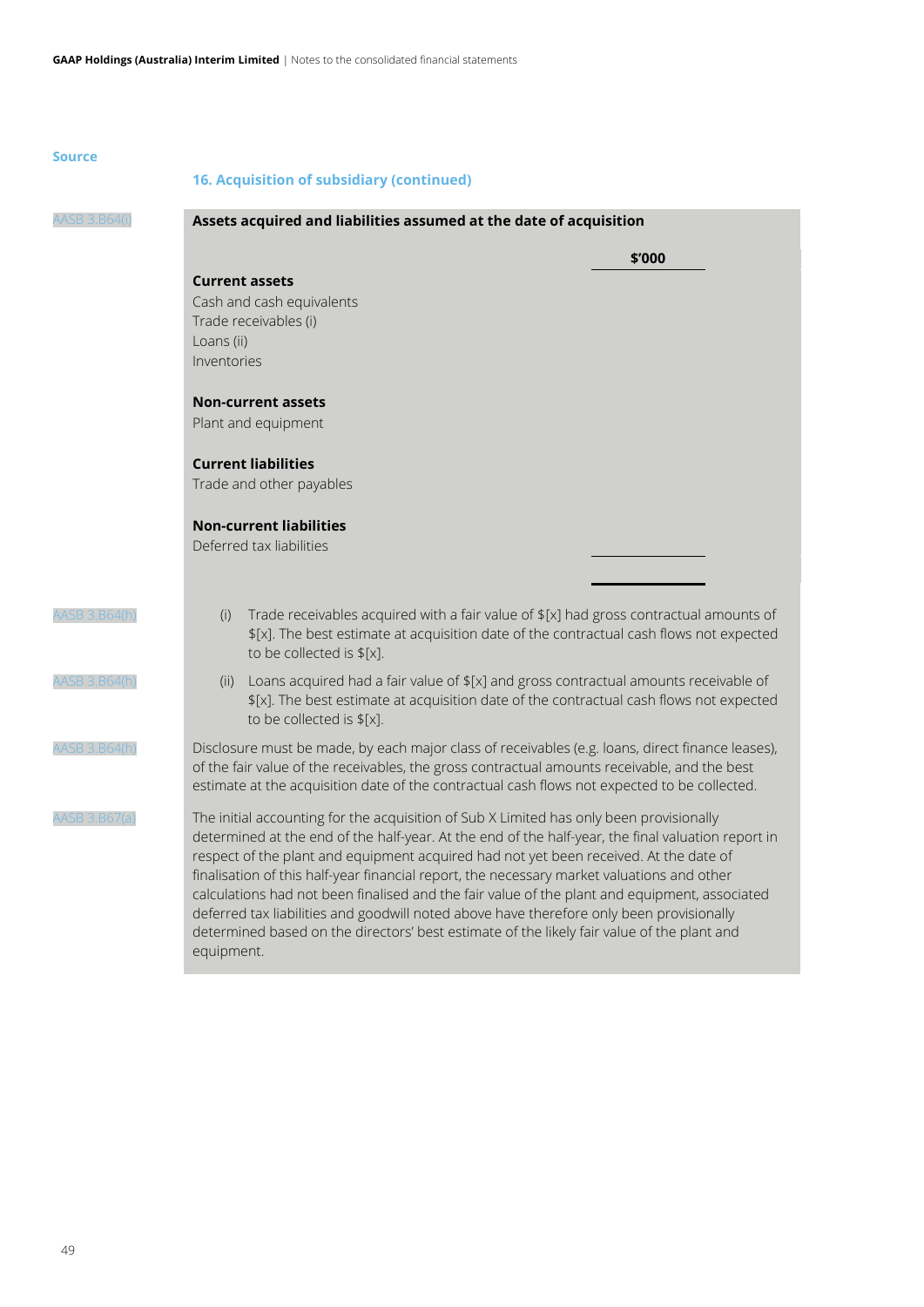| The non-controlling interest (20%) in Sub X Limited recognised at the acquisition date was<br>measured by reference to the fair value of the non-controlling interest and amounted to \$[x].<br>This fair value was estimated by applying an income approach. The following were the key<br>Assumed adjustments because of the lack of control or lack of marketability that market<br>participants would consider when estimating the fair value of the non-controlling interests in |
|---------------------------------------------------------------------------------------------------------------------------------------------------------------------------------------------------------------------------------------------------------------------------------------------------------------------------------------------------------------------------------------------------------------------------------------------------------------------------------------|
|                                                                                                                                                                                                                                                                                                                                                                                                                                                                                       |
|                                                                                                                                                                                                                                                                                                                                                                                                                                                                                       |
|                                                                                                                                                                                                                                                                                                                                                                                                                                                                                       |
|                                                                                                                                                                                                                                                                                                                                                                                                                                                                                       |
|                                                                                                                                                                                                                                                                                                                                                                                                                                                                                       |
|                                                                                                                                                                                                                                                                                                                                                                                                                                                                                       |
| Goodwill arose in the acquisition of Sub X Limited because the acquisition included the<br>customer lists and customer relationships of Sub X Limited as part of the acquisition. These<br>assets could not be separately recognised from goodwill because they are not capable of being<br>separated from the Group and sold, transferred, licensed, rented or exchanged, either                                                                                                     |
| None of the goodwill arising on this acquisition is expected to be deductible for tax purposes.                                                                                                                                                                                                                                                                                                                                                                                       |
|                                                                                                                                                                                                                                                                                                                                                                                                                                                                                       |
|                                                                                                                                                                                                                                                                                                                                                                                                                                                                                       |
|                                                                                                                                                                                                                                                                                                                                                                                                                                                                                       |
|                                                                                                                                                                                                                                                                                                                                                                                                                                                                                       |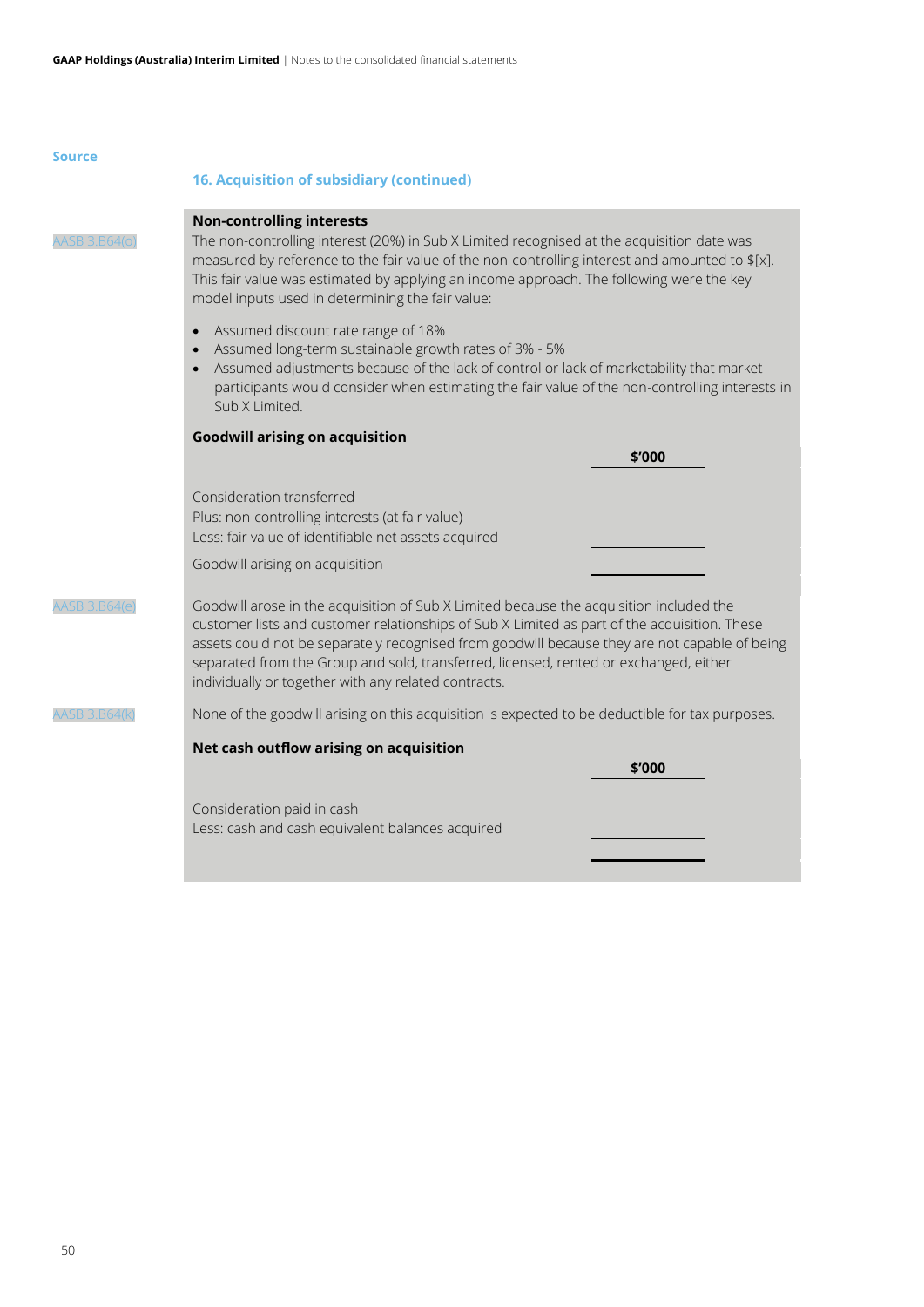# **16. Acquisition of subsidiary (continued)**

# **Impact of acquisition on the results of the Group**

AASB 3.B64(q) Included in the profit for the half-year is  $\frac{1}{2}$  attributable to Sub X Limited. Revenue for the halfyear includes \$[x] in respect of Sub X Limited.

> Had the acquisition of Sub X Limited been effected at 1 July 2019, the revenue of the Group from continuing operations for the six months ended 31 December 2019 would have been \$[x], and the profit for the year from continuing operations would have been  $f[x]$ . The directors of the Group consider these 'pro-forma' numbers to represent an approximate measure of the performance of the combined group on a half-yearly basis and to provide a reference point for comparison in future half-years.

In determining the 'pro-forma' revenue and profit of the Group had Sub X Limited been acquired at the beginning of the current half-year, the directors have:

- Calculated depreciation and amortisation of plant and equipment acquired on the basis of the fair values arising in the initial accounting for the business combination rather than the carrying amounts recognised in the pre-acquisition financial statements
- Based borrowing costs on the funding levels, credit ratings and debt/equity position of the Group after the business combination
- Excluded takeover defence costs of Sub X Limited as a pre-acquisition transaction.

# <span id="page-51-0"></span>**17. Key management personnel**

AASB 134.15B(j) AASB 134.16A(c) Remuneration arrangements of key management personnel are disclosed in the annual financial report. In addition, during the half-year, a cash bonus of \$[x] was paid to the CFO, Mr. P.H. Taylor, for successfully completing the acquisition of Sub X Limited.

Paragraph 16 of AASB 124 *Related Party Disclosures* requires disclosure of key management personnel compensation by category. Such detailed disclosures of the remuneration of key management personnel are not generally required in interim financial reports unless there has been a significant change since the end of the last annual reporting period and disclosure of that change is necessary for an understanding of the interim period. For example, a bonus granted or share options awarded to members of key management personnel during the interim period are likely to be significant to an understanding of the interim period and therefore should be disclosed.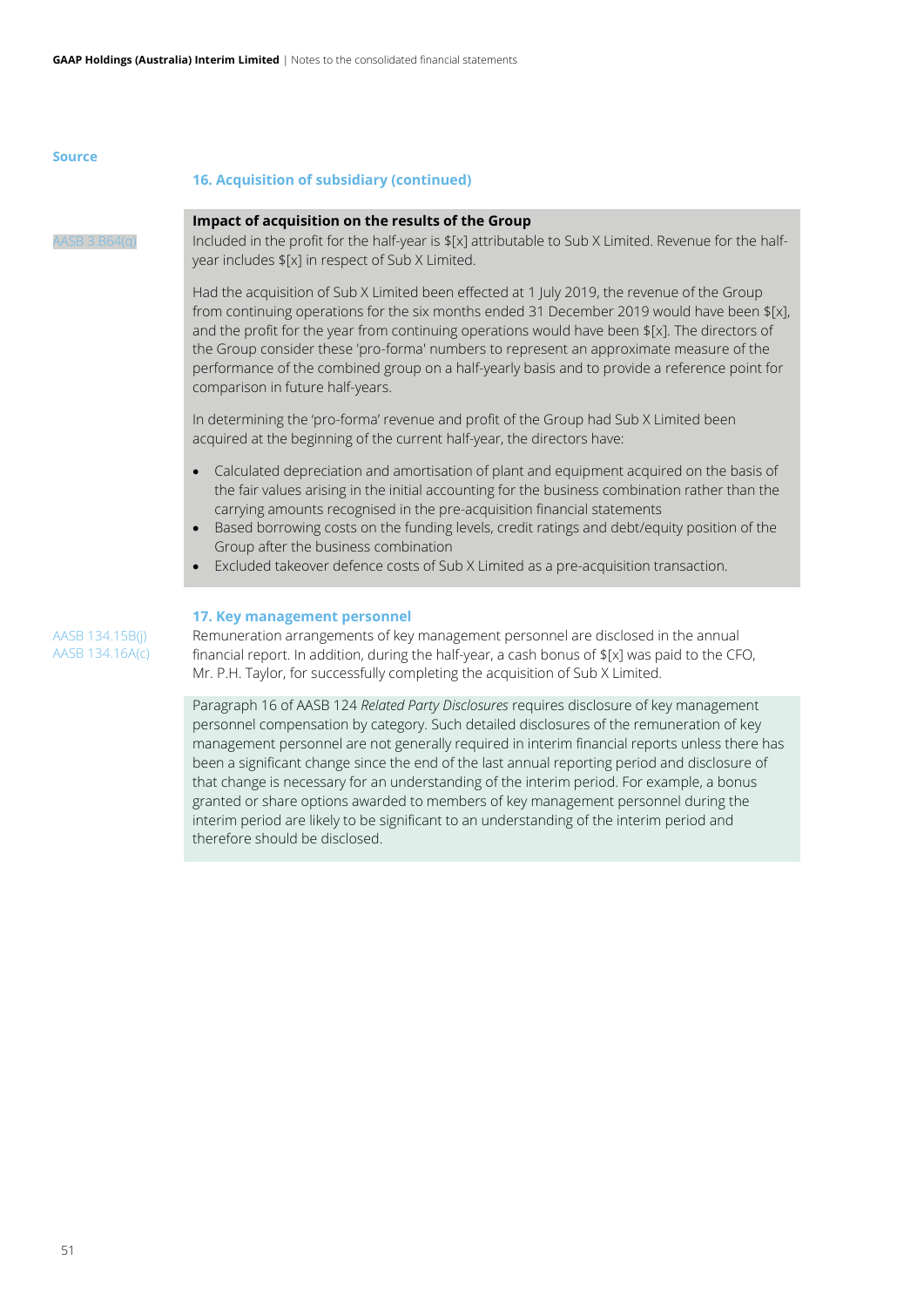# <span id="page-52-0"></span>**18. Fair value of financial instruments**

AASB 134.15B(h), 16A(j)

This note provides information about how the Group determines fair values of various financial assets and financial liabilities.

# **Fair value of the Group's financial assets and financial liabilities that are measured at fair value on a recurring basis**

AASB 13.93(a), (b), (d),  $(g)$ , (h)(i), IE6 AASB 3.B64(f)(iii), B64(g), AASB 3 B67(b)

Some of the Group's financial assets and financial liabilities are measured at fair value at the end of each reporting period. The following table gives information about how the fair values of these financial assets and financial liabilities are determined (in particular, the valuation technique(s) and inputs used).

| <b>Financial</b><br>assets/<br>financial<br>liabilities        | Fair value as at                                                                                                                                 |                                                                                                                                  | Fair<br>value<br>hierarchy | Valuation technique(s) and key<br>input(s)                                                                                                                                                                                                                                                    |
|----------------------------------------------------------------|--------------------------------------------------------------------------------------------------------------------------------------------------|----------------------------------------------------------------------------------------------------------------------------------|----------------------------|-----------------------------------------------------------------------------------------------------------------------------------------------------------------------------------------------------------------------------------------------------------------------------------------------|
|                                                                | 31/12/19                                                                                                                                         | 30/06/19                                                                                                                         |                            |                                                                                                                                                                                                                                                                                               |
| 1) Foreign<br>currency<br>forward<br>contracts                 | Assets - $\{[x]$ ;<br>and<br>Liabilities -<br>$\frac{1}{2}$                                                                                      | Assets - $f[x]$                                                                                                                  | Level <sub>2</sub>         | Discounted cash flow.<br>Future cash flows are estimated based on<br>forward exchange rates (from observable<br>forward exchange rates at the end of the<br>reporting period) and contract forward<br>rates, discounted at a rate that reflects<br>the credit risk of various counterparties. |
| 2) Interest rate<br>swaps                                      | Assets - $\{[x]$ ;<br>Liabilities<br>(designated<br>for hedging) -<br>$\S[X]$ ; and<br>Liabilities (not<br>designated for<br>hedging) -<br>\$[x] | Assets - $\{[x]\}$                                                                                                               | Level 2                    | Discounted cash flow.<br>Future cash flows are estimated based on<br>forward interest rates (from observable<br>yield curves at the end of the reporting<br>period) and contract interest rates,<br>discounted at a rate that reflects the<br>credit risk of various counterparties.          |
| 3) Held-for-<br>trading non-<br>derivative<br>financial assets | Listed equity<br>securities in Z<br>land:<br>Real estate<br>industry -<br>$\S[X]$ ; and<br>Oil and gas<br>industry -<br>$$[x]$ .                 | Listed equity<br>securities in Z<br>land:<br>Real estate<br>industry -<br>$\S[X]$ ; and<br>Oil and gas<br>industry -<br>$$[x]$ . | Level 1                    | Quoted bid prices in an active market.                                                                                                                                                                                                                                                        |
| 4) Listed<br>redeemable<br>notes                               | Listed debt<br>securities in Y<br>Land - Energy<br>industry - $f[x]$                                                                             | Listed debt<br>securities in Y<br>Land - Energy<br>industry - $f[x]$                                                             | Level 1                    | Quoted bid prices in an active market.                                                                                                                                                                                                                                                        |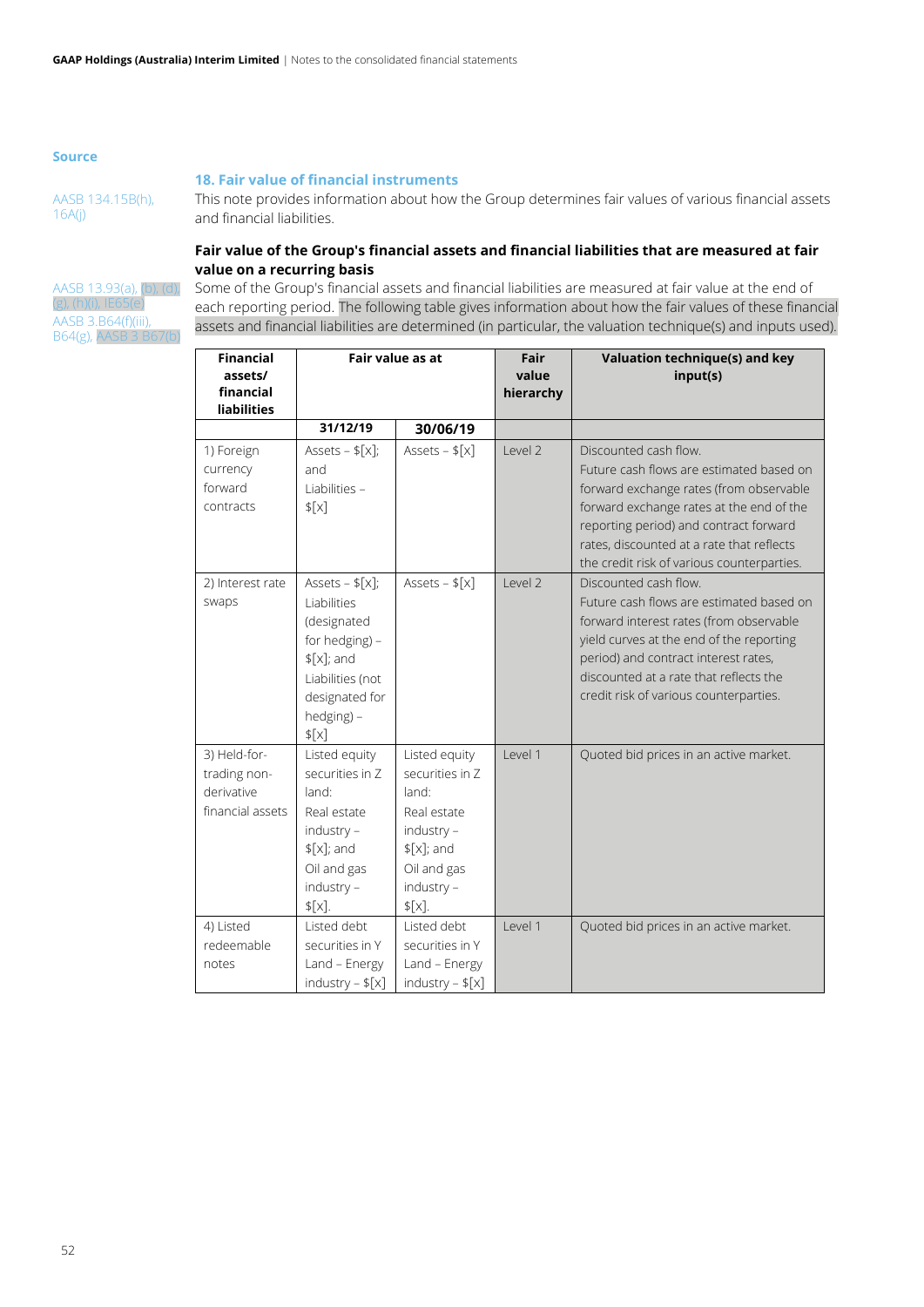# **18. Fair value of financial instruments (continued)**

# **Fair value of the Group's financial assets and financial liabilities that are measured at fair value on a recurring basis (continued)**

| <b>Financial</b><br>assets/<br>financial<br><b>liabilities</b> | Fair value as<br>at 31/12/19                                                                                                                                                | Fair value as Fair value Valuation<br>at 30/06/19                                                                                                   | hierarchy | technique(s)<br>and key<br>input(s)                                                                                                                                     | <b>Significant</b><br>unobservable<br>input(s)                                                                                                                                                                                    | Relationship<br>of<br>unobservable<br>inputs to fair<br>value                                                                                                              |
|----------------------------------------------------------------|-----------------------------------------------------------------------------------------------------------------------------------------------------------------------------|-----------------------------------------------------------------------------------------------------------------------------------------------------|-----------|-------------------------------------------------------------------------------------------------------------------------------------------------------------------------|-----------------------------------------------------------------------------------------------------------------------------------------------------------------------------------------------------------------------------------|----------------------------------------------------------------------------------------------------------------------------------------------------------------------------|
| 5) Private<br>equity<br>investments                            | [x]% equity<br>investment in<br>Rocket Corp<br>Limited<br>engaged in<br>refining and<br>distribution of<br>fuel products<br>in Australia -<br>$\S[X]$ ; and<br>\$[x] equity | [x]% equity<br>investment in<br>Rocket Corp<br>Limited<br>engaged in<br>refining and<br>distribution of<br>fuel products<br>in Australia -<br>\$[x] | Level 3   | Income<br>approach - in<br>this approach,<br>the discounted<br>cash flow<br>method was<br>used to capture<br>the present<br>value of the<br>expected future<br>economic | Long-term revenue<br>growth rates, taking<br>into account<br>management's<br>experience and<br>knowledge of market<br>conditions of the<br>specific industries,<br>ranging from $[x]$ -<br>[x]% (June 2019: [x] -<br>$[x]$ %).    | A slight increase<br>in the long-term<br>revenue growth<br>rates used in<br>isolation would<br>result in a<br>significant<br>increase in the<br>fair value (i)             |
|                                                                | investment in<br>E Plus Limited<br>engaged in<br>Shoe<br>manufacturing<br>in Australia -<br>\$[x]                                                                           |                                                                                                                                                     |           | benefits to be<br>derived from<br>the ownership<br>of these<br>investees                                                                                                | Long-term pre-tax<br>operating margin<br>taking into account<br>management's<br>experience and<br>knowledge of market<br>conditions of the<br>specific industries,<br>ranging from $[x]$ -<br>[x]% (June 2019: [x] -<br>$[x]$ %). | A significant<br>increase in the<br>long-term pre-<br>tax operating<br>margin used in<br>isolation would<br>result in a<br>significant<br>increase in the<br>fair value    |
|                                                                |                                                                                                                                                                             |                                                                                                                                                     |           | Weighted average<br>cost of capital,<br>(WACC) determined<br>using a Capital Asset<br>Pricing Model,<br>ranging from [x] -<br>[x]% (June 2019: [x] -<br>$[x]\%$ ).      | A slight increase<br>in the WACC<br>used in<br>isolation would<br>result in a<br>significant<br>decrease in the<br>fair value (ii).                                                                                               |                                                                                                                                                                            |
|                                                                |                                                                                                                                                                             |                                                                                                                                                     |           |                                                                                                                                                                         | Discount for lack of<br>marketability,<br>determined by<br>reference to the<br>share price of listed<br>entities in similar<br>industries, ranging<br>from $[x] - [x]\%$<br>(June 2019: [x] - [x]%).                              | A significant<br>increase in the<br>discount for<br>lack of<br>marketability<br>used in<br>isolation would<br>result in a<br>significant<br>decrease in the<br>fair value. |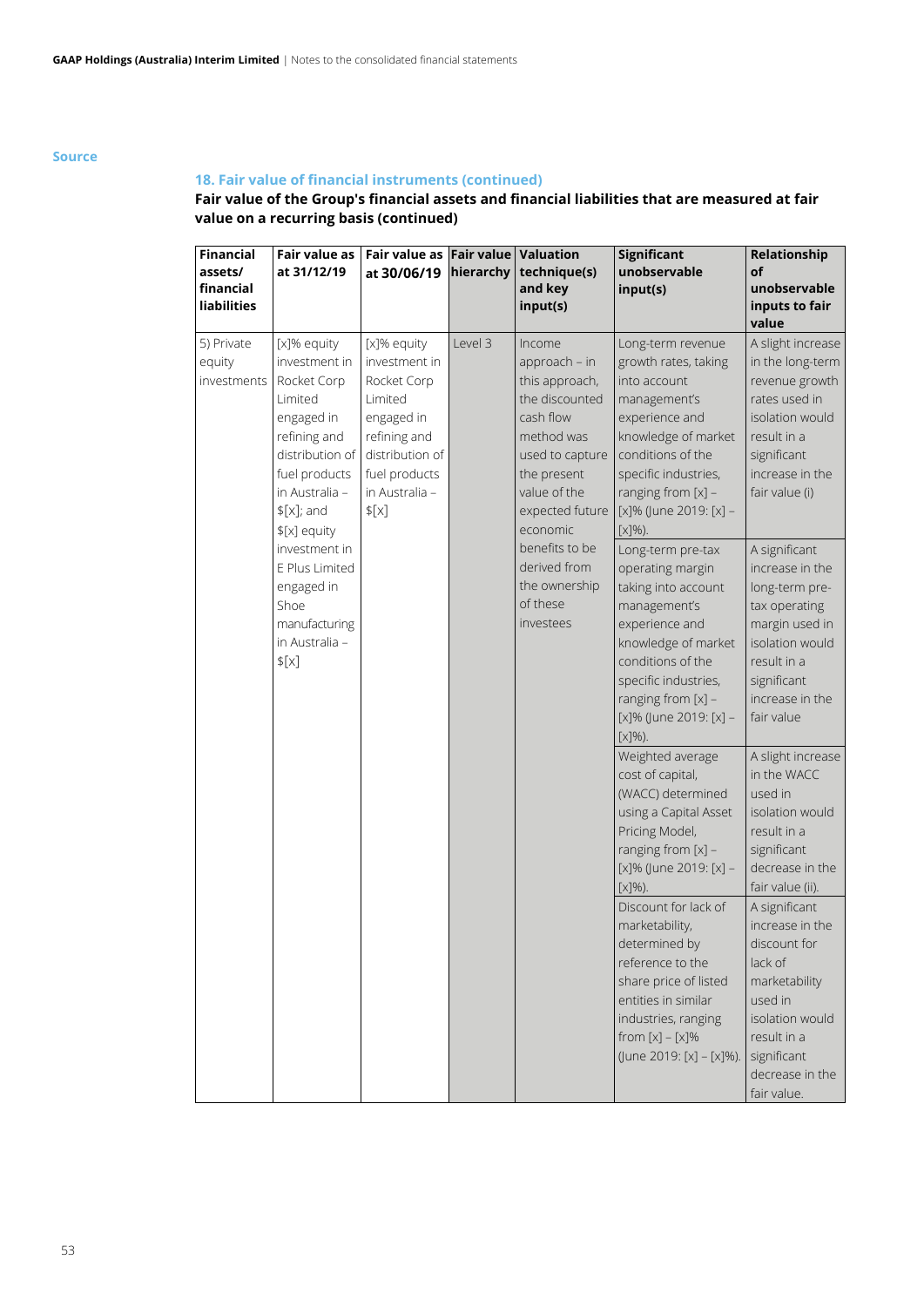# **18. Fair value of financial instruments (continued)**

# **Fair value of the Group's financial assets and financial liabilities that are measured at fair value on a recurring basis (continued)**

| <b>Financial</b><br>assets/<br>financial<br><b>liabilities</b> | <b>Fair value</b><br>as at<br>31/12/19 | <b>Fair value</b><br>as at<br>30/06/19 | <b>Fair value</b><br>hierarchy | <b>Valuation</b><br>technique(s)<br>and key<br>input(s) | <b>Significant</b><br>unobservable<br>input(s)                                                                                                        | Relationship<br>of<br>unobservable<br>inputs to fair<br>value                                                                                                                      |
|----------------------------------------------------------------|----------------------------------------|----------------------------------------|--------------------------------|---------------------------------------------------------|-------------------------------------------------------------------------------------------------------------------------------------------------------|------------------------------------------------------------------------------------------------------------------------------------------------------------------------------------|
| 6) Contingent<br>consideration<br>in a business<br>combination | Liabilities $-$<br>\$[x]               |                                        | Level 3                        | Discounted<br>cash flow.                                | Discount rate of [x]%<br>determined using a<br>Capital Asset Pricing<br>Model.                                                                        | A slight increase<br>in the discount<br>rate used in<br>isolation would<br>result in a<br>significant<br>decrease in the<br>fair value (ii).                                       |
|                                                                |                                        |                                        |                                |                                                         | Probability-adjusted<br>revenues and profits,<br>with a range from<br>\$10,000 to \$10,000<br>and a range from<br>\$6,000 to \$9,000<br>respectively. | A slight increase<br>in the<br>probability<br>adjusted<br>revenues and<br>profits used in<br>isolation would<br>result in a<br>significant<br>increase in the<br>fair value (iii). |

ASB 13.93(h)(ii) (i) If the long-term revenue growth rates used were 10% higher/lower while all the other variables were held constant, the carrying amount of the shares would increase/decrease by \$[x] (June 2019: increase/decrease by \$[x])

- (ii) A 5% increase/decrease in the WACC or discount rate used while holding all other variables constant would decrease/increase the carrying amount of the private equity investments and the contingent consideration by \$[x] and \$[x] respectively (June 2019: \$[x] and \$[x] respectively)
- (iii) A 5% increase/decrease in the probability-adjusted revenues and profits while holding all other variables constant would increase/decrease the carrying amount of the contingent consideration by \$[x] (June 2019: \$[x]).

 $\Delta$ ASB 13.93(c) There were no transfers between Level 1 and 2 in the period.

AASB 13.93(h)(ii) For financial assets and financial liabilities that are categorised within the Level 3 fair value hierarchy, if changing one or more of the unobservable inputs to reflect reasonably possible alternative assumptions would significantly change the fair value determined, an entity should state that fact and disclose the effect of those changes. The entity should also disclose how the effect of a change to reflect a reasonably possible alternative assumption was calculated.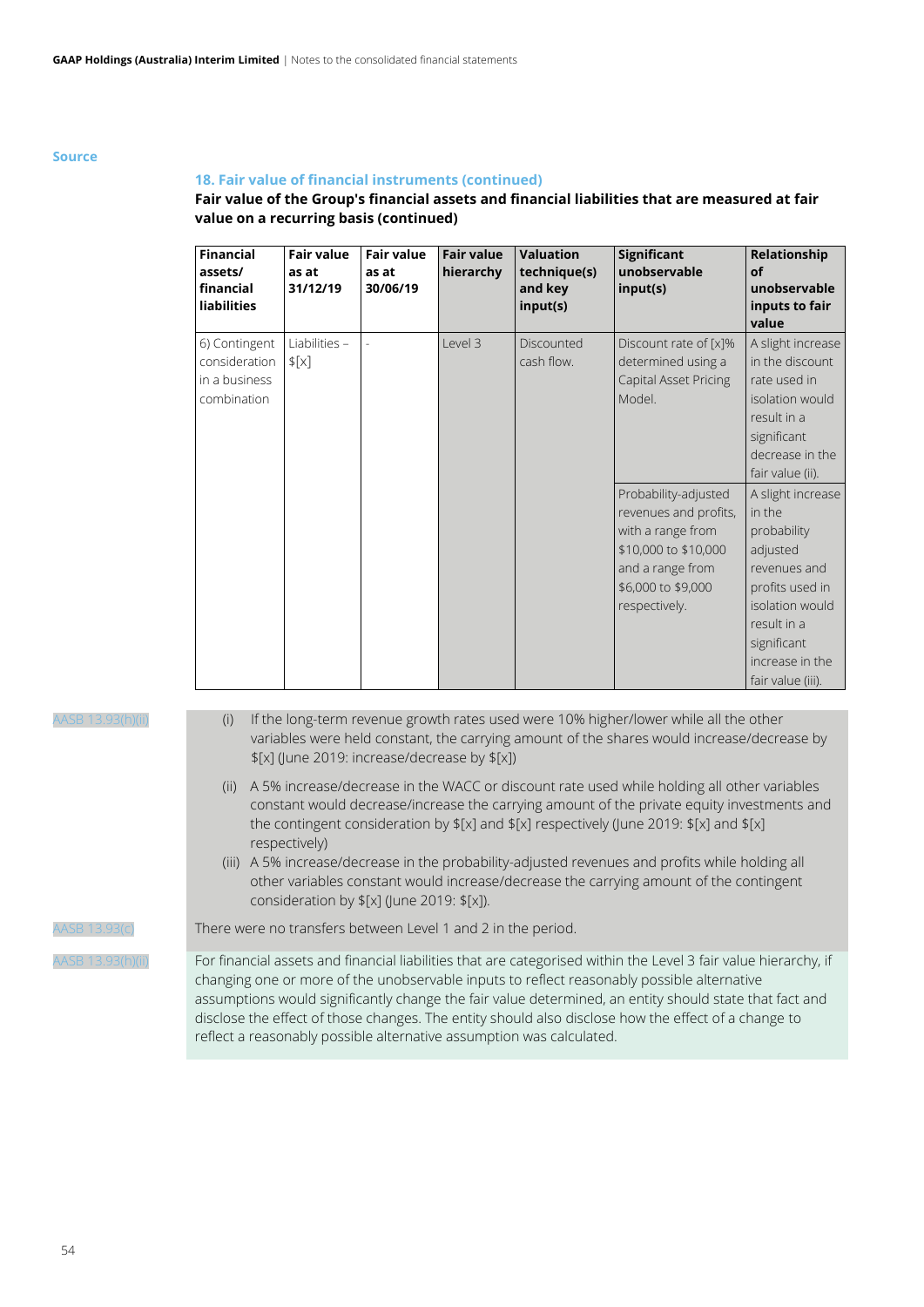# **18. Fair value of financial instruments (continued)**



# **Fair value of financial assets and financial liabilities that are not measured at fair value (but fair value disclosures are required)**

Except as detailed in the following table, the directors consider that the carrying amounts of financial assets and financial liabilities recognised in the consolidated financial statements approximate their fair values.

| 31/12/19 |        | 30/06/19 |        |  |
|----------|--------|----------|--------|--|
| Carrying | Fair   | Carrying | Fair   |  |
| amount   | value  | amount   | value  |  |
| \$'000   | \$'000 | \$'000   | \$'000 |  |

# **Financial assets**

# *Amortised cost*

- loans to related parties
- trade and other receivables
- bills of exchange
- debentures

# *Financial lease receivables*

# **Financial liabilities**

# *Amortised cost*

- bills of exchange
- bank loans
- loans from related parties
- loans from other entities
- interest-free loan from the government
- trade and other payables

# *Financial lease payables*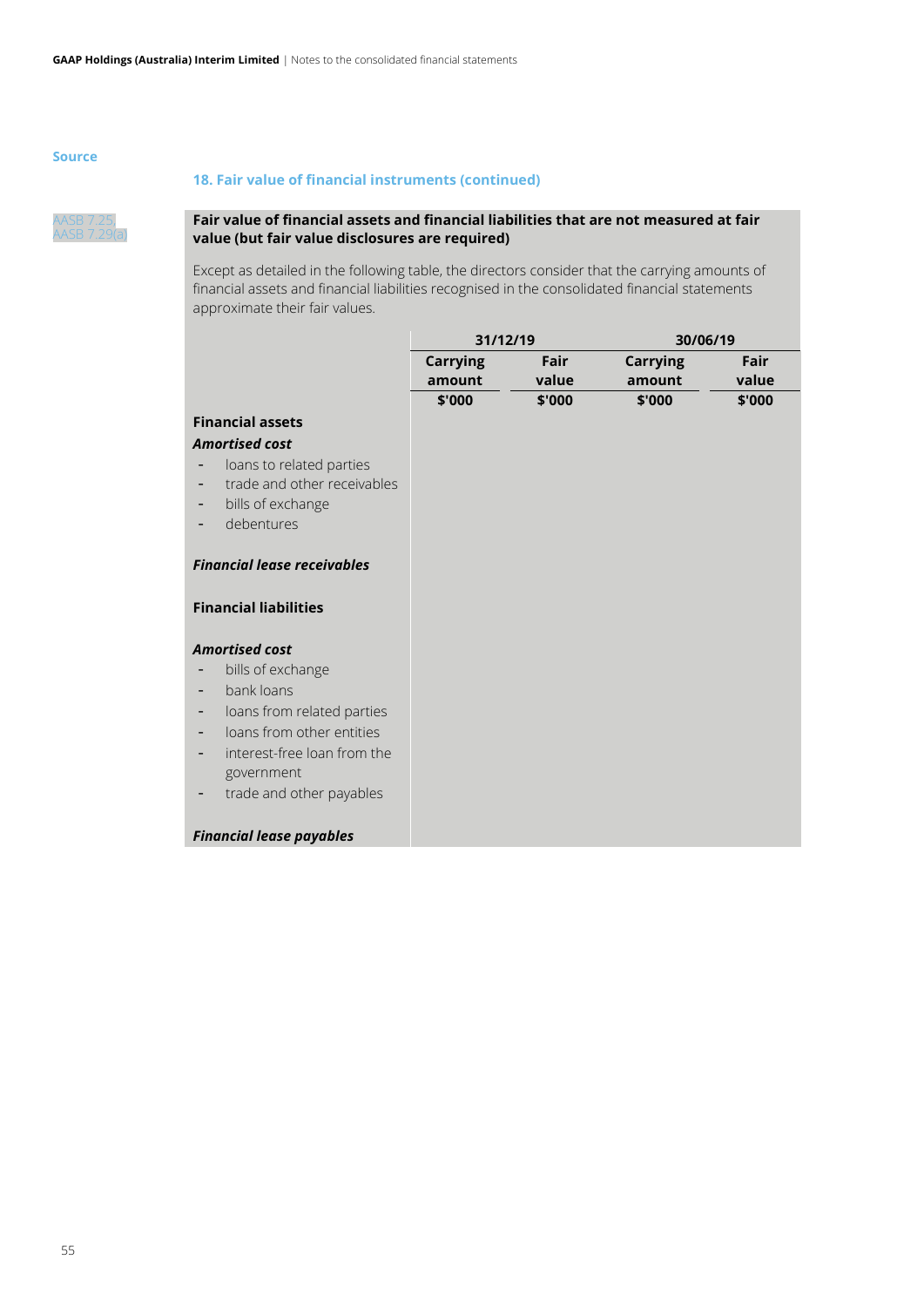# **18. Fair value of financial instruments (continued)**

# AASB 13.93(e) **Reconciliation of Level 3 fair value measurements**

| <b>31 December 2019</b>                                                                                                                                                                                                                                                                                                                                             | <b>Equity</b><br>investments<br>at FVTOCI -<br>unlisted<br>shares<br>\$'000 | Other<br>[describe]<br>\$'000 | <b>Total</b><br>\$'000 |
|---------------------------------------------------------------------------------------------------------------------------------------------------------------------------------------------------------------------------------------------------------------------------------------------------------------------------------------------------------------------|-----------------------------------------------------------------------------|-------------------------------|------------------------|
| <b>Opening balance</b><br>Total gains or losses:<br>In profit or loss<br>In other comprehensive income<br>Reclassification of remaining interest in<br>E Plus Limited from investment in<br>associate to equity instruments<br>designated as at FVTOCI<br>Purchases<br><b>Issues</b><br>Disposals/settlements<br>Transfers out of level 3<br><b>Closing balance</b> |                                                                             |                               |                        |
| 30 June 2019                                                                                                                                                                                                                                                                                                                                                        |                                                                             |                               |                        |
| <b>Opening balance</b><br>Total gains or losses:<br>In profit or loss<br>In other comprehensive income<br>Purchases<br><b>Issues</b><br>Disposals/settlements<br>Transfers out of level 3<br><b>Closing balance</b>                                                                                                                                                 |                                                                             |                               |                        |
| The only financial liabilities subsequently measured at fair value on Level 3 fair value<br>measurement represent contingent consideration relating to the acquisition of Subsix Limited.<br>No gain or loss for the year relating to this contingent consideration has been recognised in<br>profit or loss.                                                       |                                                                             |                               |                        |
| The total gains or losses for the year included an unrealised gain of $f[x]$ relating to financial assets<br>that are measured at fair value at the end of each reporting period (June 2019: a gain of \$[x]). Such<br>fair value gains or losses are included in 'other gains and losses'.                                                                         |                                                                             |                               |                        |

ASB 13.93(e)(ii) All gains and losses included in other comprehensive income relate to unlisted shares and redeemable notes held at the end of the reporting period and are reported as changes of 'Investment revaluation reserve'.

 $AASB$  13.93(f)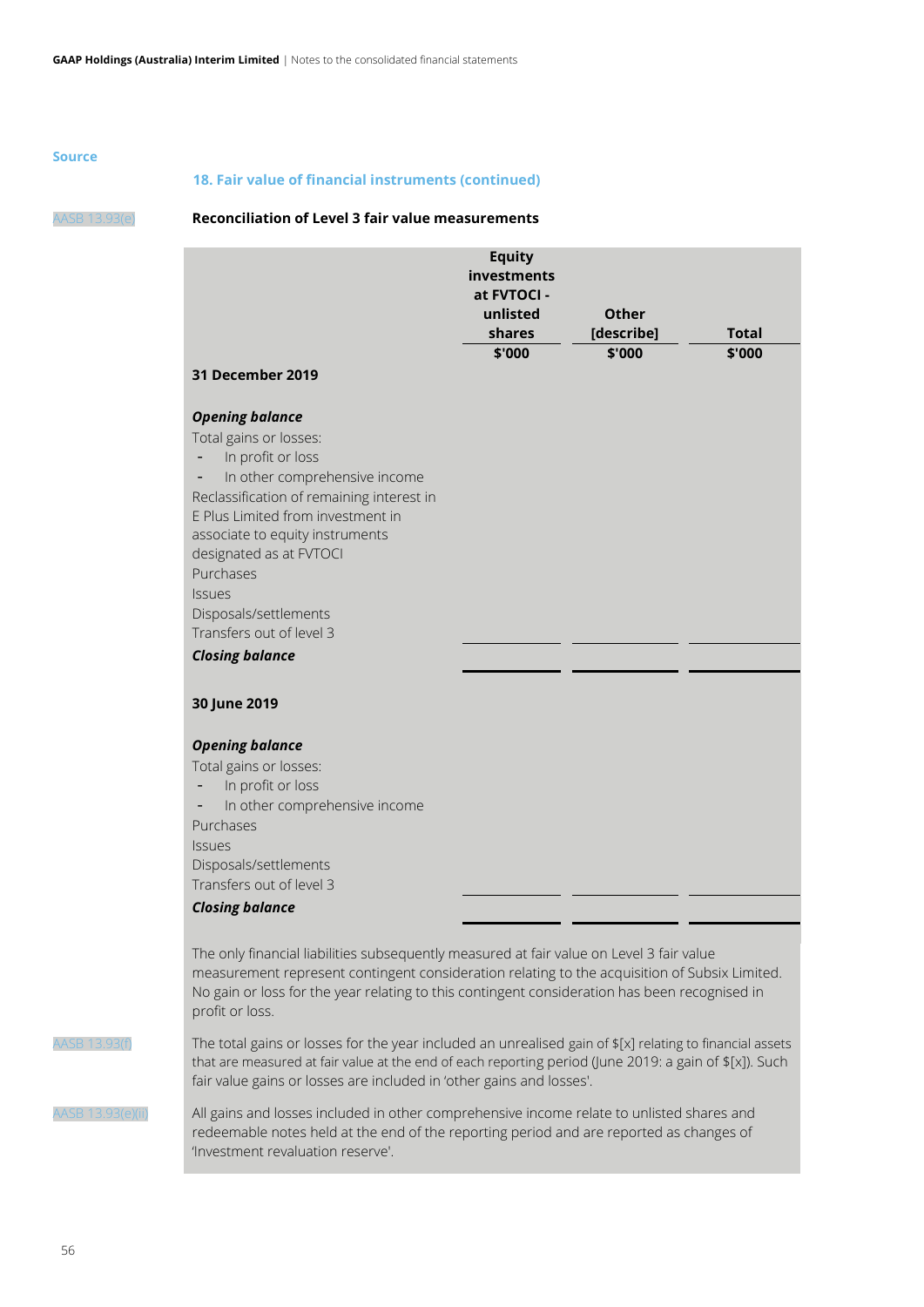|                                  | 18. Fair value of financial instruments (continued)                                                                                                                                                                                                                                                                                                                                                                                                                                                                                                                                                                                                                                                                                                                                                        |
|----------------------------------|------------------------------------------------------------------------------------------------------------------------------------------------------------------------------------------------------------------------------------------------------------------------------------------------------------------------------------------------------------------------------------------------------------------------------------------------------------------------------------------------------------------------------------------------------------------------------------------------------------------------------------------------------------------------------------------------------------------------------------------------------------------------------------------------------------|
|                                  | Fair value determined using valuation techniques<br>An entity shall disclose information that helps users of its financial statements assess both of the<br>following:                                                                                                                                                                                                                                                                                                                                                                                                                                                                                                                                                                                                                                     |
| AASB 13.91(a)                    | For assets and liabilities that are measured at fair value on a recurring or non-recurring basis<br>in the statement of financial position after initial recognition, the valuation techniques and<br>inputs used to develop those measurements                                                                                                                                                                                                                                                                                                                                                                                                                                                                                                                                                            |
| AASB 13.91(b)                    | For recurring fair value measurements using significant unobservable inputs (Level 3), the<br>$\bullet$<br>effect of the measurements on profit or loss or other comprehensive income for the period.                                                                                                                                                                                                                                                                                                                                                                                                                                                                                                                                                                                                      |
| 4ASB 13.93(e)                    | To meet the objectives in paragraph 91 of AASB 13, an entity shall disclose for recurring fair<br>value measurements categorised within Level 3 of the fair value hierarchy, a reconciliation from<br>the opening balances to the closing balances, disclosing separately changes during the period<br>attributable to the following:                                                                                                                                                                                                                                                                                                                                                                                                                                                                      |
|                                  | Total gains or losses for the period recognised in profit or loss, and the line item(s) in profit<br>or loss in which those gains or losses are recognised<br>Total gains or losses for the period recognised in other comprehensive income, and the line<br>item(s) in other comprehensive income in which those gains or losses are recognised<br>Purchases, sales, issues and settlements (each of those types of changes disclosed<br>separately)<br>The amounts of any transfers into or out of Level 3 of the fair value hierarchy, the reasons for<br>those transfers and the entity's policy for determining when transfers between levels are<br>deemed to have occurred (see paragraph 95). Transfers into Level 3 shall be disclosed and<br>discussed separately from transfers out of Level 3. |
| <b>AASB 7.29</b>                 | Fair value not reliably determinable<br>Disclosures of fair value are not required:                                                                                                                                                                                                                                                                                                                                                                                                                                                                                                                                                                                                                                                                                                                        |
|                                  | When the carrying amount is a reasonable approximation of fair value, for example, for<br>$\bullet$<br>financial instruments such as short-term trade receivables and payables<br>For a contract containing a discretionary participation feature (as described in AASB 4<br>$\bullet$<br>Insurance Contracts) if the fair value of that feature cannot be measured reliably.                                                                                                                                                                                                                                                                                                                                                                                                                              |
|                                  | In the cases described in paragraph (c) above, an entity shall disclose information to help users<br>of the financial statements make their own judgements about the extent of possible differences<br>between the carrying amount of those financial assets or financial liabilities and their fair value,<br>including:                                                                                                                                                                                                                                                                                                                                                                                                                                                                                  |
| AASB 7.30(a)<br>4ASB 7.30(b)-(e) | The fact that fair value information has not been disclosed for these instruments because<br>their fair value cannot be measured reliably<br>A description of the financial instruments, their carrying amount, and an explanation of why<br>$\bullet$<br>fair value cannot be measured reliably<br>Information about the market for the instruments<br>$\bullet$<br>Information about whether and how the entity intends to dispose of the financial<br>$\bullet$<br>instruments<br>If financial instruments whose fair value previously could not be reliably measured are<br>derecognised, that fact, their carrying amount at the time of derecognition, and the amount<br>of gain or loss recognised.                                                                                                 |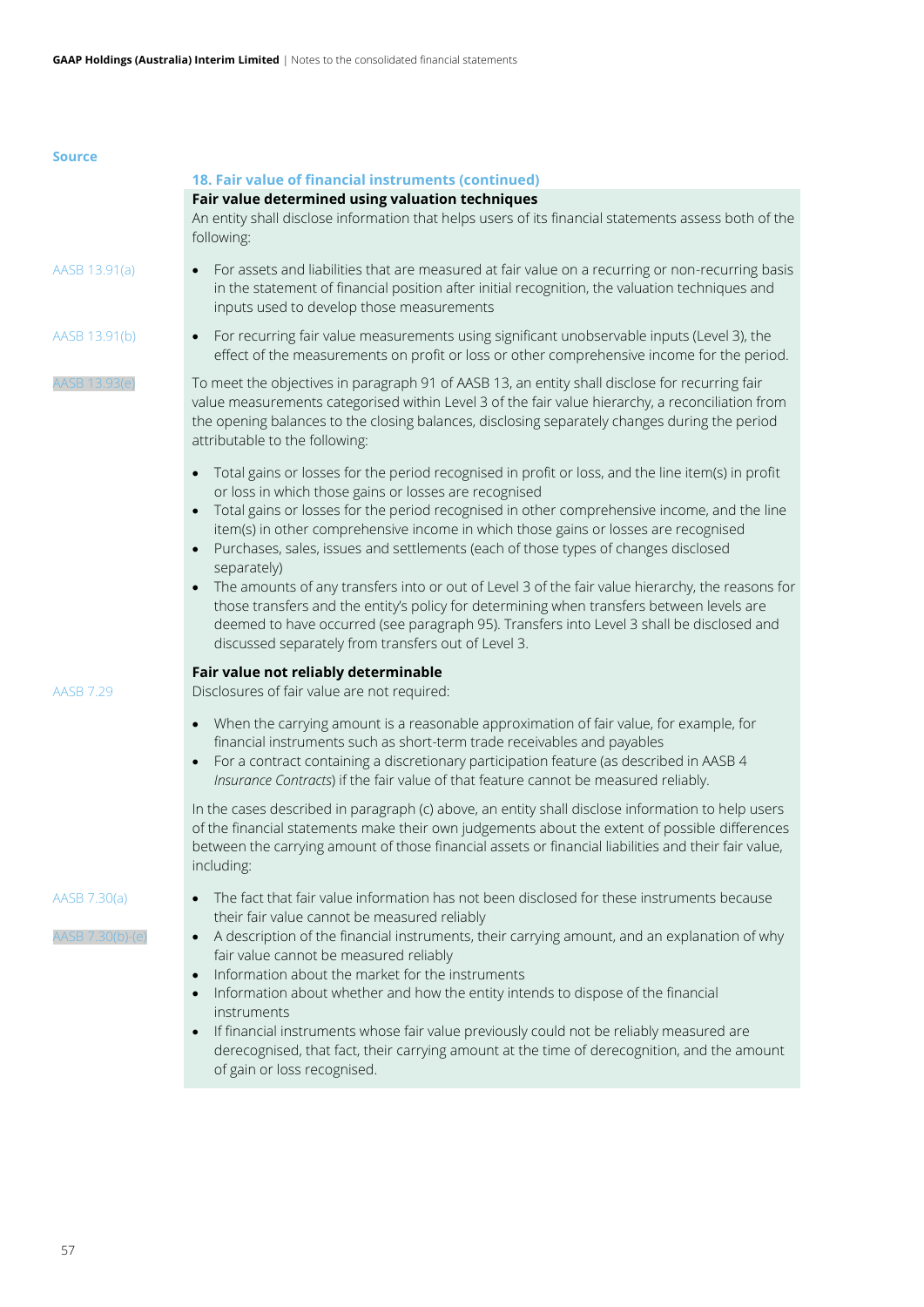# <span id="page-58-0"></span>**19. Subsequent events**

AASB 134.16A(h) The notes to the condensed consolidated financial statements shall disclose information about events after the half-year that have not been reflected in the half-year financial statements, if not disclosed elsewhere in the half-year financial report. Further guidance concerning the disclosure of subsequent events is contained in Accounting Standard AASB 110 *Events after the Reporting Period*.

## <span id="page-58-1"></span>**20. Investment entities**

AASB 134.16A(k) AASB 12.9B

Where the entity has become or ceased to be an investment entity, as defined by AASB 10 *Consolidated Financial Statements*, the notes to the condensed consolidated financial statements shall make the disclosures required by AASB 12 *Disclosure of Interests in Other Entities*, paragraph 9B, where disclosures have not been reflected in the half-year financial statements, or if not disclosed elsewhere in the half-year financial report.